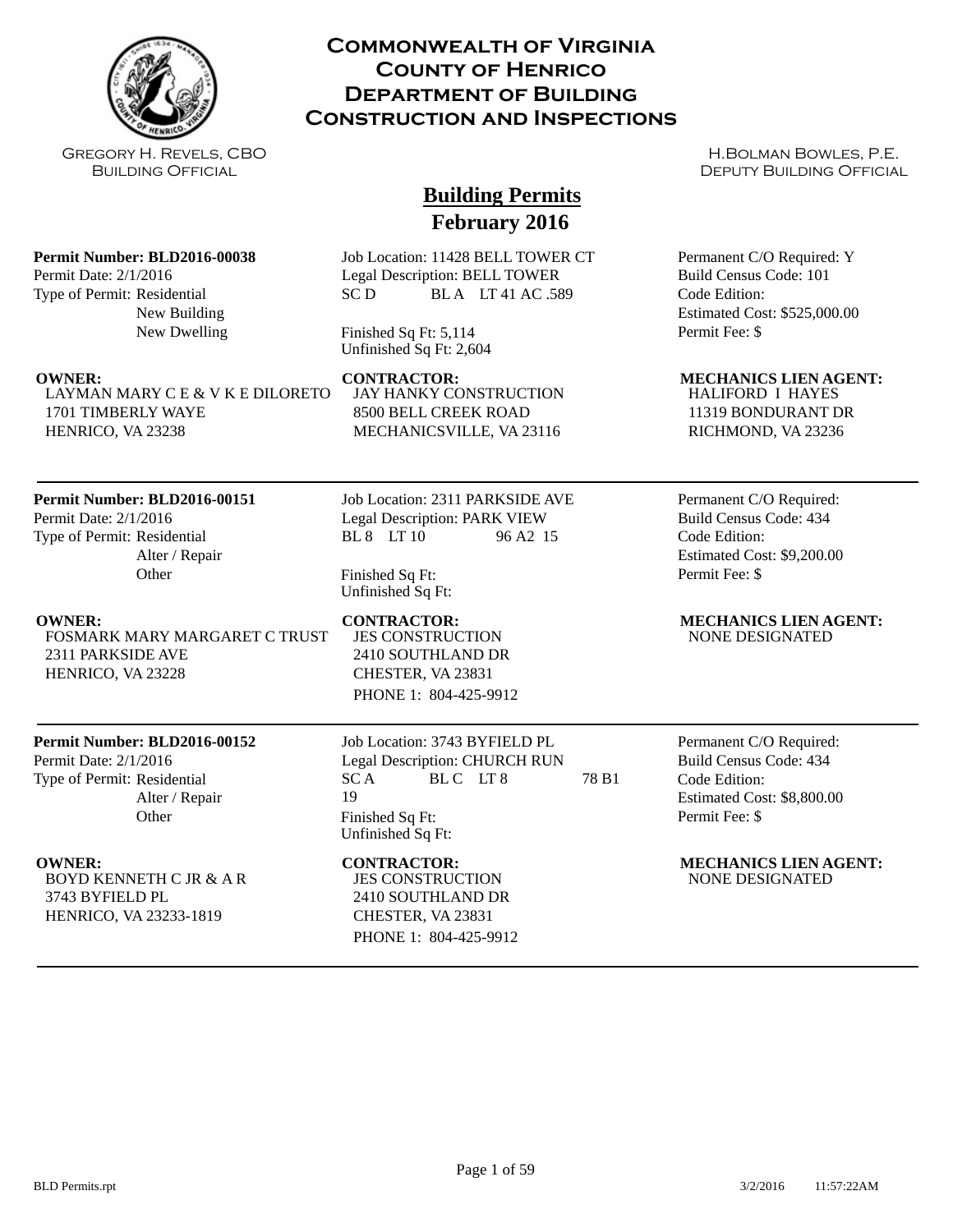Permit Date: 2/1/2016 Type of Permit: Residential Alter / Repair **Other** 

AJAMY MICHELLE D 2914 SKIPWITH RD HENRICO, VA 23294-4128

### **Permit Number: BLD2016-00149**

Permit Date: 2/1/2016 Type of Permit: Residential Alter / Repair **Other** 

KUKORLO ANTHONY J & GAYLE A 12013 WILLBROOK CT HENRICO, VA 23233-8907

### **Permit Number: BLD2016-00123**

Permit Date: 2/1/2016 Type of Permit: Residential Alter / Repair **Other** 

JONES EILEEN M C/O ELITE REAL ESTATE/ BRUCE F 4870 SADLER RD STE 300 GLEN ALLEN, VA 23060

### **Permit Number: BLD2015-03083**

Permit Date: 2/1/2016 Type of Permit: Residential Demolition **Other** 

CHENAULT EVELYN L I ETALS 2663 DARBYTOWN RD HENRICO, VA 23231-6004

# **Building Permits February 2016**

Job Location: 2914 SKIPWITH RD Legal Description: WS SKIPWITH AVE AC .423 85 A2 56

Finished Sq Ft: Unfinished Sq Ft:

JES CONSTRUCTION 2410 SOUTHLAND DR CHESTER, VA 23831 PHONE 1: 804-425-9912

Job Location: 12013 WILLBROOK CT Legal Description: WILLBROOK BL A LT 22 70 B2 43

Finished Sq Ft: Unfinished Sq Ft:

JES CONSTRUCTION 2410 SOUTHLAND DR CHESTER, VA 23831 PHONE 1: 804-425-9912

Job Location: 4919 WYTHE AVE Legal Description: PATTERSON PLACE BL E LT PT  $1 & 2 & 95 & 41 & 24$ 

Finished Sq Ft: Unfinished Sq Ft:

TRADER ENTERPRISES 263 HOLLY TRAIL ROAD BUMPASS, VA 23024

Job Location: 2665 DARBYTOWN RD Legal Description: DARBYTOWN RD AC 1 30 B1 27

Finished Sq Ft: Unfinished Sq Ft:

S B COX INC-(COM) 901 POTOMAC STREET PO BOX 7737 HENRICO, VA 23231 PHONE 1: 804-222-3500 FAX: 804-222-6251

Permanent C/O Required: Build Census Code: 434 Code Edition: Estimated Cost: \$14,398.00 Permit Fee: \$

### **OWNER:** CONTRACTOR: MECHANICS LIEN AGENT: NONE DESIGNATED

Permanent C/O Required: Build Census Code: 434 Code Edition: Estimated Cost: \$8,738.82 Permit Fee: \$

### **OWNER: CONTRACTOR: MECHANICS LIEN AGENT:** NONE DESIGNATED

Permanent C/O Required: Build Census Code: 434 Code Edition: Estimated Cost: \$4,000.00 Permit Fee: \$

### **OWNER:** CONTRACTOR: MECHANICS LIEN AGENT: NONE DESIGNATED

Permanent C/O Required: Build Census Code: 649 Code Edition: Estimated Cost: \$4,000.00 Permit Fee: \$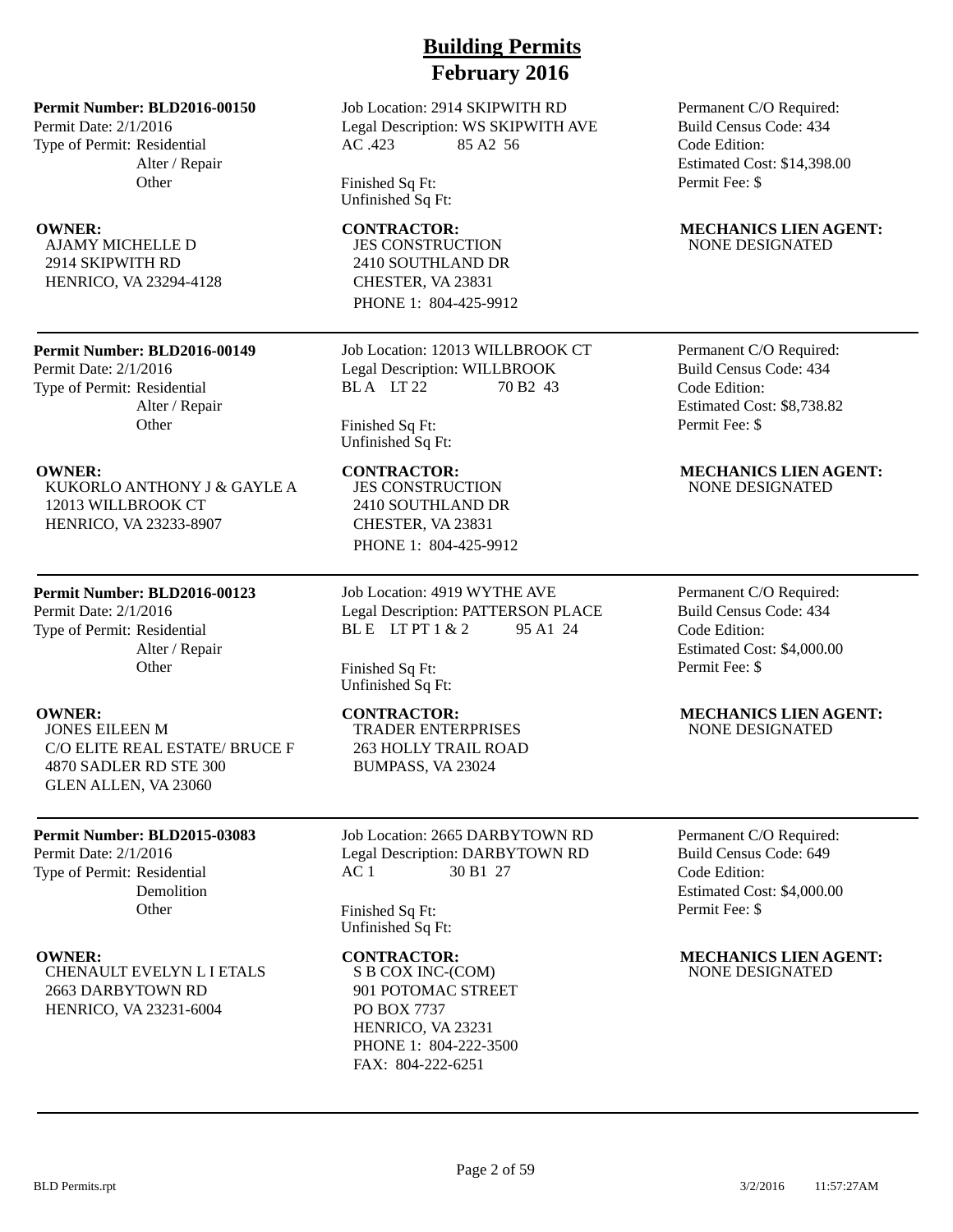Permit Date: 2/1/2016 Type of Permit: Residential Build New Addition

TOLAGIAN DEREK P 4921 DOLLARD DR HENRICO, VA 23230-2416

### **Permit Number: BLD2016-00184**

Permit Date: 2/1/2016 Type of Permit: Residential Alter / Repair **Other** 

NERHEIM CATHERINE S & S W N 3824 COTLEY CT HENRICO, VA 23233-7629

### **Permit Number: BLD2016-00122**

Permit Date: 2/1/2016 Type of Permit: Residential New Building New Dwelling

EAGLE CONSTRUCTION OF VA LLC 2250 OLD BRICK RD STE 220 GLEN ALLEN, VA 23060

# **Building Permits February 2016**

Job Location: 4921 DOLLARD DR Legal Description: KILDARE BL 2 LT PT 20-21 96 B1 23

Finished Sq Ft: 384 Unfinished Sq Ft:

DEREK TOLAGIAN 4921 DOLLARD DR RICHMOND, VA 23230

WALSH BUILDERS 967 GLEBE LANDING RD CENTER CROSS, VA 22437

AC 3.305 PAR E

Finished Sq Ft: 2,898 Unfinished Sq Ft: 455

STE 220

2250 OLD BRICK RD

GLEN ALLEN, VA 23060 PHONE 1: 804-741-4663 FAX: 804-741-0553

Job Location: 3824 COTLEY CT Legal Description: FOXHALL SC 4 BL B LT 26 72 B1 31 Finished Sq Ft: Unfinished Sq Ft:

Job Location: 5160 FARMOUNT TERR Legal Description: FARMOUNT TERRACE

EAGLE CONSTRUCTION OF VA LLC

### Permanent C/O Required: N Build Census Code: 434 Code Edition: Estimated Cost: \$26,000.00 Permit Fee: \$

### **OWNER:** CONTRACTOR: MECHANICS LIEN AGENT: NONE DESIGNATED

Permanent C/O Required: N Build Census Code: 434 Code Edition: Estimated Cost: \$2,000.00 Permit Fee: \$

### **OWNER:** CONTRACTOR: MECHANICS LIEN AGENT: NONE DESIGNATED

Permanent C/O Required: Y Build Census Code: 101 Code Edition: Estimated Cost: \$250,000.00 Permit Fee: \$

### **OWNER: CONTRACTOR: MECHANICS LIEN AGENT:** NONE DESIGNATED

### **Permit Number: BLD2016-00116**

Permit Date: 2/1/2016 Type of Permit: Commercial Alter / Repair Tenant Upfit - Existing

COX ROAD ASSOCIATES C/O AUSTIN DAVIDSON INC 3911 DEEP ROCK RD HENRICO, VA 23233-1416

Job Location: 11000 THREE CHOPT RD Legal Description: THREE CHPT & COX RD AC .859 78 A2 66

Finished Sq Ft: 1,330 Unfinished Sq Ft:

HANOVER INTERIORS INC PO BOX 1954 ASHLAND, VA 23005 PHONE 1: 752-2835

Permanent C/O Required: N Build Census Code: 437 Code Edition: Estimated Cost: \$15,000.00 Permit Fee: \$170.00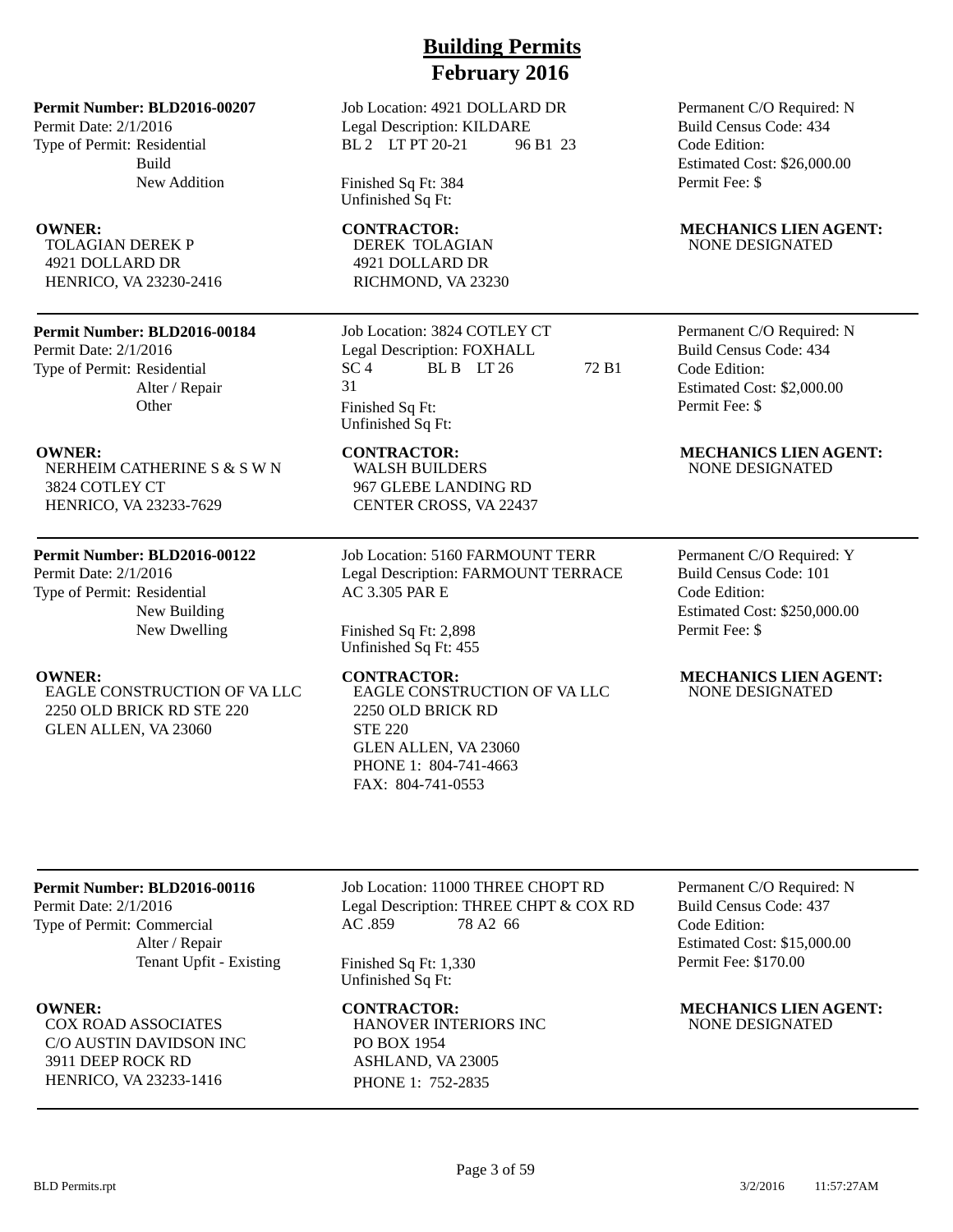Permit Date: 2/1/2016 Type of Permit: Commercial **Other** Tent

RICHARDSON PROPERTIES LC C/O MARK SMITH 11463 W BROAD ST HENRICO, VA 23233-1122

### **Permit Number: BLD2016-00141**

Permit Date: 2/1/2016 Type of Permit: Commercial Alter / Repair Tenant Upfit - Existing

MARTHA NJ LLC 5607 GROVE AVE RICHMOND, VA 23226-2101

### **Permit Number: BLD2016-00076**

Permit Date: 2/1/2016 Type of Permit: Commercial Alter / Repair Tenant Upfit - Existing

MANAKIN FARMS-QUIOCCASIN INC PO BOX 71150 HENRICO, VA 23255-1150

### **Permit Number: BLD2015-02983**

Permit Date: 2/1/2016 Type of Permit: Commercial Alter / Repair Tenant Upfit - Existing

SHORT PUMP TOWN CENTER LLC C/O SHARED SERVICES DEPT PO BOX 94877 CLEVELAND, OH 44101-4877

# **Building Permits February 2016**

Job Location: 11463 W BROAD ST Legal Description: W BROAD ST AC .93 77 B1 25

Finished Sq Ft: 1,200 Unfinished Sq Ft:

RENT E QUIP 2600 BLVD COLONIAL HEIGHTS, VA 23837 PHONE 1: 520-4924

Job Location: 1503 SANTA ROSA RD Legal Description: KOGER OFFICE CENTER BL PT A AC 3.378 NELSON BLDG 84 A2 46 Finished Sq Ft:

Unfinished Sq Ft:

J M SCOTT CONSTRUCTION INC 8003 AINSDALE LANE CHESTERFIELD, VA 23832

### PHONE 1: 833-1408

Job Location: 8982 QUIOCASSIN RD Legal Description: QUIOCCASIN RD AC 8.56 85 B1 81

### Finished Sq Ft: 4,991 Unfinished Sq Ft:

OWNER/TENANT-KEVIN LUI

Job Location: 11800 W BROAD ST Legal Description: CDA W BROAD ST AC 62.32 PAR#9 & ADJ 72 B2 8

Finished Sq Ft: 420 Unfinished Sq Ft: 2,721

MGT CONSTRUCTION 1919 WEST MAIN ST RICHMOND, VA 23220

PHONE 1: 804-285-7140 FAX: 804-285-5082

Permanent C/O Required: Y Build Census Code: 329 Code Edition: Estimated Cost: \$2,500.00 Permit Fee: \$100.00

### **OWNER:** CONTRACTOR: MECHANICS LIEN AGENT: NONE DESIGNATED

Permanent C/O Required: Y Build Census Code: 437 Code Edition: Estimated Cost: \$10,000.00 Permit Fee: \$135.00

### **OWNER: CONTRACTOR: MECHANICS LIEN AGENT:** NONE DESIGNATED

Permanent C/O Required: Y Build Census Code: 437 Code Edition: Estimated Cost: \$5,000.00 Permit Fee: \$100.00

# **OWNER:** CONTRACTOR: MECHANICS LIEN AGENT:<br>MANAKIN FARMS-OUIOCCASIN INC OWNER/TENANT-KEVIN LUI NONE DESIGNATED

Permanent C/O Required: N Build Census Code: 437 Code Edition: Estimated Cost: \$33,600.00 Permit Fee: \$303.00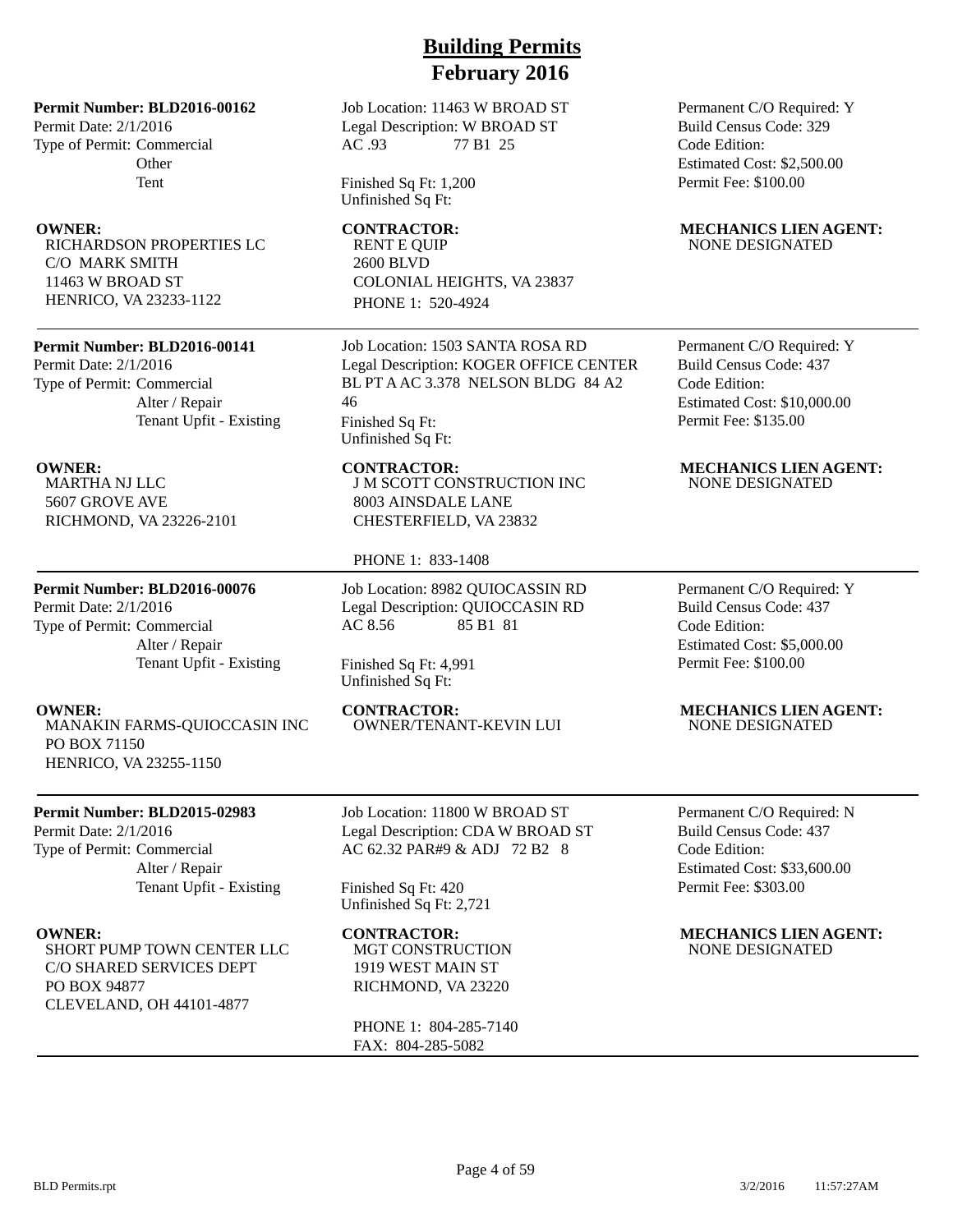### **Permit Number: BLD2016-00075**

Permit Date: 2/1/2016 Type of Permit: Commercial Alter / Repair Tenant Upfit - Existing

HCA HEALTH SERVICES OF VA INC C/O DUCHARME MCMILLEN & ASSOC PO BOX 80610 INDIANAPOLIS, IN 46280

### **Permit Number: BLD2016-00212**

Permit Date: 2/2/2016 Type of Permit: Residential Alter / Repair **Other** 

HOUSING OPTIONS INC PO BOX 1427 GLEN ALLEN, VA 23060-1427

### **Permit Number: BLD2016-00166**

Permit Date: 2/2/2016 Type of Permit: Residential New Building New Dwelling

GARRETT W B INC 9041 HERMITAGE RD STE 100 HENRICO, VA 23228

### **Permit Number: BLD2015-03116**

Permit Date: 2/2/2016 Type of Permit: Commercial Alter / Repair Tenant Upfit - Existing

11934 W BROAD LLC 4900 AUGUSTA AVE STE 130 HENRICO, VA 23230

### Job Location: 1602 SKIPWITH RD Legal Description: WL SKIPWITH RD AC 21.5683 94 A1 2

Finished Sq Ft: 1,813 Unfinished Sq Ft:

**OWNER:** CONTRACTOR: MECHANICS LIEN AGENT: J A HEISLER CONTRACTING CO INC 3201 LANVALE AVE RICHMOND, VA 23230 PHONE 1: 355-2616

> Job Location: 7911 CHOWNING CIR Legal Description: WILLIAMSBURG PARK SC D BL G LT 10 & RES STRIP 10FT 93 A1 76 Finished Sq Ft: Unfinished Sq Ft:

WESTBURY CONSTRUCTION 6113 ISLEWORTH DR GLEN ALLEN, VA 23059

Job Location: 5700 CAMERON CREEK CT Legal Description: CAMERON AT GREY OAKS SC 1 BL B LT 6 AC .315 Finished Sq Ft: 3,675 Unfinished Sq Ft: 1,264

W B GARRETT INC 9041 HERMITAGE RD STE 100 HENRICO, VA 23228 PHONE 1: 804-515-9150 FAX: 804-515-9151

Job Location: 11934 W BROAD ST Legal Description: W BROAD ST AC 1.716 PAR N

Finished Sq Ft: 4,600 Unfinished Sq Ft: 18,026

COMMONWEALTH CONSTRUCTION MAN 4900 AUGUSTA AVE STE 120

PHONE 1: 221-9227 FAX: 355-0085

Permanent C/O Required: N Build Census Code: 437 Code Edition: Estimated Cost: \$109,362.00 Permit Fee: \$835.00

# NONE DESIGNATED

Permanent C/O Required: N Build Census Code: 434 Code Edition: Estimated Cost: \$4,500.00 Permit Fee: \$

### **OWNER:** CONTRACTOR: MECHANICS LIEN AGENT: NONE DESIGNATED

Permanent C/O Required: Y Build Census Code: 101 Code Edition: Estimated Cost: \$290,000.00 Permit Fee: \$

### **OWNER: CONTRACTOR: MECHANICS LIEN AGENT:**

MAYLAND TITLE LLC 9830 MAYLAND DR SUITE L HENRICO, VA 23233

PHONE 1: 804-928-1479

Permanent C/O Required: N Build Census Code: 437 Code Edition: Estimated Cost: \$300,000.00 Permit Fee: \$2,165.00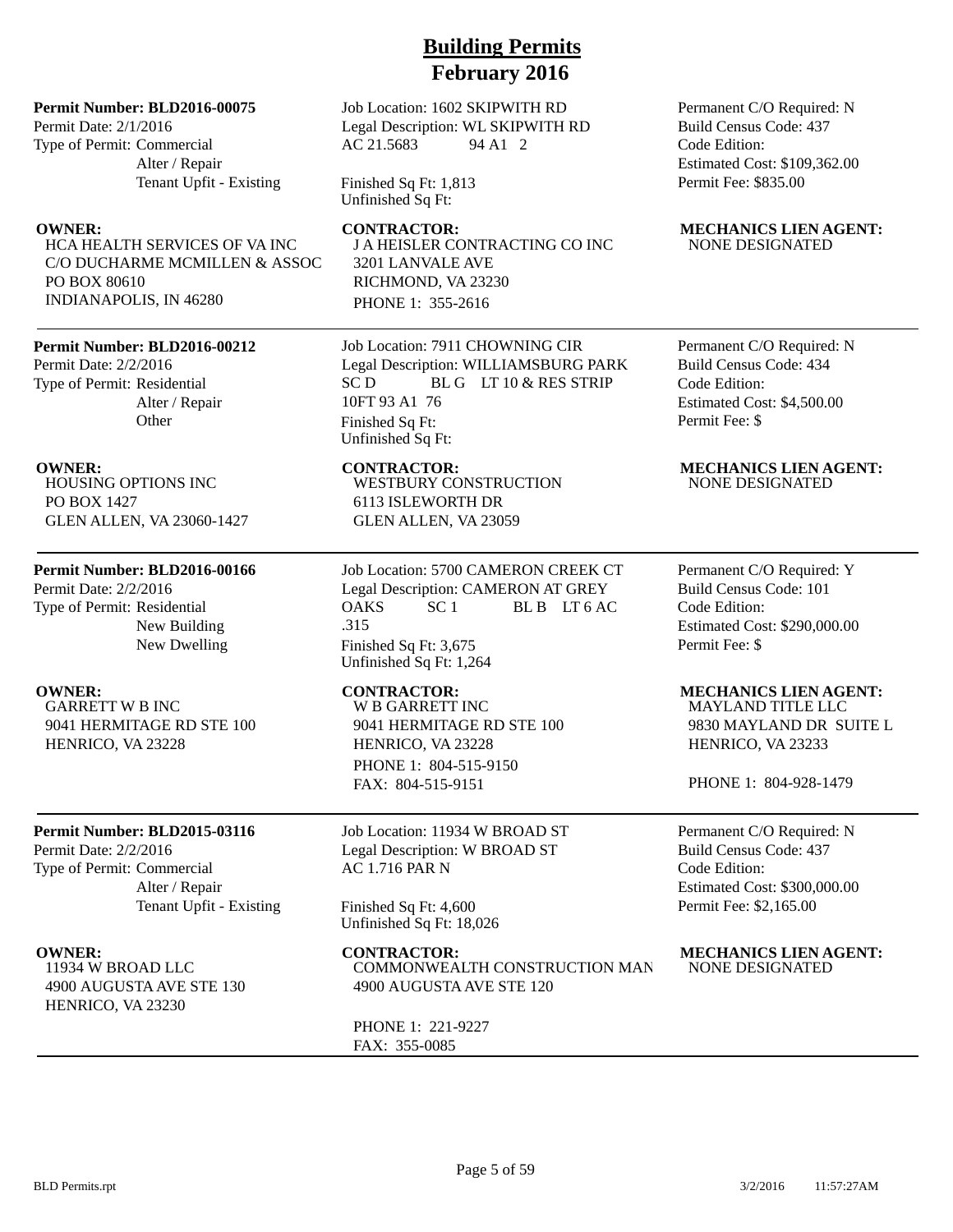### **Permit Number: BLD2016-00073**

Permit Date: 2/2/2016 Type of Permit: Residential New Building New Dwelling

GOODMAN BILLY T SR 13112 GREENWOOD CHURCH RD ASHLAND, VA 23005

Job Location: 1113 GLIDEWELL RD Legal Description: WILDWOOD  $SC B$  BLC LT1 104 B2 18 Finished Sq Ft: 1,750

Unfinished Sq Ft: 580

CUSTOM CRAFT HOMES, LLC 13112 GREENWOOD CHURCH RD ASHLAND, VA 23005 FAX: 804-798-1095

Permanent C/O Required: Y Build Census Code: 101 Code Edition: Estimated Cost: \$100,000.00 Permit Fee: \$

### **OWNER:** CONTRACTOR: MECHANICS LIEN AGENT: NONE DESIGNATED

## **Permit Number: BLD2016-00224**

Permit Date: 2/2/2016 Type of Permit: Residential Alter / Repair **Other** 

LANGE MARK A & TIFFANY P 10 BRIDGEWAY RD HENRICO, VA 23226

## **Permit Number: BLD2015-03016**

Permit Date: 2/2/2016 Type of Permit: Residential Alter / Repair Screen Porch

CASAVANT ARTHUR R & P C MCCLAIN 1711 PUMP RD HENRICO, VA 23238

## **Permit Number: BLD2016-00249**

Permit Date: 2/3/2016 Type of Permit: Residential Build New Addition

STINNETT CHRISTOPHER G & DEANA E 6606 ROLLING RD HENRICO, VA 23226-3421

Job Location: 10 BRIDGEWAY RD Legal Description: CHATHAM HILLS LT 28 PT 27 95A B1 7

Finished Sq Ft: Unfinished Sq Ft:

DAVIS DESIGN 7824 CHEROKEE RD RICHMOND, VA 23225

Job Location: 1711 PUMP RD Legal Description: PUMP RD AC 1.264 79 B1 30

Finished Sq Ft: Unfinished Sq Ft: 216

BNW BUILDERS 8601 STAPLES MILL RD RICHMOND, VA 23228

Job Location: 6606 ROLLING RD Legal Description: MONUMENT HILLS  $SC B$  BLF LT 12 94 B1 46 Finished Sq Ft: 812 Unfinished Sq Ft:

## BENTLEY WELLINGTON INC 105 STEBBINS ST ASHLAND, VA 23005

PHONE 1: 804-798-7178

Permanent C/O Required: N Build Census Code: 434 Code Edition: Estimated Cost: \$15,000.00 Permit Fee: \$

### **OWNER: CONTRACTOR: MECHANICS LIEN AGENT:** NONE DESIGNATED

Permanent C/O Required: N Build Census Code: 434 Code Edition: Estimated Cost: \$13,400.00 Permit Fee: \$

### **OWNER:** CONTRACTOR: MECHANICS LIEN AGENT: NONE DESIGNATED

Permanent C/O Required: N Build Census Code: 434 Code Edition: Estimated Cost: \$87,500.00 Permit Fee: \$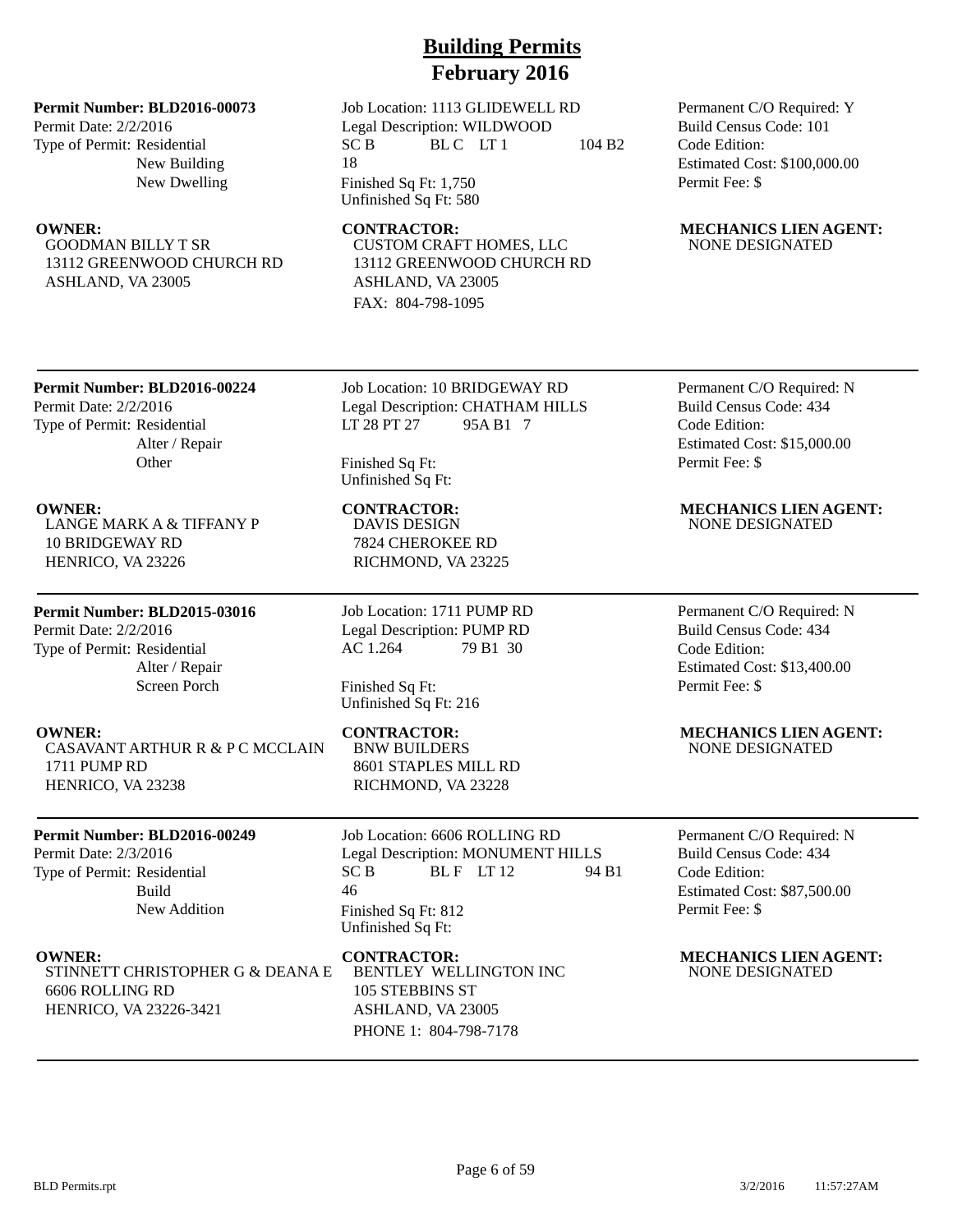### **Permit Number: BLD2016-00048**

Permit Date: 2/3/2016 Type of Permit: Residential New Building New Dwelling

BACOVA DEVELOPMENT COMPANY LLC RYAN HOMES 11533 NUCKOLS RD STE C GLEN ALLEN, VA 23059

### Job Location: 12125 MANOR WALK DR Legal Description: SHORT PUMP MANOR AT BACOVA SC 1 BL B LT 11

Finished Sq Ft: 3,643 Unfinished Sq Ft: 440

7501 BOULDERS VIEW DRIVE SUITE 450 RICHMOND, VA 23225 PHONE 1: 804-272-7835

Permanent C/O Required: Y Build Census Code: 101 Code Edition: Estimated Cost: \$262,699.00 Permit Fee: \$

### **OWNER: CONTRACTOR: MECHANICS LIEN AGENT:**

BENJAMIN C WINN JR ESQUIRE 3926 PENDER DR SUITE 200 FAIRFAX, VA 22030 PHONE 1: 703-803-7529

## **Permit Number: BLD2016-00257** Permit Date: 2/3/2016 Type of Permit: Residential

Build **Other** 

### **OWNER: CONTRACTOR: MECHANICS LIEN AGENT:** MULHOLLAND HELEN B & GLEN W FRE 2412 LINCOLN AVE HENRICO, VA 23228-4519

## **Permit Number: BLD2016-00258**

Permit Date: 2/3/2016 Type of Permit: Residential Alter / Repair Finish Off Space

SAXENA VIJAY & R S 11472 WILLOWS GREEN WAY GLEN ALLEN, VA 23059-5685

### **Permit Number: BLD2016-00130**

Permit Date: 2/3/2016 Type of Permit: Residential Build Deck

AU SCOTT D & NGUYEN-HAO PHUNG 11025 MOUNTAIN SPRING DR GLEN ALLEN, VA 23060

Job Location: 2412 LINCOLN AVE Legal Description: CHILGATH BL A LT 3 97 A2 40

Finished Sq Ft: Unfinished Sq Ft: 480

GLEN FREEMAN 2412 LINCOLN AVE RICHMOND, VA 23228

Job Location: 11472 WILLOWS GREEN WAY Legal Description: WILLOWS BEND BLD LT 19

Finished Sq Ft: 480 Unfinished Sq Ft:

**OWNER:** CONTRACTOR: MECHANICS LIEN AGENT: MYRIAD DESIGN CONSTRUCTION LLC 3704 PEASE ST MIDLOTHIAN, VA 23112 PHONE 1: 380-5894

> Job Location: 11025 MOUNTAIN SPRING DR Legal Description: MOUNTAIN SPRING SCA BLB LT4

Finished Sq Ft: 0 Unfinished Sq Ft: 199

**OWNER: CONTRACTOR: MECHANICS LIEN AGENT:** SCOTT AU (OWNER) 11025 MOUNTAIN SPRING DR GLEN ALLEN, VA 23060

Permanent C/O Required: N Build Census Code: 434 Code Edition: Estimated Cost: \$2,000.00 Permit Fee: \$

NONE DESIGNATED

Permanent C/O Required: N Build Census Code: 434 Code Edition: Estimated Cost: \$19,000.00 Permit Fee: \$

NONE DESIGNATED

Permanent C/O Required: N Build Census Code: 434 Code Edition: Estimated Cost: \$1,500.00 Permit Fee: \$

NONE DESIGNATED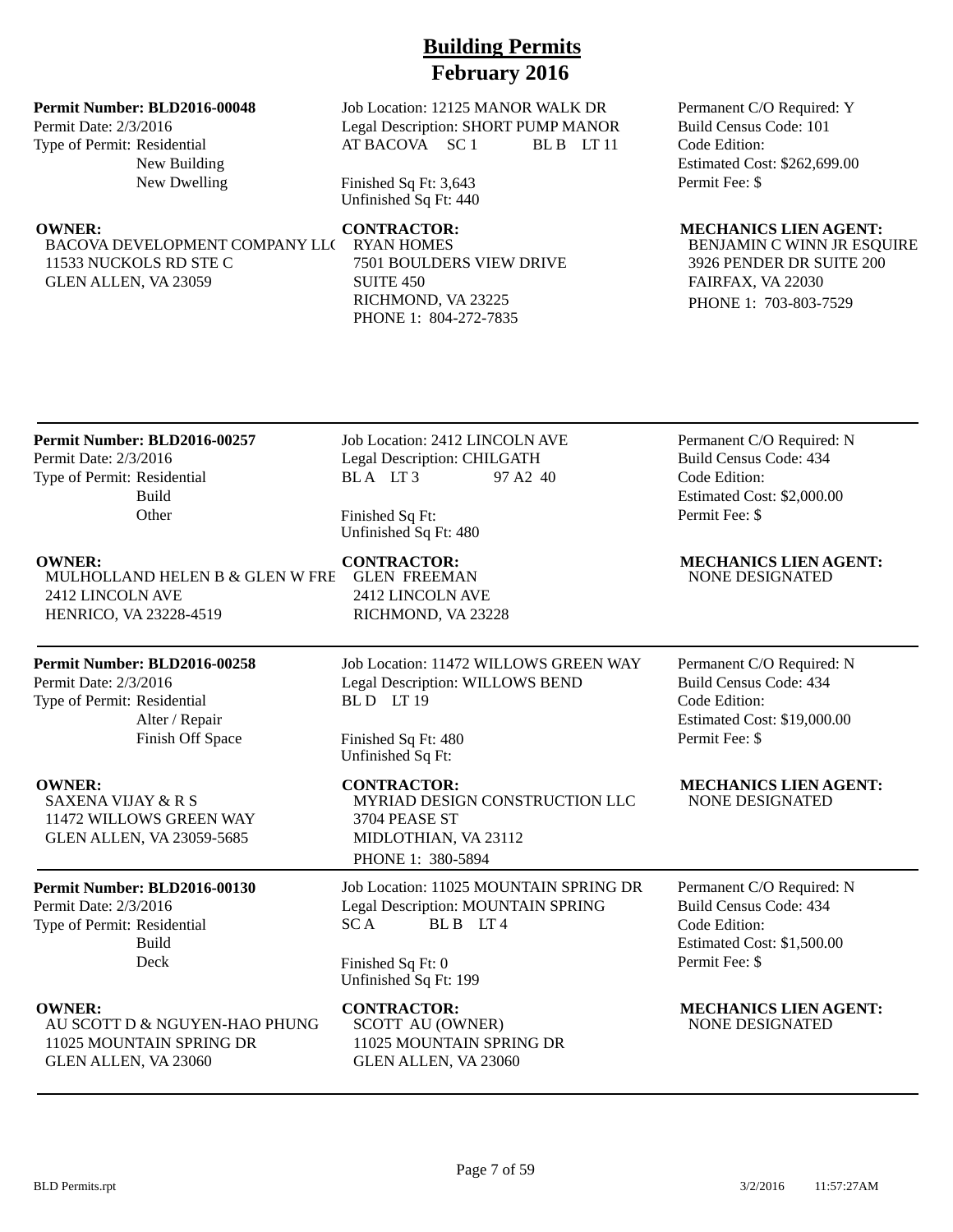### **Permit Number: BLD2015-03087**

Permit Date: 2/3/2016 Type of Permit: Commercial Alter / Repair Tenant Upfit - New

FEDERAL REALTY INVT TRUST 1626 E JEFFERSON ST ROCKVILLE, MD 20852-4041

### **Permit Number: BLD2016-00128**

Permit Date: 2/3/2016 Type of Permit: Residential Build Detached Garage

BRENNAN PAUL M & J D 10602 BAYPINES LN HENRICO, VA 23238-3405

### **Permit Number: BLD2016-00033**

Permit Date: 2/3/2016 Type of Permit: Commercial Alter / Repair Tenant Upfit - Existing

SHORT PUMP TOWN CENTER LLC C/O SHARED SERVICES DEPT PO BOX 94877 CLEVELAND, OH 44101-4877

### **Permit Number: BLD2016-00011**

Permit Date: 2/5/2016 Type of Permit: Residential Addition Detached Garage

TURLINGTON STUART CRAIG 132 RIVER BLUFF LN KING & QUEEN CH, VA 23085

Job Location: 1601 WILLOW LAWN DR Legal Description: SS BROAD ST RD AC 16.917 95 A1 33

Finished Sq Ft: 15,052 Unfinished Sq Ft:

MANAGEMENT RESOURCE SYSTEMS 1907 BAKER ROAD DOUGLAS W MARION HIGH POINT, NC 27263 PHONE 1: 336-861-1497

Job Location: 10602 BAYPINES LN Legal Description: WYNMOOR  $SC B$  BLB LT 14 68 A2 4 Finished Sq Ft: 385 Unfinished Sq Ft: 1,725

WALSH BUILDERS 967 GLEBE LANDING RD CENTER CROSS, VA 22437

Job Location: 11800 W BROAD ST Legal Description: CDA W BROAD ST AC 62.32 PAR#9 & ADJ 72 B2 8

Finished Sq Ft: 1,400 Unfinished Sq Ft:

HERMAN STEWART CONSTRUCTION 4550 FORBES BLVD SUITE 200 LANHAM, MD 20706 PHONE 1: 301-731-5555

Job Location: 7603 S PINEHILL DR Legal Description: LAKEWOOD  $SC B$  BLA LT PT 11-12 97 A2 22 Finished Sq Ft: Unfinished Sq Ft: 720

OGBURN CONSTRUCTION 7627 BRYN MAWR RD HENRICO, VA 23229 PHONE 1: 804-288-4779 FAX: 804-288-4761

Permanent C/O Required: Y Build Census Code: 437 Code Edition: Estimated Cost: \$121,328.00 Permit Fee: \$

### **OWNER:** CONTRACTOR: MECHANICS LIEN AGENT: NONE DESIGNATED

Permanent C/O Required: N Build Census Code: 434 Code Edition: Estimated Cost: \$40,000.00 Permit Fee: \$

### **OWNER:** CONTRACTOR: MECHANICS LIEN AGENT: NONE DESIGNATED

Permanent C/O Required: N Build Census Code: 437 Code Edition: Estimated Cost: \$70,000.00 Permit Fee: \$555.00

### **OWNER: CONTRACTOR: MECHANICS LIEN AGENT:** NONE DESIGNATED

Permanent C/O Required: N Build Census Code: 438 Code Edition: Estimated Cost: \$28,000.00 Permit Fee: \$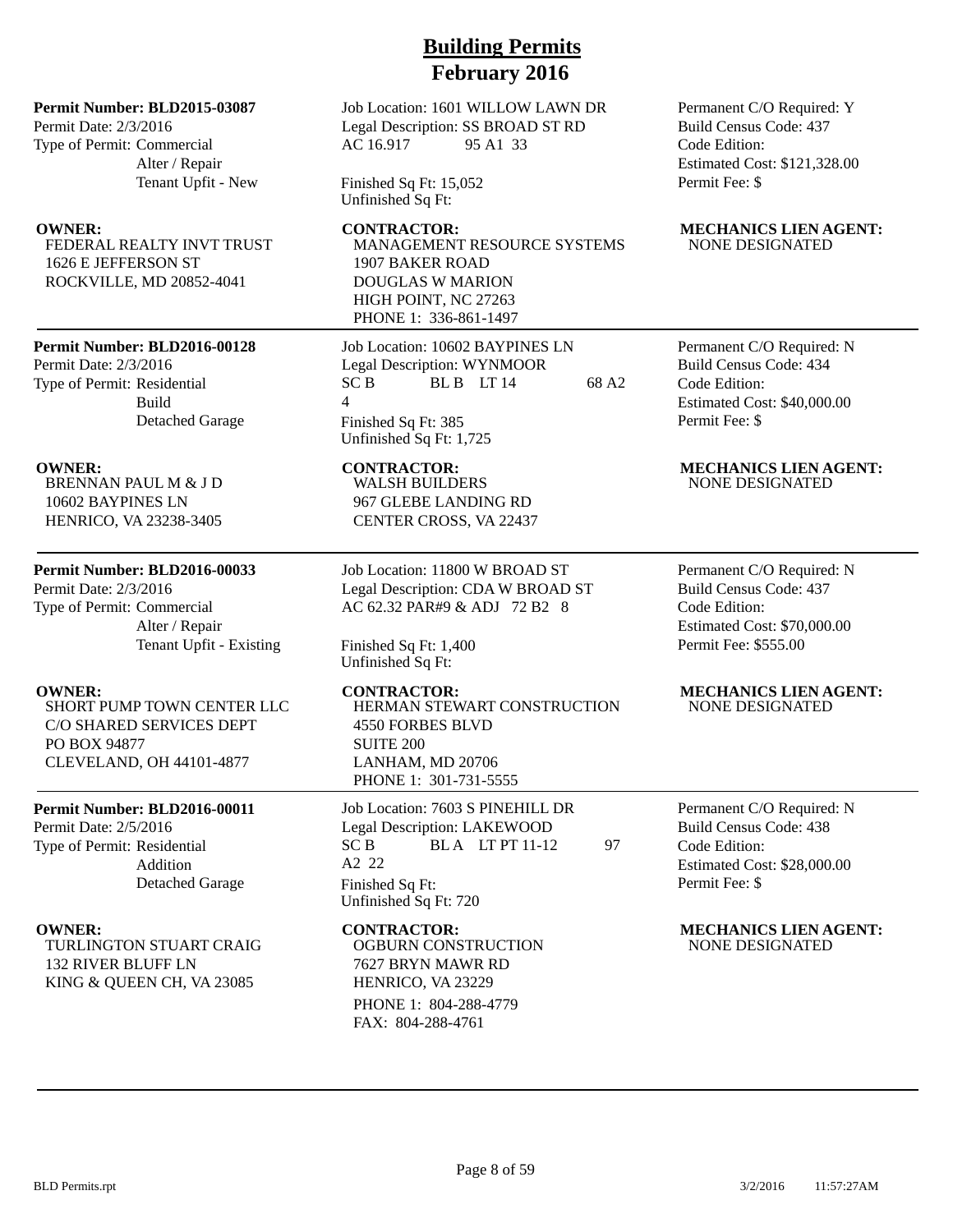Job Location: 6916 BOLELYN DR Legal Description: CASTLETON  $SC<sub>2</sub>$  BLA LT4

> Finished Sq Ft: 2,247 Unfinished Sq Ft: 461

BOYD CORPORATION 544 NEWTOWN RD STE 128 VIRGINIA BEACH, VA 23462 PHONE 1: 757-490-1959

FAX: 757-552-0975

Permanent C/O Required: Y Build Census Code: 101 Code Edition: Estimated Cost: \$77,355.00 Permit Fee: \$

### **OWNER: CONTRACTOR: MECHANICS LIEN AGENT:**

BRIDGE TRUST TITLE GROUP ONE COLUMBUS CENTER SUITE 400 VIRGINIA BEACH, VA 23462 FAX: 800-526-3329 PHONE 1: 757-671-7413

## **Permit Number: BLD2016-00079**

**Permit Number: BLD2016-00153**

544 NEWTOWN RD STE 128 VIRGINIA BEACH, VA 23462-5603

New Building New Dwelling

Permit Date: 2/5/2016 Type of Permit: Residential

ROSS RUN LLC

Permit Date: 2/5/2016 Type of Permit: Residential Build New Dwelling

SHURM CONSTRUCTION INC C/O JOHN SHURM 9123 DICKEY DR MECHANICSVILLE, VA 23116

## **Permit Number: BLD2016-00126**

Permit Date: 2/5/2016 Type of Permit: Residential New Building New Dwelling

SHURM CONSTRUCTION INC C/O JOHN SHURM 9123 DICKEY DR MECHANICSVILLE, VA 23116

Job Location: 9465 BARRETT PL Legal Description: KINGSLAND POINTE LT 29

Finished Sq Ft: 1,560 Unfinished Sq Ft:

## SHURM HOMES P O BOX 66 MECHANICSVILLE, VA 23111 PHONE 1: (804) 723-5287 FAX: 804-789-8431

Job Location: 2625 KINGSLAND POINTE DR Legal Description: KINGSLAND POINTE LT 14

Finished Sq Ft: 1,560 Unfinished Sq Ft:

SHURM HOMES P O BOX 66 MECHANICSVILLE, VA 23111 PHONE 1: (804) 723-5287 FAX: 804-789-8431

Permanent C/O Required: Y Build Census Code: 101 Code Edition: Estimated Cost: \$130,000.00 Permit Fee: \$

**OWNER: CONTRACTOR: MECHANICS LIEN AGENT:** NONE DESIGNATED

> Permanent C/O Required: Y Build Census Code: 101 Code Edition: Estimated Cost: \$130,000.00 Permit Fee: \$

### **OWNER: CONTRACTOR: MECHANICS LIEN AGENT:**

THE HARVEY LAW OFFICED PLC 7516 RIGHT FLANK ROAD SUITE 210 MECHANICSVILLE, VA 23116 FAX: 804-200-5646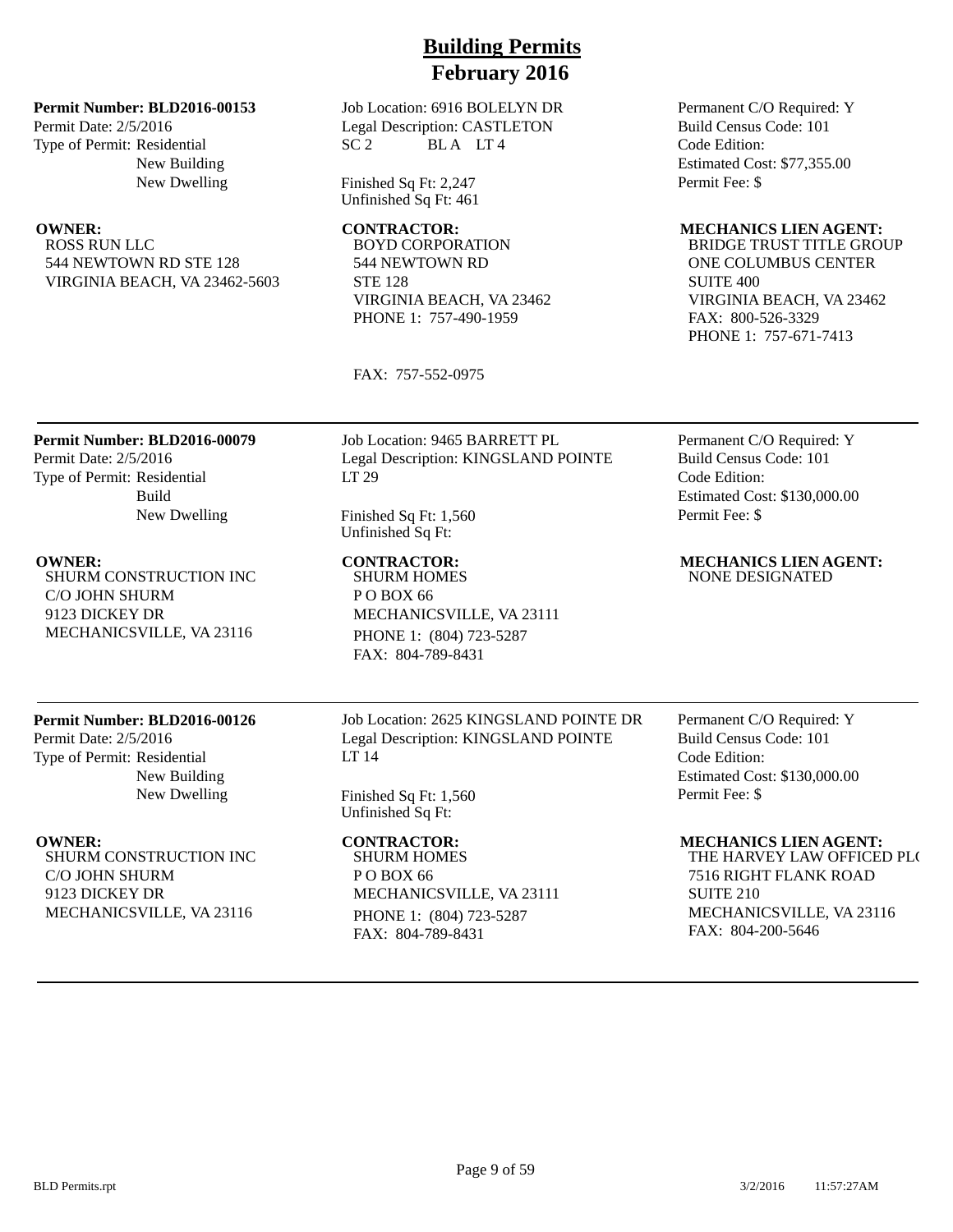Permit Date: 2/5/2016 Type of Permit: Residential New Building New Dwelling

HHHUNT HOLLOWAY LLC 11237 NUCKOLS RD GLEN ALLEN, VA 23059

### **Permit Number: BLD2016-00169**

Permit Date: 2/5/2016 Type of Permit: Residential New Building New Dwelling

EDOS LLC 2000 DUMBARTON RD HENRICO, VA 23228

### **Permit Number: BLD2016-00168**

Permit Date: 2/5/2016 Type of Permit: Residential New Building New Dwelling

DALTON PARK LAND DEV CO PO BOX 423 MECHANICSVILLE, VA 23111-0423

# **Building Permits February 2016**

Job Location: 10940 HOLMAN RIDGE RD Legal Description: HOLLOWAY AT WYNDHAM FOREST SC 1 BL D LT 25 Finished Sq Ft: 2,953 Unfinished Sq Ft: 1,233

HHHUNT HOMES RICHMOND 11237 NUCKOLS ROAD GLEN ALLEN, VA 23059

Job Location: 2802 BETHLEHEM RD Legal Description: WEST BROAD ST GDNS  $SC A$  BLA LT 14 93 B1 79 Finished Sq Ft: 1,640 Unfinished Sq Ft: 135

LIBERTY HOMES INC 8249 CROWN COLONY PKWY

MECHANICSVILLE, VA 23116 PHONE 1: 804-730-7770 ext. 108

FAX: 804-730-7220

Job Location: 11656 EDINBURGH RD Legal Description: DALTON PARK AT SADLER WALK SC 2 BL C LT 18 Finished Sq Ft: 2,539 Unfinished Sq Ft: 440

RYAN HOMES 7501 BOULDERS VIEW DRIVE SUITE 450 RICHMOND, VA 23225 PHONE 1: 804-272-7835

Permanent C/O Required: Y Build Census Code: 101 Code Edition: Estimated Cost: \$100,000.00 Permit Fee: \$

### **OWNER:** CONTRACTOR: MECHANICS LIEN AGENT:

MEYER GOERGEN PC 1802 BAYBERRY COURT SUITE 200 RICHMOND, VA 23226

Permanent C/O Required: Y Build Census Code: 101 Code Edition: Estimated Cost: \$75,000.00 Permit Fee: \$

### **OWNER: CONTRACTOR: MECHANICS LIEN AGENT:**

STUART AUTOMATED TITLE SO 1802 BAYBERRY CT #305 RICHMOND, VA 23226 PHONE 1: 804-897-0000

Permanent C/O Required: Y Build Census Code: 101 Code Edition: Estimated Cost: \$186,733.00 Permit Fee: \$

### **OWNER:** CONTRACTOR: MECHANICS LIEN AGENT:

BENJAMIN C WINN JR ESQUIRE 3926 PENDER DR SUITE 200 FAIRFAX, VA 22030 PHONE 1: 703-803-7529

### **Permit Number: BLD2016-00186**

Permit Date: 2/5/2016 Type of Permit: Residential Build

Job Location: 7700 ROCK CREEK RD Legal Description: ROLLINGWOOD TR J LT 1& PT VAC RD 84 B2 7 New Addition Finished Sq Ft: 196 Unfinished Sq Ft:

Permanent C/O Required: N Build Census Code: 434 Code Edition: Estimated Cost: \$10,800.00 Permit Fee: \$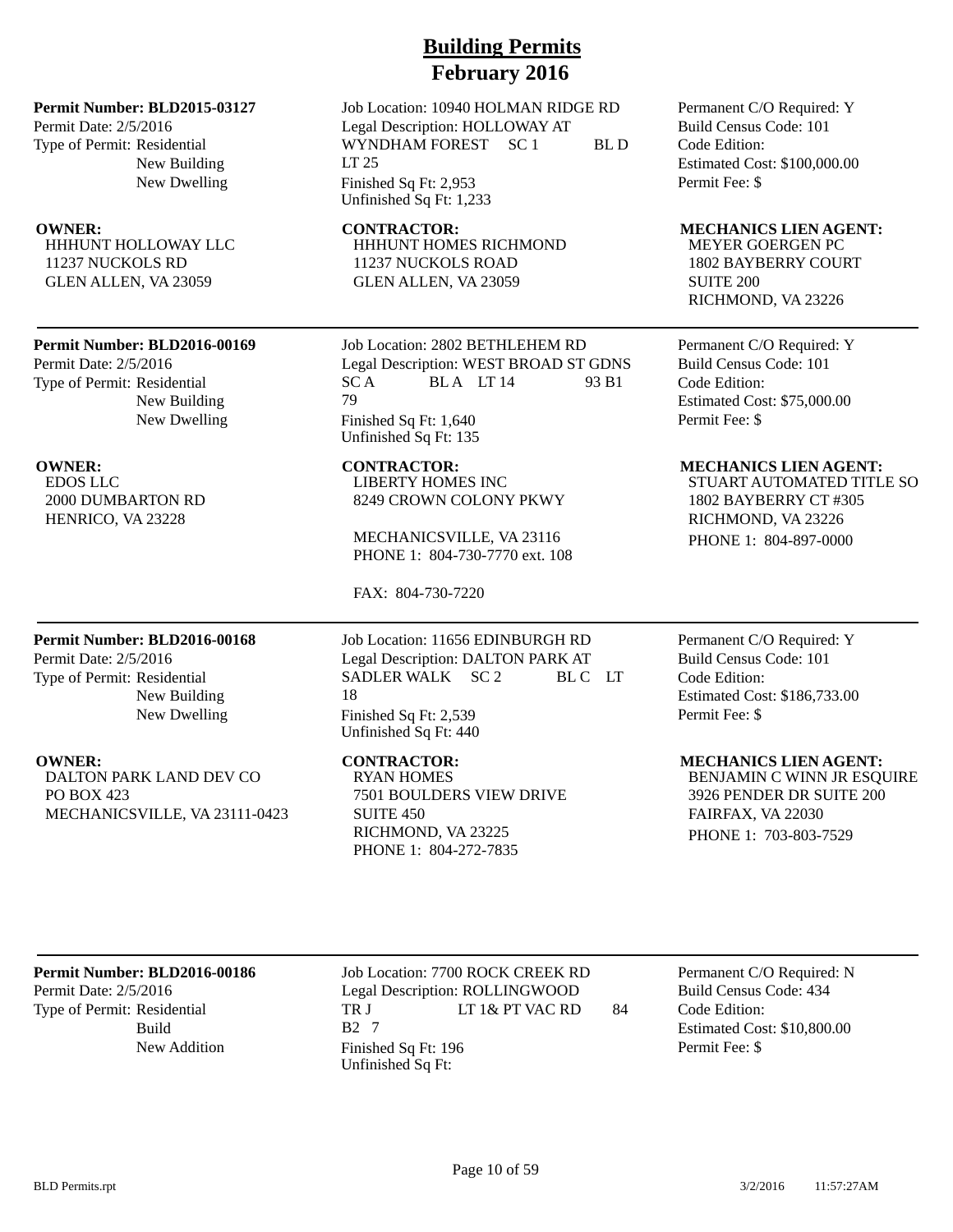DRYE JAMES MICHAEL & SARAH M STE 7700 ROCK CREEK RD HENRICO, VA 23229

## **Permit Number: BLD2016-00223**

Permit Date: 2/5/2016 Type of Permit: Residential Build **Other** 

GENTRY JOHN C & CAROL F 309 TARRYTOWN DR HENRICO, VA 23229-7322

# WALSH BUILDERS

967 GLEBE LANDING RD CENTER CROSS, VA 22437

Job Location: 309 TARRYTOWN DR Legal Description: SLEEPY HOLLOW BL G LT 3 81 A 2 10

Finished Sq Ft: Unfinished Sq Ft: 450

DOMINION CONSTRUCTION PARTNERS L 1840 W BROAD ST SUITE 300 RICHMOND, VA 23220 FAX: 804-269-7429 PHONE 1: 804-249-2600

## **Permit Number: BLD2016-00266**

Permit Date: 2/5/2016 Type of Permit: Residential Build New Addition

FREY CYNTHIA C 9020 COVEWOOD RD GLEN ALLEN, VA 23060-3651

### **Permit Number: BLD2016-00268**

Permit Date: 2/5/2016 Type of Permit: Residential Alter / Repair Finish Off Space

REGONDA PRAVEEN 5225 PRESTON SQUARE LOOP GLEN ALLEN, VA 23059-5760

### **Permit Number: BLD2016-00267**

Permit Date: 2/5/2016 Type of Permit: Residential Build

Job Location: 9020 COVEWOOD RD Legal Description: DUNNCROFT  $SCF$  BLH LT 22 91 B1 4 Finished Sq Ft: 300 Unfinished Sq Ft:

# CYNTHIA C FREY

9020 COVEWOOD RD GLEN ALLEN, VA 23060 PHONE 1: 804-562-0639

Job Location: 5225 PRESTON SQUARE LOOP Legal Description: PRESTON SQUARE BL E LT 22

Finished Sq Ft: 300 Unfinished Sq Ft:

MAP CONSTRUCTION INC PO BOX 2622 MIDLOTHIAN, VA 23113 FAX: 804-464-2704

## Job Location: 8005 SYCAMORE LN Legal Description: HERMITAGE OAKS BL B LT 3 91 A1 19

Sunroom Finished Sq Ft: 168 Unfinished Sq Ft:

### **OWNER:** CONTRACTOR: MECHANICS LIEN AGENT: NONE DESIGNATED

Permanent C/O Required: N Build Census Code: 434 Code Edition: Estimated Cost: \$10,000.00 Permit Fee: \$

### **OWNER:** CONTRACTOR: MECHANICS LIEN AGENT: NONE DESIGNATED

Permanent C/O Required: N Build Census Code: 434 Code Edition: Estimated Cost: \$20,000.00 Permit Fee: \$

### **OWNER:** CONTRACTOR: MECHANICS LIEN AGENT: NONE DESIGNATED

Permanent C/O Required: N Build Census Code: 434 Code Edition: Estimated Cost: \$5,000.00 Permit Fee: \$

### **OWNER: CONTRACTOR: MECHANICS LIEN AGENT:** NONE DESIGNATED

Permanent C/O Required: N Build Census Code: 434 Code Edition: Estimated Cost: \$6,000.00 Permit Fee: \$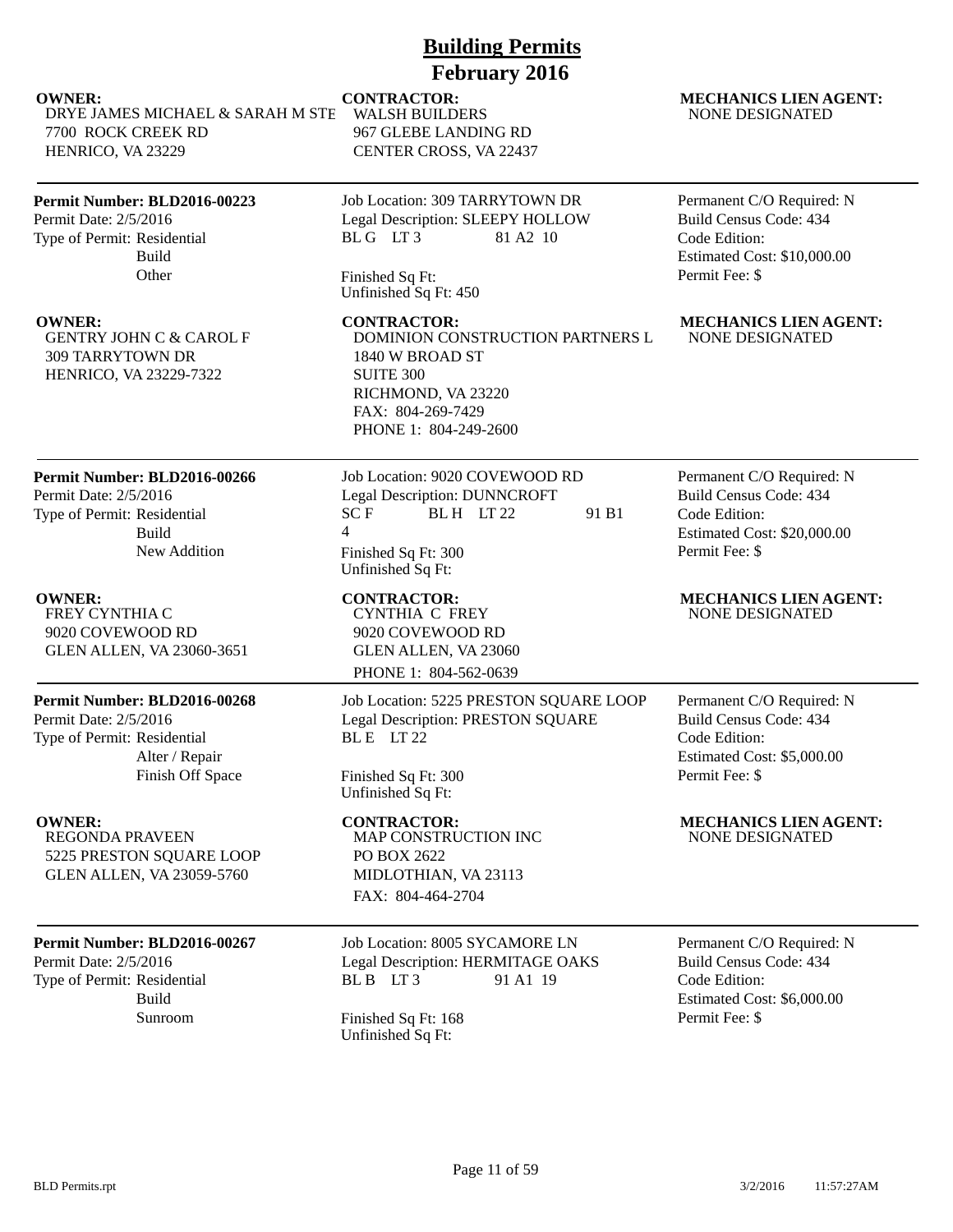MOSS TONY T & ANGELA W 8005 SYCAMORE LN HENRICO, VA 23228-3730

## **Permit Number: BLD2015-03108**

Permit Date: 2/8/2016 Type of Permit: Residential Build Detached Garage

GARDNER TRAVIS S & KATE A 8107 LARCOM LN RICHMOND, VA 23229-6521

## **Permit Number: BLD2016-00156**

Permit Date: 2/8/2016 Type of Permit: Residential New Building New Dwelling

HHHUNT HOLLOWAY LLC 11237 NUCKOLS RD GLEN ALLEN, VA 23059

## **Permit Number: BLD2016-00119**

Permit Date: 2/8/2016 Type of Permit: Residential New Building New Dwelling

BACOVA DEVELOPMENT COMPANY LLC 11533 NUCKOLS RD STE C GLEN ALLEN, VA 23059

# **Building Permits February 2016**

MINORS BUILDERS 5020 CHARBELEE DR CHARLES CITY, VA 23030 FAX: 804-402-2479

Job Location: 8107 LARCOM LN Legal Description: UNIVERSITY HEIGHTS LT 89 84 B2 1

Finished Sq Ft: 840 Unfinished Sq Ft: 840

TRAVIS S GARDNER 8107 LARCOM LN RICHMOND, VA 23229

PHONE 1: 804-640-7713

Job Location: 5037 MABEN HILL LN Legal Description: HOLLOWAY AT WYNDHAM FOREST SC 2 BL G LT 10 Finished Sq Ft: 3,100 Unfinished Sq Ft: 597

### **OWNER: CONTRACTOR: MECHANICS LIEN AGENT:** HHHUNT HOMES RICHMOND 11237 NUCKOLS ROAD GLEN ALLEN, VA 23059

Job Location: 12145 MANOR GLEN LN Legal Description: SHORT PUMP MANOR AT BACOVA SC 1 BLA LT 11

Finished Sq Ft: 3,537 Unfinished Sq Ft: 440

RYAN HOMES 7501 BOULDERS VIEW DRIVE SUITE 450 RICHMOND, VA 23225 PHONE 1: 804-272-7835

### **OWNER:** CONTRACTOR: MECHANICS LIEN AGENT: NONE DESIGNATED

Permanent C/O Required: N Build Census Code: 434 Code Edition: Estimated Cost: \$65,000.00 Permit Fee: \$

### **OWNER: CONTRACTOR: MECHANICS LIEN AGENT:** NONE DESIGNATED

Permanent C/O Required: Y Build Census Code: 101 Code Edition: Estimated Cost: \$100,000.00 Permit Fee: \$

MEYER GOERGEN PC 1802 BAYBERRY COURT SUITE 200 RICHMOND, VA 23226

Permanent C/O Required: Y Build Census Code: 101 Code Edition: Estimated Cost: \$261,684.00 Permit Fee: \$

**OWNER:** CONTRACTOR: MECHANICS LIEN AGENT: BENJAMIN C WINN JR ESQUIRE

3926 PENDER DR SUITE 200 FAIRFAX, VA 22030

PHONE 1: 703-803-7529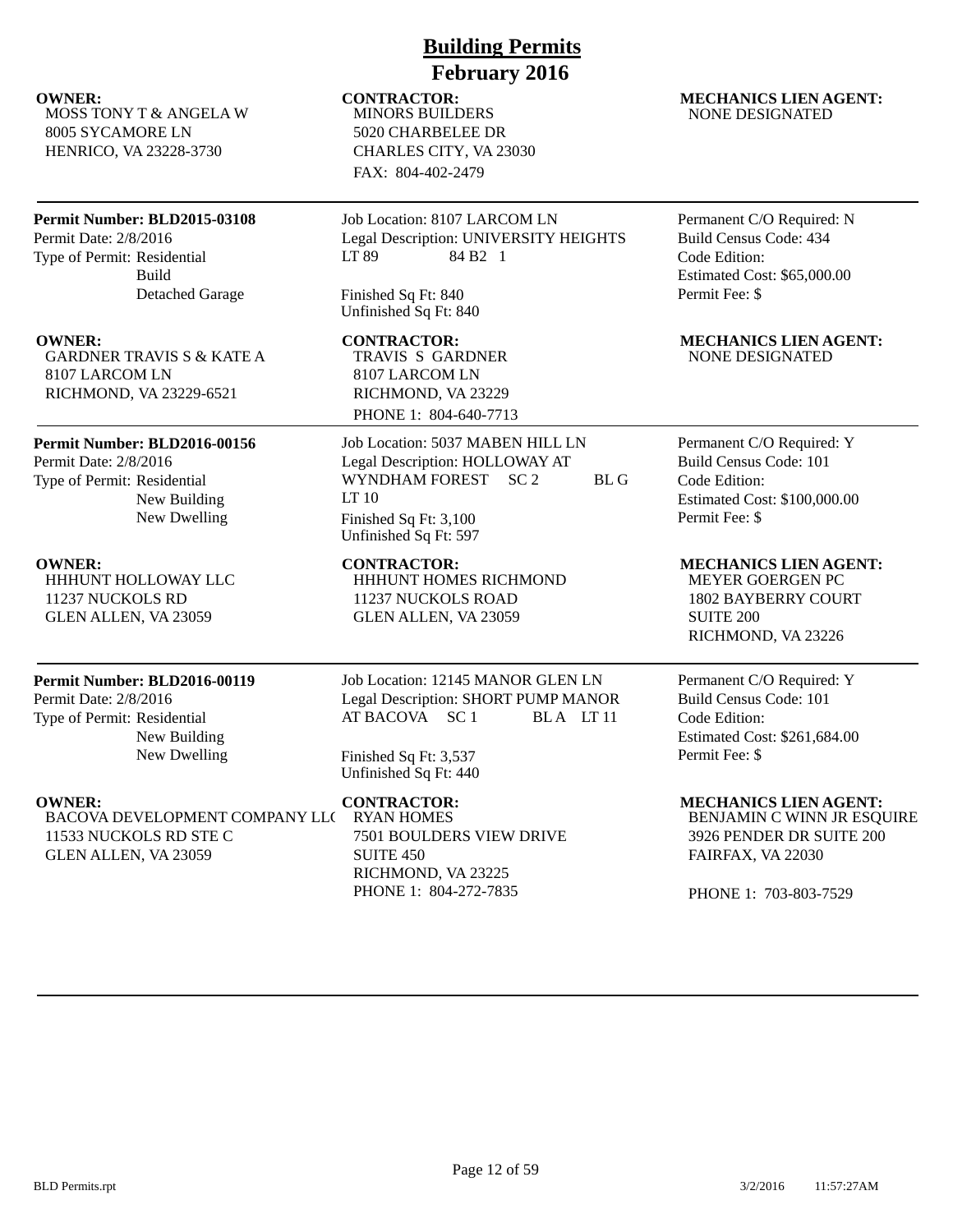### **Permit Number: BLD2016-00163**

Permit Date: 2/8/2016 Type of Permit: Commercial Alter / Repair Tenant Upfit - Existing

AF BYRD CENTER VA LLC 1400 N W 107TH AVE 5TH FL MIAMI, FL 33172-2704

Job Location: 5727 S LABURNUM AVE Legal Description: E L LABURNUM AVE AC 31.208 29 B1 55

Finished Sq Ft: 985 Unfinished Sq Ft: 2,000

DOMINION CONSTRUCTION PARTNERS L 1840 W BROAD ST SUITE 300 RICHMOND, VA 23220 FAX: 804-269-7429 PHONE 1: 804-249-2600

### **Permit Number: BLD2015-03029**

Permit Date: 2/8/2016 Type of Permit: Commercial Alter / Repair Tenant Upfit - Existing

RED ROBIN INTERNATIONAL INC C/O TAX DEPT 6312 S FIDDLERS GREEN CIR STE GREENWOOD VILLAGE, CO 80111

### **Permit Number: BLD2016-00039**

Permit Date: 2/8/2016 Type of Permit: Commercial Alter / Repair Tenant Upfit - Existing

G6 HOSPITALITY PROPERTY LLC C/O TAX DEPT PO BOX 117508 CARROLLTON, TX 75011

### **Permit Number: BLD2016-00040**

Permit Date: 2/8/2016 Type of Permit: Commercial Alter / Repair Tenant Upfit - Existing

G6 HOSPITALITY PROPERTY LLC C/O TAX DEPT PO BOX 117508 CARROLLTON, TX 75011

Job Location: 10067 BROOK RD Legal Description: BROOK RD AC 1.647 102 B1 49

Finished Sq Ft: 6,425 Unfinished Sq Ft:

OLIVIERI CONTRACTING, INC 7633 SUPREME ST NW NORTH CANTON, OH 44720 PHONE 1: 330-497-4480

Job Location: 5704 WILLIAMSBURG RD Legal Description: N S WILLIAMSBURG RD AC 3.496 11 B2 12

Finished Sq Ft: Unfinished Sq Ft:

DIVISION21 INC 334 UNIVERSITY AVE EAST ST PAUL, MN 55130 PHONE 1: 651-917-8805

Job Location: 5704 WILLIAMSBURG RD Legal Description: N S WILLIAMSBURG RD AC 3.496 11 B2 12

Finished Sq Ft: Unfinished Sq Ft:

DIVISION21 INC 334 UNIVERSITY AVE EAST ST PAUL, MN 55130 PHONE 1: 651-917-8805

Permanent C/O Required: Y Build Census Code: 437 Code Edition: Estimated Cost: \$27,700.00 Permit Fee: \$261.00

### **OWNER:** CONTRACTOR: MECHANICS LIEN AGENT: NONE DESIGNATED

Permanent C/O Required: N Build Census Code: 437 Code Edition: Estimated Cost: \$75,000.00 Permit Fee: \$590.00

### **OWNER: CONTRACTOR: MECHANICS LIEN AGENT:** NONE DESIGNATED

Permanent C/O Required: N Build Census Code: 437 Code Edition: Estimated Cost: \$20,000.00 Permit Fee: \$

### **OWNER: CONTRACTOR: MECHANICS LIEN AGENT:** NONE DESIGNATED

Permanent C/O Required: N Build Census Code: 437 Code Edition: Estimated Cost: \$84,500.00 Permit Fee: \$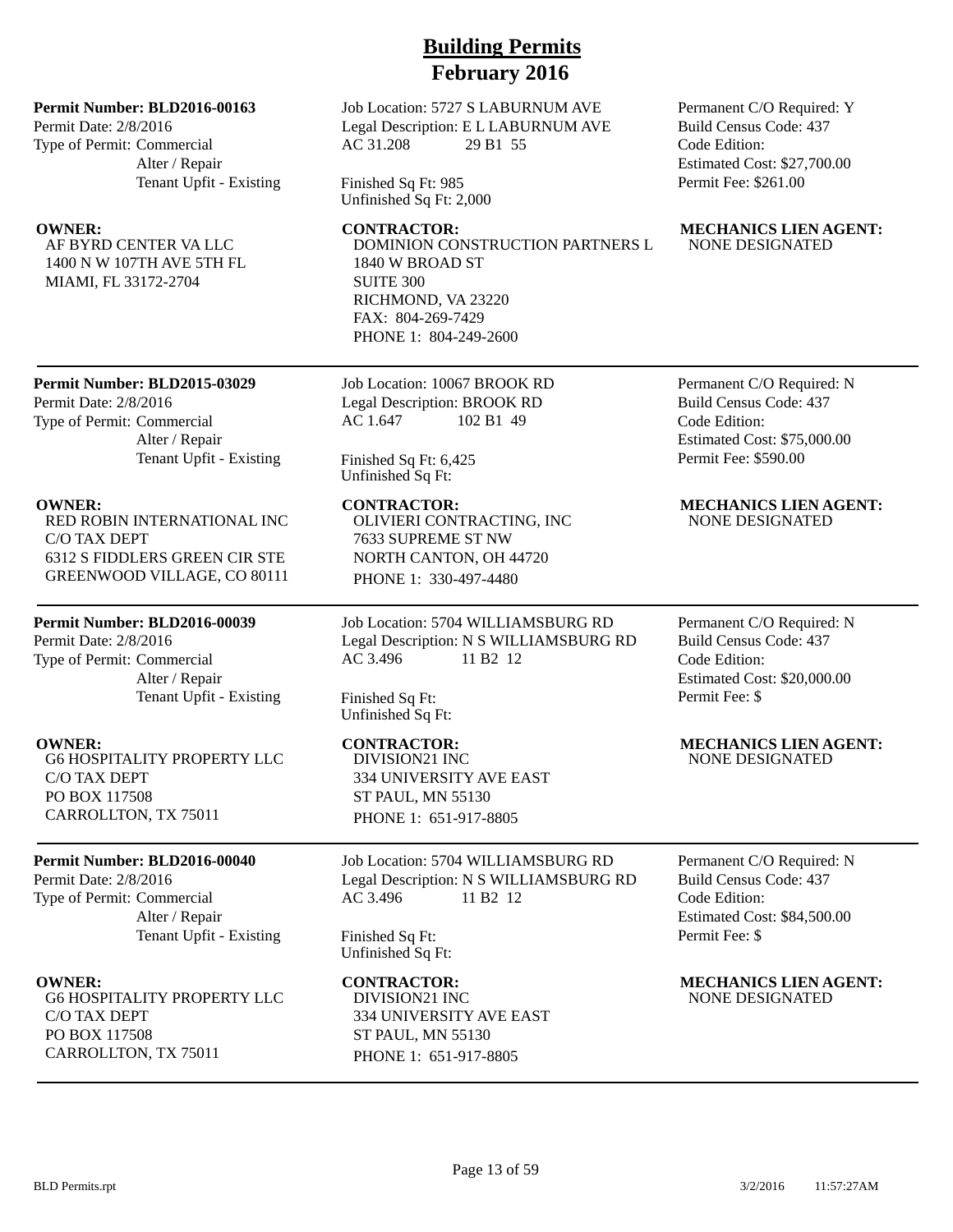Permit Date: 2/8/2016 Type of Permit: Commercial **Other** Tent

FEDERAL REALTY INVT TRUST 1626 E JEFFERSON ST ROCKVILLE, MD 20852-4041

### **Permit Number: BLD2016-00045**

Permit Date: 2/8/2016 Type of Permit: Commercial Alter / Repair Tenant Upfit - Existing

RV CRIMSON LLC C/O CRIMSON CAPITAL LLC 489 RIVERVIEW DR TOTOWA, NJ 07512-2316

### **Permit Number: BLD2016-00148**

Permit Date: 2/8/2016 Type of Permit: Residential Alter / Repair **Other** 

HARRIS ANITA K & PDP & ALM & HEWJI C/O HARRY WIMMER JR 13402 DEERCREEK RD ASHLAND, VA 23005

# **Building Permits February 2016**

Job Location: 1601 WILLOW LAWN DR Legal Description: SS BROAD ST RD AC 16.917 95 A1 33

Finished Sq Ft: Unfinished Sq Ft:

TOPSIDE RENTALS 1605 E WASHINGTON PETERSBURG, VA 23803 PHONE 1: 804-731-3768

Job Location: 2627 NEW MARKET RD Legal Description: NEW MARKET RD AC 7.344 32 A1 74

Finished Sq Ft: 2,533 Unfinished Sq Ft:

OWNER/TENANT-SANTOS NELSON BEHIT

Permanent C/O Required: N Build Census Code: 329 Code Edition: Estimated Cost: \$3,000.00 Permit Fee: \$

### **OWNER:** CONTRACTOR: MECHANICS LIEN AGENT: NONE DESIGNATED

Permanent C/O Required: Y Build Census Code: 437 Code Edition: Estimated Cost: \$2,500.00 Permit Fee: \$100.00

# **OWNER:** CONTRACTOR: MECHANICS LIEN AGENT:<br>
NOW CRIMSON LLC OWNER/TENANT-SANTOS NELSON BEHI' NONE DESIGNATED

Job Location: 10629 LAMBETH RD Legal Description: FOREST LODGE ACRES BL 4 LT 6-7 1.147 AC 91 A2 30

Finished Sq Ft: Unfinished Sq Ft:

E F YATES CONSTRUCTION 209 ARCADIA ST RICHMOND, VA 23225 PHONE 1: 804-276-1199 FAX: 804-745-0857

Permanent C/O Required: N Build Census Code: 434 Code Edition: Estimated Cost: \$42,000.00 Permit Fee: \$

### **OWNER:** CONTRACTOR: MECHANICS LIEN AGENT: NONE DESIGNATED

### **Permit Number: BLD2016-00271**

Permit Date: 2/8/2016 Type of Permit: Residential Build Deck

KELLEMS JEREMY G 7414 WENTWORTH AVE HENRICO, VA 23228

Job Location: 7414 WENTWORTH AVE Legal Description: STUART RIDGE BL B LT 26 105 A1 2

Finished Sq Ft: Unfinished Sq Ft:

CAMPBELL HOME IMPROVEMENT LLC 618 COLONY FOREST DR MIDLOTHIAN, VA 23114 PHONE 1: 804-426-9312

FAX: 804-915-7110

Permanent C/O Required: N Build Census Code: 434 Code Edition: Estimated Cost: \$5,700.00 Permit Fee: \$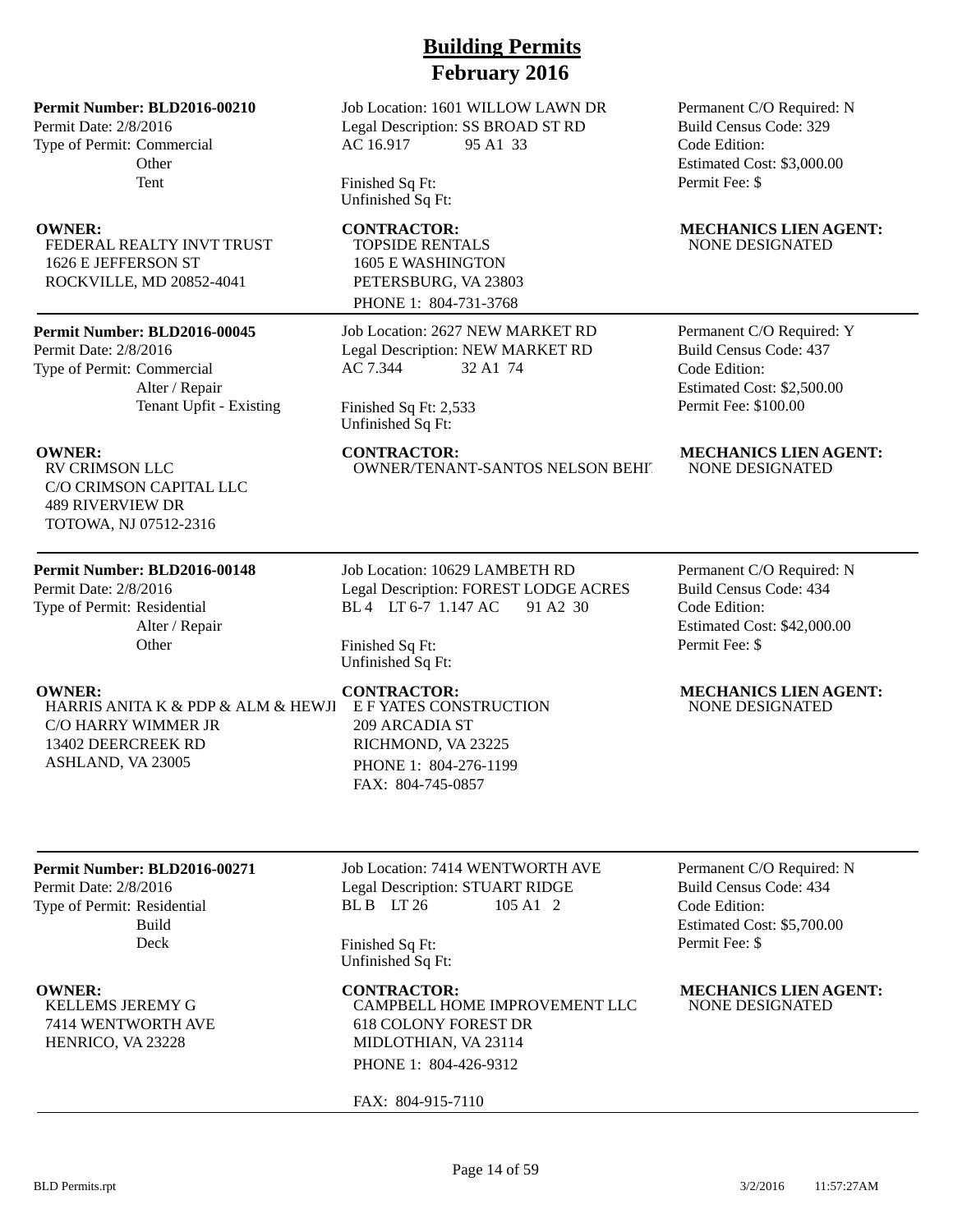### **Permit Number: BLD2016-00272**

Permit Date: 2/8/2016 Type of Permit: Residential Build Deck

JOHNSON LYNDON & CHARLOTTE NELS 916 WINDING TRAIL LN HENRICO, VA 23223

Job Location: 916 WINDING TRAIL LN Legal Description: HILLCREST FARMS SC 2 BLC LT 37

Finished Sq Ft: Unfinished Sq Ft: 336

DECK CREATIONS OF RICHMOND 1855 HUGENOT TRAIL POWHATAN, VA 23139 PHONE 1: 804-320-2212

Permanent C/O Required: N Build Census Code: 434 Code Edition: Estimated Cost: \$7,000.00 Permit Fee: \$

### **OWNER:** CONTRACTOR: MECHANICS LIEN AGENT: NONE DESIGNATED

### **Permit Number: BLD2016-00274**

Permit Date: 2/8/2016 Type of Permit: Residential Alter / Repair **Other** 

SCHAFFERNOTH ANDREW H & IRINA LI 5905 BROOKMEADE TER GLEN ALLEN, VA 23059

**Permit Number: BLD2016-00283** Permit Date: 2/8/2016 Type of Permit: Residential Build Deck

**OWNER:** CONTRACTOR: MECHANICS LIEN AGENT: NOAKES CHARLES T & E O N 3709 BARRINGTON BRIDGE PL HENRICO, VA 23233-1721

### **Permit Number: BLD2016-00294**

Permit Date: 2/8/2016 Type of Permit: Residential Alter / Repair Deck

**OWNER: CONTRACTOR: MECHANICS LIEN AGENT:** SAUER R TYLER & CHRISTINA C 26 TWIN LAKE LN HENRICO, VA 23229-8011

Job Location: 5905 BROOKMEADE TER Legal Description: BROOKMEADE @ WYNDHM BLA LT 9 75 B1 16 Finished Sq Ft: Unfinished Sq Ft:

ANDREW H SCHAFFERNOTH 5905 BROOKMEADE TERR GLEN ALLEN, VA 23059 PHONE 1: 804-423-9000

Job Location: 3709 BARRINGTON BRIDGE PL Legal Description: BARRINGTON  $SC A$  BLA LT 31 78 B1 60 Finished Sq Ft: Unfinished Sq Ft: 240

RALPH THOMAS 9301 RAVEN WING DR CHESTERFIELD, VA 23862 PHONE 1: 804-639-6016

Job Location: 26 TWIN LAKE LN Legal Description: GLENBROOKE HILLS SC A LT 68-69 & STRIP 83 A1 7 Finished Sq Ft: Unfinished Sq Ft:

HAWKS HILL BUILDERS LLC 7029 HAWKS HILL RD MECHANICSVILLE, VA 23111

PHONE 1: 804-543-9859

Permanent C/O Required: N Build Census Code: 434 Code Edition: Estimated Cost: \$6,600.00 Permit Fee: \$

### **OWNER:** CONTRACTOR: MECHANICS LIEN AGENT: NONE DESIGNATED

Permanent C/O Required: N Build Census Code: 434 Code Edition: Estimated Cost: \$20,000.00 Permit Fee: \$

# NONE DESIGNATED

Permanent C/O Required: N Build Census Code: 434 Code Edition: Estimated Cost: \$20,000.00 Permit Fee: \$

# NONE DESIGNATED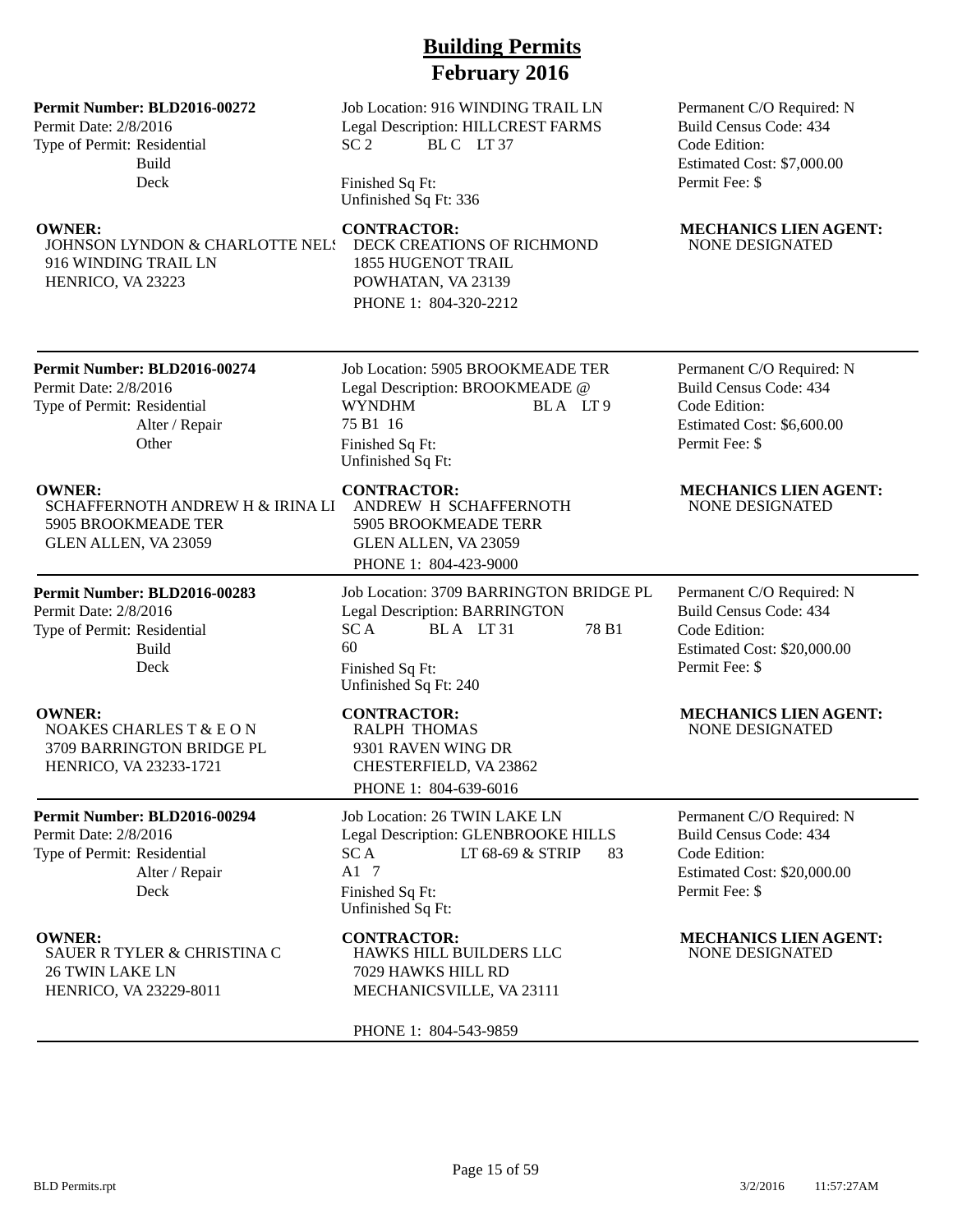Permit Date: 2/9/2016 Type of Permit: Residential Alter / Repair **Other** 

PURYEAR MAYNARD L ETALS 4320 BELFAST RD GLEN ALLEN, VA 23060-5901

### **Permit Number: BLD2016-00265**

Permit Date: 2/9/2016 Type of Permit: Residential Alter / Repair Finish Off Space

VIRGINIA UNITED METHODIST HOMES C/O KEVIN L SALMINEN CFO 5101 COX RD STE 225 GLEN ALLEN, VA 23060

## **Permit Number: BLD2015-03106**

Permit Date: 2/9/2016 Type of Permit: Residential Build **Other** 

OLEY MARK A & CELESTE B 9612 CRAGMONT DR HENRICO, VA 23229-7615

### **Permit Number: BLD2016-00304**

Permit Date: 2/9/2016 Type of Permit: Residential Build Sunroom

MAXWELL LITTLETON M & M M 607 GARDINER RD HENRICO, VA 23229-6920

# **Building Permits February 2016**

Job Location: 4320 BELFAST RD Legal Description: MCDONALDS SMALL FMS LT 31 2.05 AC 77 B2 1 Finished Sq Ft: Unfinished Sq Ft:

BEST REMODELING SERVICES 4508 ARGONNE CT GLEN ALLEN, VA 23060 FAX: 804-747-3820 PHONE 1: 804-833-3365

Job Location: 2111 CEDARFIELD LN Legal Description: S OF THREE CHOPT RD AC 90.235 78 B2 51

Finished Sq Ft: Unfinished Sq Ft: Permanent C/O Required: Build Census Code: 434 Code Edition: Estimated Cost: \$1,000.00 Permit Fee: \$

### **OWNER:** CONTRACTOR: MECHANICS LIEN AGENT: NONE DESIGNATED

Permanent C/O Required: N Build Census Code: 434 Code Edition: Estimated Cost: \$27,000.00 Permit Fee: \$

# **OWNER:** CONTRACTOR: MECHANICS LIEN AGENT: VIRGINIA UNITED METHODIST HOMES FOR HEREMITAGE AT CEDARFIELD (OWNI NONE DESIGNATED

Job Location: 9612 CRAGMONT DR Legal Description: TUCKAHOE NORTH SECT BL B LT 8 AC 1.731 81 A1 18 Finished Sq Ft: 2,550 Unfinished Sq Ft: 200

THE HERMITAGE AT CEDARFIELD (OWNI

HOLDER-IRBY INC P O BOX 29618 RICHMOND, VA 23242

### PHONE 1: 804-357-6270

Job Location: 607 GARDINER RD Legal Description: COLLEGE HILLS SC 6 BLF LT 9 94 B1 50

Finished Sq Ft: 333 Unfinished Sq Ft:

TOTAL REMODELING SYSTEMS 3113 VALLEY AVE SUITE 100 WINCHESTER, VA 22601 PHONE 1: 540-678-3700

Permanent C/O Required: N Build Census Code: 434 Code Edition: Estimated Cost: \$250,000.00 Permit Fee: \$

### **OWNER: CONTRACTOR: MECHANICS LIEN AGENT:** NONE DESIGNATED

Permanent C/O Required: N Build Census Code: 434 Code Edition: Estimated Cost: \$63,000.00 Permit Fee: \$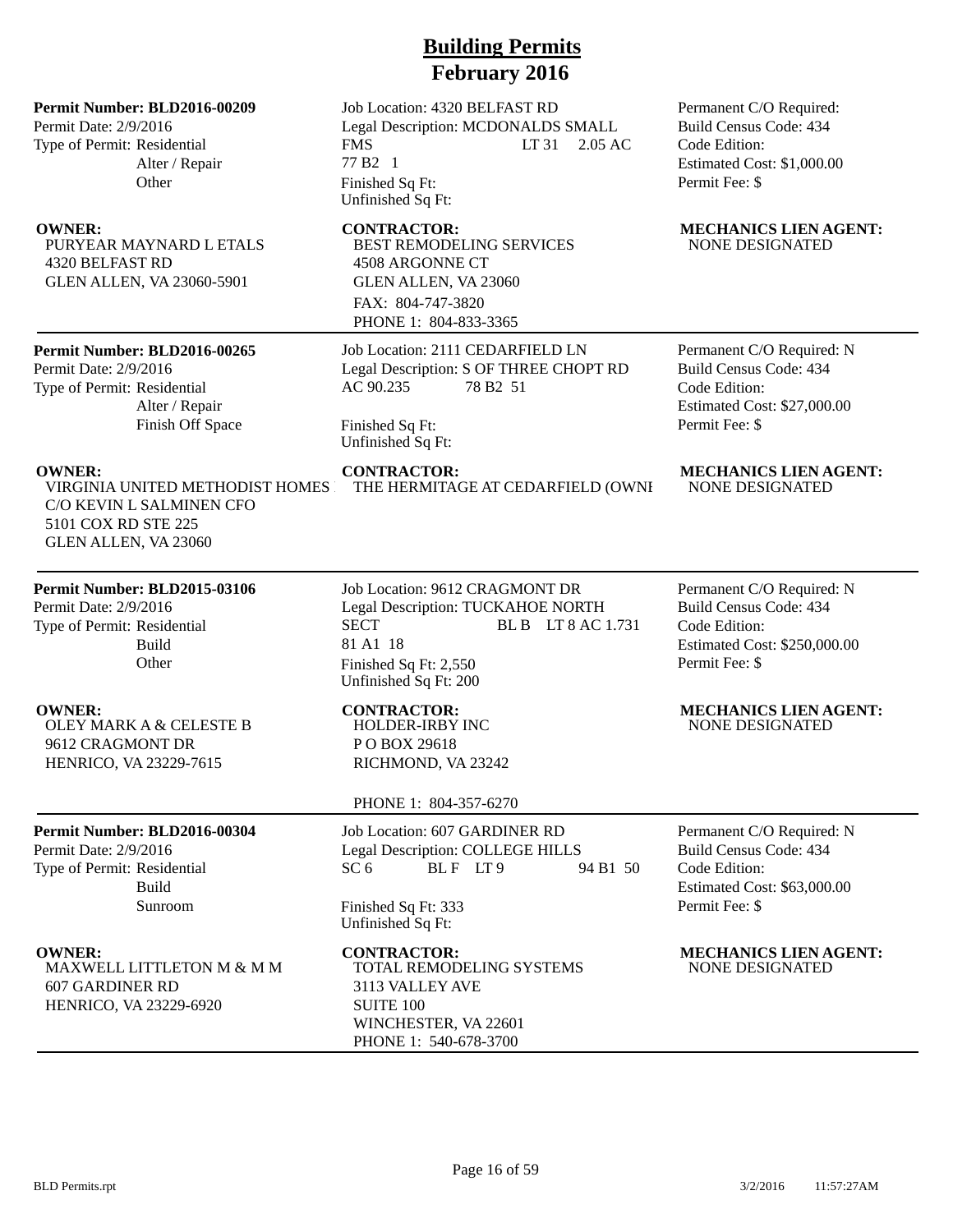Permit Date: 2/9/2016 Type of Permit: Residential Alter / Repair Finish Off Space

OLIO JOHN C & BRENDA K 5008 PARK MEADOWS WAY GLEN ALLEN, VA 23059-2542

### **Permit Number: BLD2016-00140**

Permit Date: 2/9/2016 Type of Permit: Commercial Alter / Repair Tenant Upfit - Existing

LIT INDUSTRIAL LP C/O CORPORATION SERVICE COMPAN 1111 E MAIN ST FL 16 RICHMOND, VA 23219

### **Permit Number: BLD2016-00127**

Permit Date: 2/10/2016 Type of Permit: Commercial **Other** Antennas/Shelter

SHORT PUMP SIMPLY STORAGE C/O ANTHONY CANNELLA 4475 POUNCEY TRACT RD GLEN ALLEN, VA 23059-5833

### **Permit Number: BLD2016-00078**

Permit Date: 2/10/2016 Type of Permit: Residential New Building New Dwelling

COCKE BEVERLY L 3280 PATCH TER GLEN ALLEN, VA 23059

# **Building Permits February 2016**

Job Location: 5008 PARK MEADOWS WAY Legal Description: PARK MEADOWS AT TWIN HICKORY BLA LT 14 77 A1 23 Finished Sq Ft: 480 Unfinished Sq Ft:

RIGHTMYER CONST LLC 9603 ST REGIS TR N CHESTERFIELD, VA 23236 PHONE 1: 804-247-1083

Job Location: 1530 E PARHAM RD Legal Description: PARHAM RD AC 5.262 98 A2 39

### Finished Sq Ft: 6,139 Unfinished Sq Ft:

DALLAN CONSTRUCTION INC 4900 FITZHUGH AVE RICHMOND, VA 23230 PHONE 1: 421-9326

Job Location: 4475 POUNCEY TRACT RD Legal Description: POUNCEY TRCT 64 295 AC 5.603 77 B1 30

Finished Sq Ft: Unfinished Sq Ft:

VELOCITEL INC 8000 REGENCY PKWY CARY, NC 27518 PHONE 1: 919-380-0062 x212

Job Location: 3040 ENGLEWOOD RD Legal Description: FOREST LODGE ACRES  $SC 1$   $BL 2$   $LT 2$ 

Finished Sq Ft: 2,220 Unfinished Sq Ft: 483

TOWN & COUNTRY BUILDERS P.O. BOX 17338 RICHMOND, VA 23226 FAX: 804-262-5769

Permanent C/O Required: N Build Census Code: 434 Code Edition: Estimated Cost: \$10,500.00 Permit Fee: \$

### **OWNER:** CONTRACTOR: MECHANICS LIEN AGENT: NONE DESIGNATED

Permanent C/O Required: N Build Census Code: 437 Code Edition: Estimated Cost: \$21,446.00 Permit Fee: \$219.00

### **OWNER:** CONTRACTOR: MECHANICS LIEN AGENT: NONE DESIGNATED

Permanent C/O Required: N Build Census Code: 329 Code Edition: Estimated Cost: \$15,000.00 Permit Fee: \$170.00

### **OWNER: CONTRACTOR: MECHANICS LIEN AGENT:** NONE DESIGNATED

Permanent C/O Required: Y Build Census Code: 101 Code Edition: Estimated Cost: \$110,000.00 Permit Fee: \$

### **OWNER: CONTRACTOR: MECHANICS LIEN AGENT:**

AYERS & STOLTE - SCOTT STOLT 710 N HAMILTON ST HENRICO, VA 23228 PHONE 1: 804-358-4731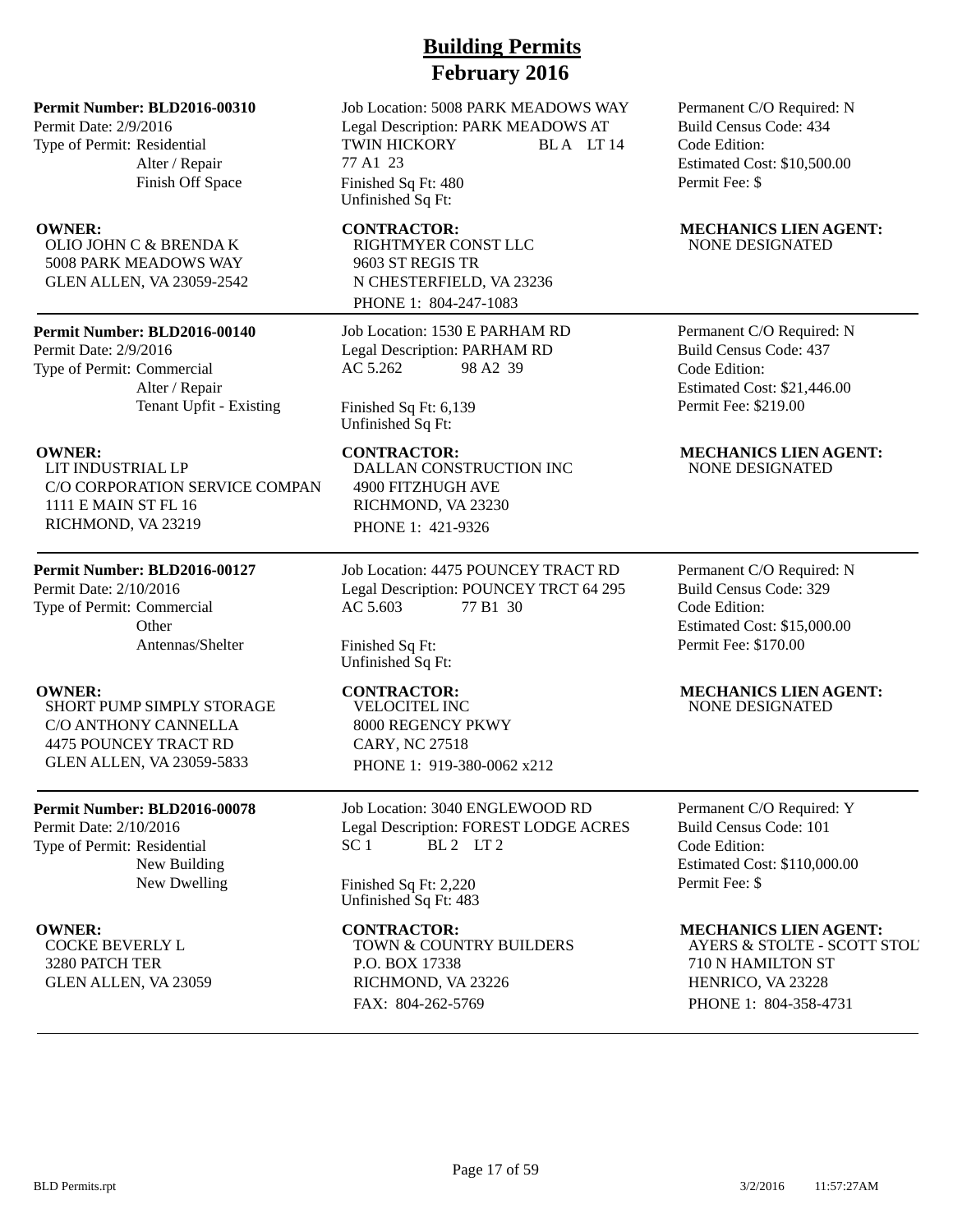**Permit Number: BLD2016-00211**

Permit Date: 2/10/2016 Type of Permit: Residential New Building New Dwelling

ROYAL DOMINION HOMES INC 11357 NUCKOLS RD PMB 108 GLEN ALLEN, VA 23059

Job Location: 9127 CREEKWALK PL Legal Description: TOWNSEND SC 2 BL B LT 42 .323 ACS

Finished Sq Ft: 4,367 Unfinished Sq Ft: 754

ROYAL DOMINION HOMES INC 11551 NUCKOLS RD STE R GLEN ALLEN, VA 23059 FAX: 804-290-0968 PHONE 1: 804-270-2711

Permanent C/O Required: Y Build Census Code: 101 Code Edition: Estimated Cost: \$250,000.00 Permit Fee: \$

## **OWNER:** CONTRACTOR: MECHANICS LIEN AGENT:

NEWMAN & WRIGHT 1503 SANTA ROSA RD. STE. 109 RICHMOND, VA 23229 PHONE 1: 288-4007

## **Permit Number: BLD2016-00317**

Permit Date: 2/10/2016 Type of Permit: Residential Alter / Repair Finish Off Space

CHINTKUNTLAWAR RAJESH KUMAR 11485 DUBLIN RD GLEN ALLEN, VA 23060

## **Permit Number: BLD2016-00319**

Permit Date: 2/10/2016 Type of Permit: Residential Alter / Repair **Other** 

GAZZOLA MEGAN 6424 W GRACE ST HENRICO, VA 23226-2862

## **Permit Number: BLD2016-00322**

Permit Date: 2/10/2016 Type of Permit: Residential Alter / Repair **Other** 

SAFYANKOV DMITRY 2322 KENWOOD AVE HENRICO, VA 23228-5508 Job Location: 11485 DUBLIN RD Legal Description: OGLETHORPE PARK @ SADLER WALK SC 2 BLA LT 17

Finished Sq Ft: 192 Unfinished Sq Ft:

**OWNER: CONTRACTOR: MECHANICS LIEN AGENT:** RAJESH CHINTKUNTLAWAR 11485 DUBLIN RD GLEN ALLEN, VA 23060 PHONE 1: 201-289-6159

> Job Location: 6424 W GRACE ST Legal Description: WESTHAVEN SC B LT 94 94 B2 1

Finished Sq Ft: Unfinished Sq Ft:

OLD DOMINION INNOVATIONS, INC. 9432 H ATLEE COMMERCE BLVD ASHLAND, VA 23005

Job Location: 121 N LINDEN AVE Legal Description: HIGHLAND SPRINGS SC 2 BLM LT 19 21 11 A1 2 Finished Sq Ft: Unfinished Sq Ft:

DMITRY SAFYANKOV 2322 KENWOOD AVE HENRICO, VA 23228

Permanent C/O Required: N Build Census Code: 434 Code Edition: Estimated Cost: \$800.00 Permit Fee: \$

# NONE DESIGNATED

Permanent C/O Required: Build Census Code: 434 Code Edition: Estimated Cost: \$19,000.00 Permit Fee: \$

**OWNER:** CONTRACTOR: MECHANICS LIEN AGENT: NONE DESIGNATED

> Permanent C/O Required: Build Census Code: 434 Code Edition: Estimated Cost: \$3,500.00 Permit Fee: \$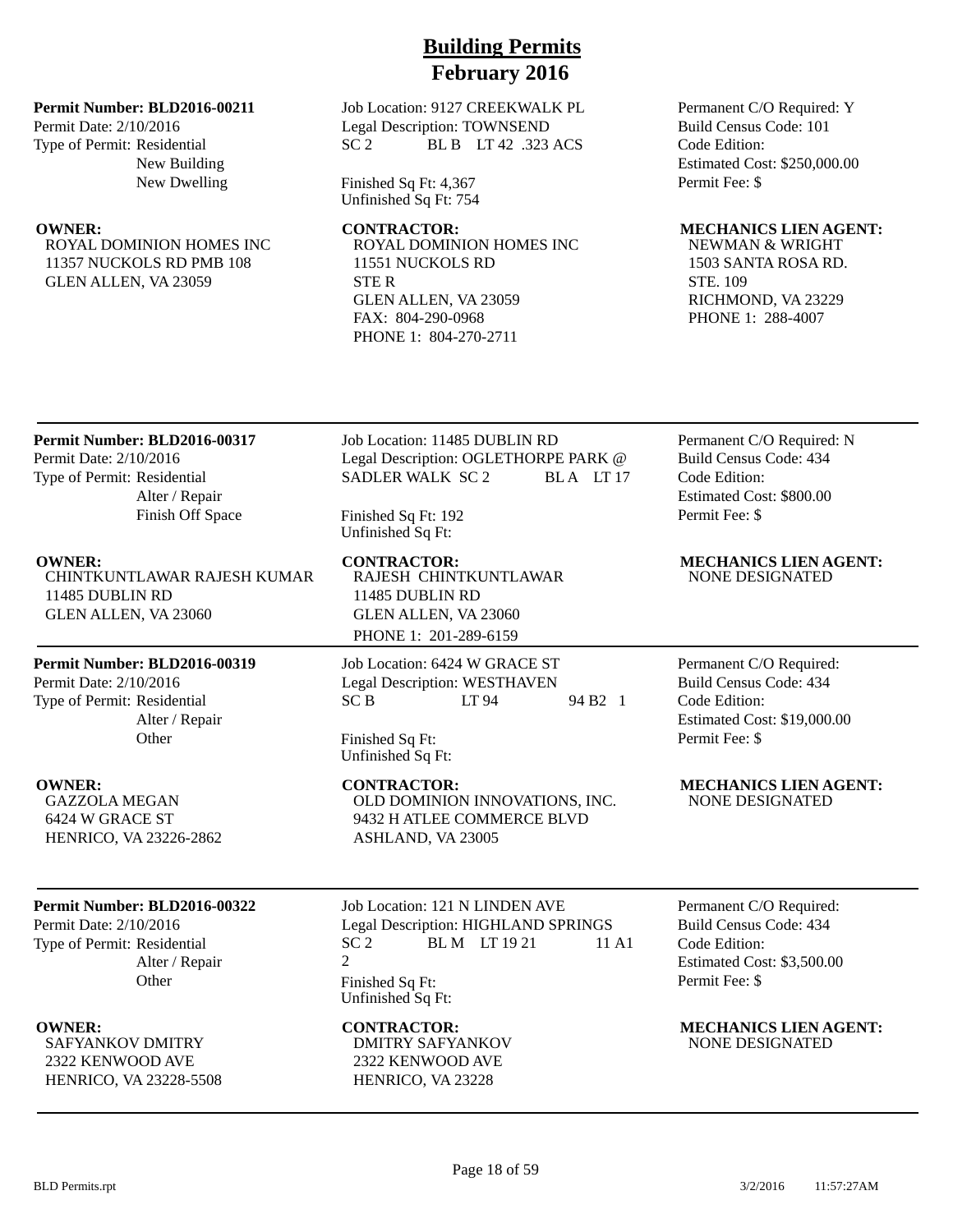### **Permit Number: BLD2016-00323**

Permit Date: 2/10/2016 Type of Permit: Residential Alter / Repair **Other** 

BISCHOF GERALD T & KAREN 2535 DRAMMEN PL HENRICO, VA 23233-6614

Job Location: 2535 DRAMMEN PL Legal Description: COLONIES THE  $SC D$  BLJ LT 8 70 B1 24 Finished Sq Ft: Unfinished Sq Ft:

MILLMAR HOMES LLC P O BOX 313 MANAKIN-SABOT, VA 23103 FAX: 804-784-4321

Permanent C/O Required: N Build Census Code: 434 Code Edition: Estimated Cost: \$10,500.00 Permit Fee: \$

### **OWNER:** CONTRACTOR: MECHANICS LIEN AGENT: NONE DESIGNATED

# **Permit Number: BLD2016-00167**

Permit Date: 2/10/2016 Type of Permit: Residential New Building New Dwelling

BOONE HOMES INC 129 BROAD STREET RD MANAKIN SABOT, VA 23103-2259 Job Location: 12740 ELLINGTON WOODS PL Legal Description: ELLINGTON WOODS AT WYNDHAM BL B LT 4

Finished Sq Ft: 7,726 Unfinished Sq Ft: 1,505

BOONE HOMES INC 129 BROAD STREET RD MANAKIN SABOT, VA 23103 PHONE 1: 804-784-6192

Permanent C/O Required: Y Build Census Code: 101 Code Edition: Estimated Cost: \$525,000.00 Permit Fee: \$

### **OWNER:** CONTRACTOR: MECHANICS LIEN AGENT:

OLD REPUBLIC NATIONAL TITL 1800 BAYBERRY COURT THE MERIDIAN CT SUITE 104 RICHMOND, VA 23226 PHONE 1: 804-281-7490

### **Permit Number: BLD2015-03131**

Permit Date: 2/11/2016 Type of Permit: Residential New Building New Dwelling

## Job Location: 6971 BOLELYN DR Legal Description: CASTLETON  $SC<sub>4</sub>$  BLC LT45

Finished Sq Ft: 2,791 Unfinished Sq Ft:

EASTWOOD HOMES OF RICHMOND LLC 2865 WESTPORT RD CHARLOTTE, NC 28208

**OWNER: CONTRACTOR: MECHANICS LIEN AGENT:** EASTWOOD HOMES OF RICHMOND 2857 WESTPORT ROAD CHARLOTTE, NC 28208

## **Permit Number: BLD2016-00093**

Permit Date: 2/11/2016 Type of Permit: Residential New Building Job Location: 408 QUEEN EMILY PL Legal Description: OAKLEYS CHASE  $SC3$  BLB  $LT53$ 

New Dwelling Finished Sq Ft: 2,725 Unfinished Sq Ft: 560

Permanent C/O Required: Y Build Census Code: 101 Code Edition: Estimated Cost: \$96,000.00 Permit Fee: \$

## SHAHEEN & SHAHEEN P.C. 8890 THREE CHOPT RD

PHONE 1: 804-285-6406

Permanent C/O Required: Y Build Census Code: 101 Code Edition: Estimated Cost: \$164,183.00 Permit Fee: \$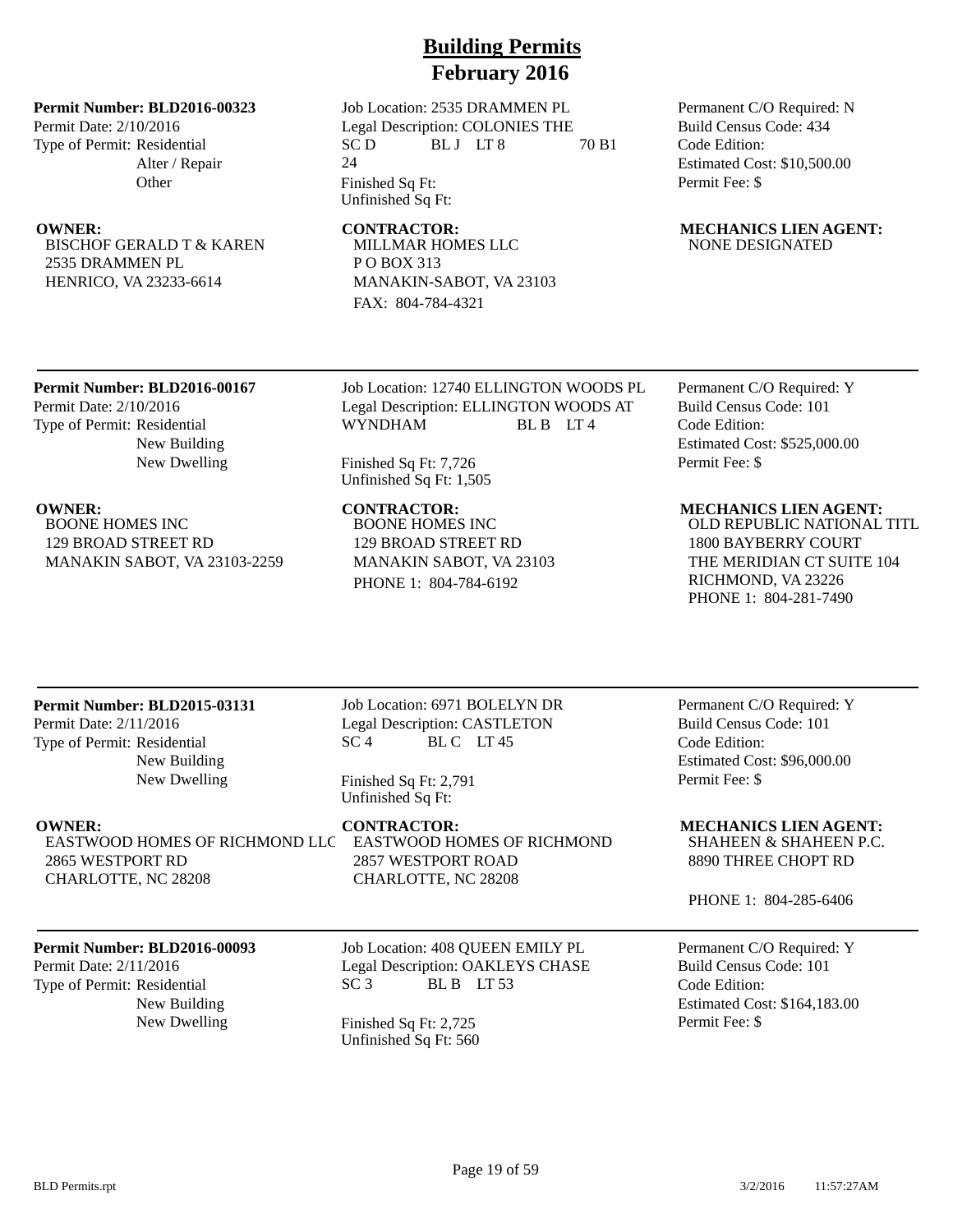GELLETLY & ASSOCIATES INC C/O EDWARD GELLETLY JR 11248 PRESCOTT PL GLEN ALLEN, VA 23059

## **Building Permits February 2016**

RYAN HOMES 7501 BOULDERS VIEW DRIVE SUITE 450 RICHMOND, VA 23225 PHONE 1: 804-272-7835

## **OWNER:** CONTRACTOR: MECHANICS LIEN AGENT: BENJAMIN C WINN JR ESQUIRE

3926 PENDER DR SUITE 200 FAIRFAX, VA 22030 PHONE 1: 703-803-7529

## **Permit Number: BLD2016-00098**

Permit Date: 2/11/2016 Type of Permit: Residential New Building New Dwelling

WINDSWEPT DEVELOPMENT LLC PO BOX 461 MIDLOTHIAN, VA 23113

## **Permit Number: BLD2016-00326**

Permit Date: 2/11/2016 Type of Permit: Residential Build Sunroom

NASH CARMEN J 2209 WATTS LN HENRICO, VA 23223-1937

### **Permit Number: BLD2016-00013**

Permit Date: 2/11/2016 Type of Permit: Commercial Alter / Repair Tenant Upfit - Existing

PRICE COMPANY C/O PROPERTY TAX DEPT 205 999 LAKE DR ISSAQUAH, WA 98027

Job Location: 5508 LIGON RUN PL Legal Description: OAKS AT LONG BRIDGE THE SC<sub>1</sub> BLA LT<sub>4</sub>

Finished Sq Ft: 3,756 Unfinished Sq Ft: 826

MAIN STREET HOMES PO BOX 461 MIDLOTHIAN, VA 23113 PHONE 1: 804-423-0314 FAX: 804-794-3124

Job Location: 2209 WATTS LN Legal Description: MONTEZUMA GARDENS  $SCF$  BLN LT3 2 B2 53

Finished Sq Ft: 180 Unfinished Sq Ft:

AAPCO OF RICHMOND 6710 JEFFERSON DAVIS HWY RICHMOND, VA 23237 PHONE 1: 271-2500 FAX: 804-271-2505

Job Location: 9650 W BROAD ST Legal Description: N L BROAD ST RD AC 11.949 86 A1 30

Finished Sq Ft: 622 Unfinished Sq Ft:

SCHAPER CONSTRUCTION INC 8520 SMITH LANE MANASSAS, VA 20112 PHONE 1: 703-895-0981

Permanent C/O Required: Y Build Census Code: 101 Code Edition: Estimated Cost: \$230,898.00 Permit Fee: \$

### **OWNER: CONTRACTOR: MECHANICS LIEN AGENT:**

BON AIR TITLE AGENCY INC 9211 FOREST HILL AVE STE 111 RICHMOND, VA 23235 PHONE 1: 804-320-1336 FAX: 804-320-0024

Permanent C/O Required: N Build Census Code: 434 Code Edition: Estimated Cost: \$2,000.00 Permit Fee: \$

### **OWNER: CONTRACTOR: MECHANICS LIEN AGENT:** NONE DESIGNATED

Permanent C/O Required: N Build Census Code: 437 Code Edition: Estimated Cost: \$90,000.00 Permit Fee: \$695.00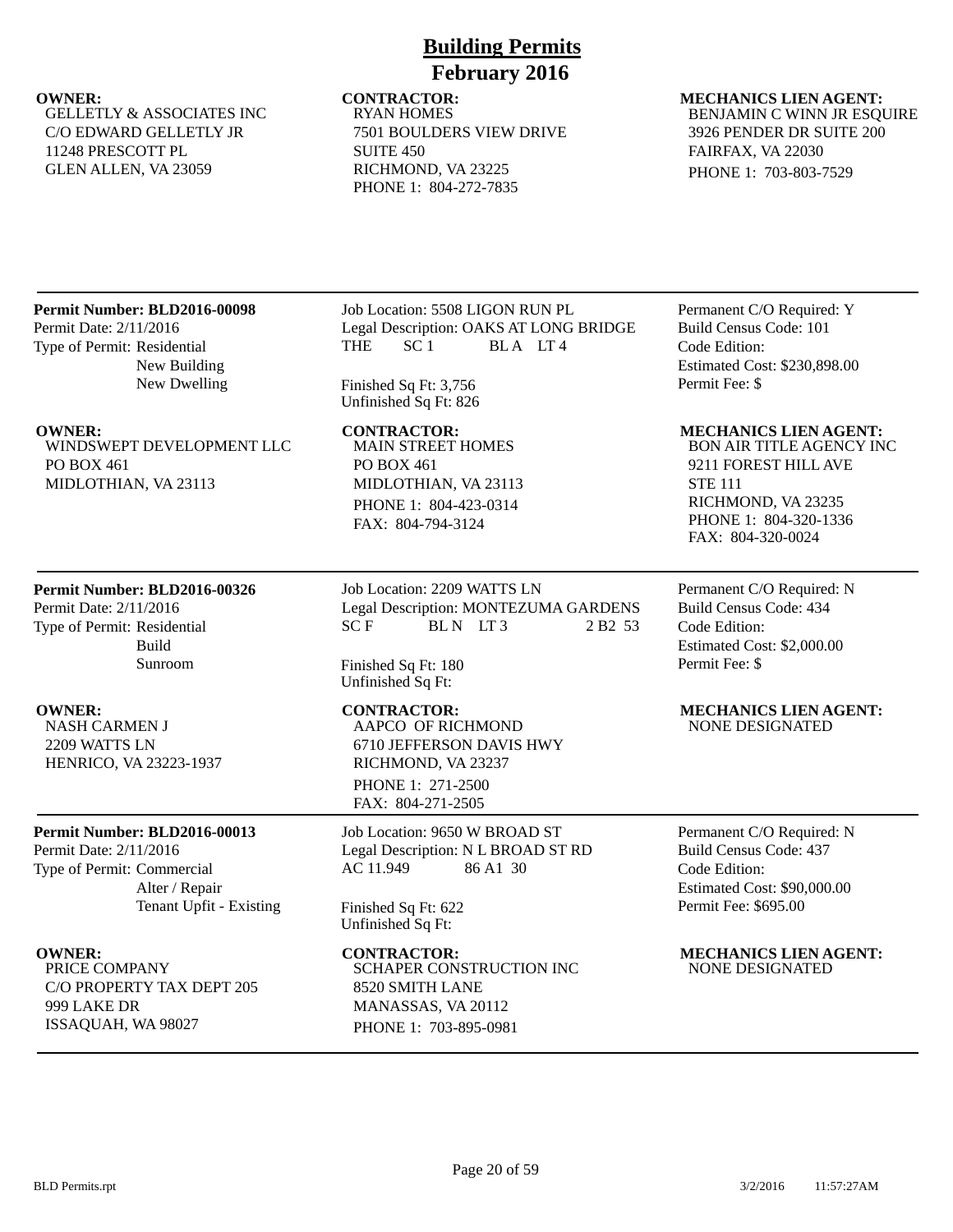Permit Date: 2/11/2016 Type of Permit: Residential Build Screen Porch

TRIMMER HELEN K 5814 INDIGO RD HENRICO, VA 23230-2304

### **Permit Number: BLD2016-00103**

Permit Date: 2/11/2016 Type of Permit: Commercial Alter / Repair Tenant Upfit - Existing

WILTON COMMERCIAL II LLC 4901 DICKENS RD STE 100 HENRICO, VA 23230

### **Permit Number: BLD2016-00139**

Permit Date: 2/12/2016 Type of Permit: Commercial Addition Tenant Upfit - Existing

KIMBERLY CENTER ASSOC C/O DENNIS M LYNCH 8050 KIMWAY DR HENRICO, VA 23228-2831

### **Permit Number: BLD2016-00147**

Permit Date: 2/12/2016 Type of Permit: Residential Addition New Addition

VENABLE EDWARD R & S L 4381 GLASGOW RD GLEN ALLEN, VA 23060-5912

# **Building Permits February 2016**

Job Location: 5814 INDIGO RD Legal Description: WESTBOURNE  $SC B$  BLG LT 16 96 A1 54 Finished Sq Ft:

Unfinished Sq Ft: 264

## HELEN K TRIMMER 5814 INDIGO RD RICHMOND, VA 23230 PHONE 1: 804-282-8089

Job Location: 2400 WESTWOOD AVE Legal Description: WESTWOOD AVE AC 1.478 95 A2 18

Finished Sq Ft: 1,616 Unfinished Sq Ft: 34,640

J & L GENERAL CONTRACTOR 7280 BERWICK RD RICHMOND, VA 23831 PHONE 1: 382-2411

Job Location: 8050 KIMWAY DR Legal Description: KIMBERLY CENTER BLA AC 4.191 97 A1 59

Finished Sq Ft: 10,000 Unfinished Sq Ft:

KBS INC 8050 KIMWAY DR HENRICO, VA 23228 PHONE 1: 804-515-1296 FAX: 804-264-5376

Job Location: 4381 GLASGOW RD Legal Description: MCDONALDS SMALL FMS LT 5 2.02 AC 77 B2 1 Finished Sq Ft: 752 Unfinished Sq Ft:

RIVERSIDE BUILDERS 14413 CLEARCREEK PL COLOMIAL HEIGHTS, VA 23834 PHONE 1: 804-837-1771

Permanent C/O Required: N Build Census Code: 434 Code Edition: Estimated Cost: \$5,000.00 Permit Fee: \$

### **OWNER:** CONTRACTOR: MECHANICS LIEN AGENT: NONE DESIGNATED

Permanent C/O Required: N Build Census Code: 437 Code Edition: Estimated Cost: \$73,000.00 Permit Fee: \$576.00

### **OWNER:** CONTRACTOR: MECHANICS LIEN AGENT: NONE DESIGNATED

Permanent C/O Required: Y Build Census Code: 437 Code Edition: Estimated Cost: \$54,000.00 Permit Fee: \$

### **OWNER: CONTRACTOR: MECHANICS LIEN AGENT:** NONE DESIGNATED

Permanent C/O Required: Build Census Code: 434 Code Edition: Estimated Cost: \$130,000.00 Permit Fee: \$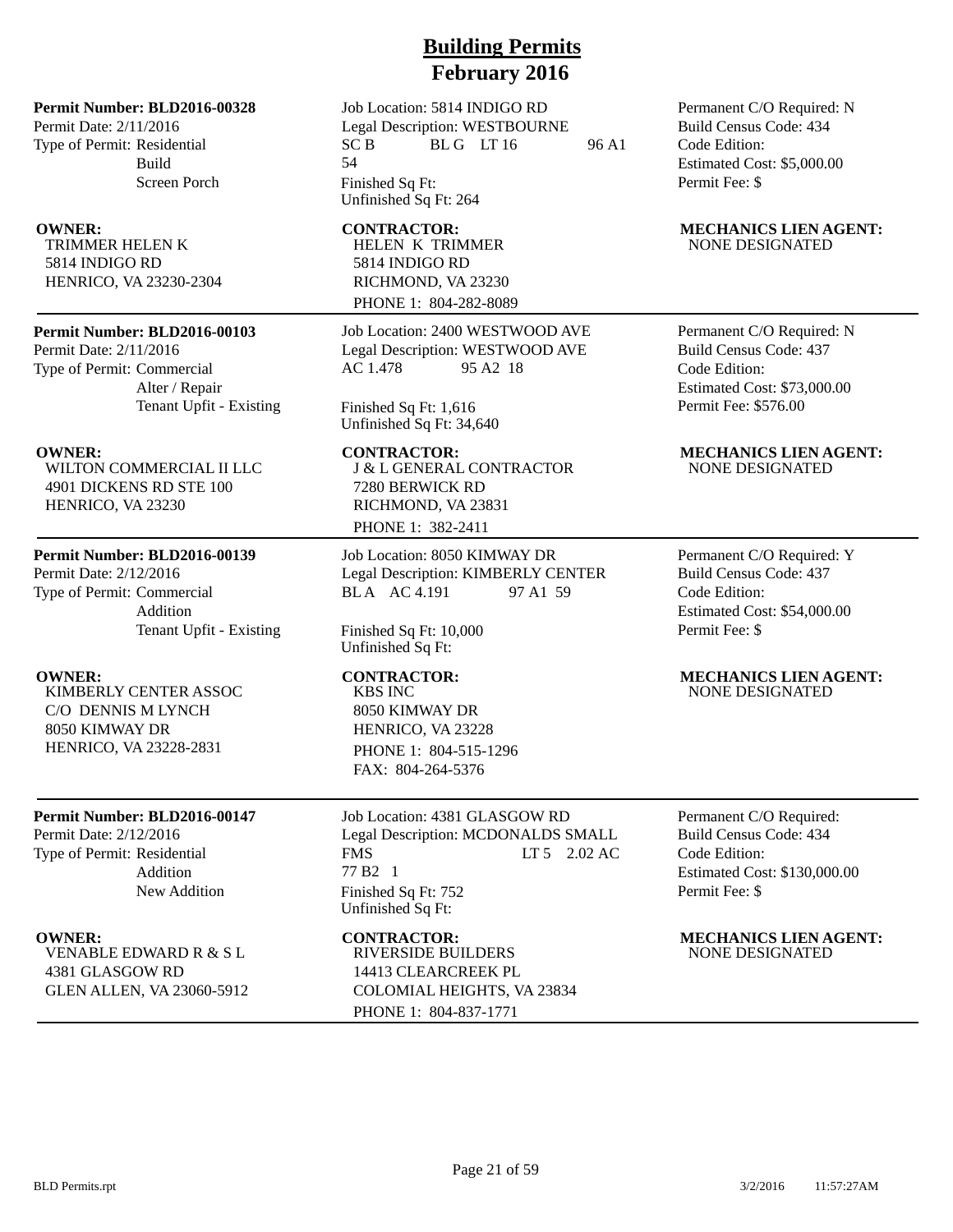### **Permit Number: BLD2016-00091**

Permit Date: 2/12/2016 Type of Permit: Residential New Building New Dwelling

GELLETLY & ASSOCIATES INC C/O EDWARD GELLETLY JR 11248 PRESCOTT PL GLEN ALLEN, VA 23059

### Job Location: 5412 MASON MANOR DR Legal Description: OAKLEYS CHASE SC 3 BLA LT 20

Finished Sq Ft: 2,630 Unfinished Sq Ft: 484

RYAN HOMES 7501 BOULDERS VIEW DRIVE SUITE 450 RICHMOND, VA 23225 PHONE 1: 804-272-7835

Permanent C/O Required: Y Build Census Code: 101 Code Edition: Estimated Cost: \$143,105.00 Permit Fee: \$

### **OWNER: CONTRACTOR: MECHANICS LIEN AGENT:**

BENJAMIN C WINN JR ESQUIRE 3926 PENDER DR SUITE 200 FAIRFAX, VA 22030 PHONE 1: 703-803-7529

### **Permit Number: BLD2016-00255**

Permit Date: 2/12/2016 Type of Permit: Commercial Alter / Repair Tenant Upfit - Existing

WINDSOR BUSINESS PARK LLC C/O E PROP TAX - DEPT 117 PO BOX 4900 SCOTTSDALE, AZ 85261-4900

### **Permit Number: BLD2016-00221**

Permit Date: 2/12/2016 Type of Permit: Commercial Alter / Repair Tenant Upfit - Existing

HIGHWOODS REALTY LP 3100 SMOKETREE CT STE 600 RALEIGH, NC 27604-1050

### **Permit Number: BLD2015-03120**

Permit Date: 2/12/2016 Type of Permit: Commercial Alter / Repair Tenant Upfit - Existing

SHORT PUMP TOWN CENTER LLC C/O SHARED SERVICES DEPT PO BOX 94877 CLEVELAND, OH 44101-4877

Job Location: 8570 MAGELLAN PKWY Legal Description: MAGELLAN PKWY AC 4.18 BLDG 2

Finished Sq Ft: 12,035 Unfinished Sq Ft:

J A HEISLER CONTRACTING CO INC 3201 LANVALE AVE RICHMOND, VA 23230 PHONE 1: 355-2616

Job Location: 10900 NUCKOLS RD Legal Description: INNSBROOK NORTH SC C BL B AC 9.962 87 A1 3 Finished Sq Ft: 3,976 Unfinished Sq Ft:

**OWNER: CONTRACTOR: MECHANICS LIEN AGENT:** HIGHWOODS REALTY LIMITED PARTNER 4501 HIGHWOODS PARKWAY SUITE 400 GLEN ALLEN, VA 23060 PHONE 1: 747-7800

> Job Location: 11800 W BROAD ST Legal Description: CDA W BROAD ST AC 62.32 PAR#9 & ADJ 72 B2 8

Finished Sq Ft: 2,600 Unfinished Sq Ft:

ELDER JONES INC 1120 E 80TH STREETS SUITE 211 BLOOMINGTON, MN 55420 PHONE 1: 952-345-6075

Permanent C/O Required: Y Build Census Code: 437 Code Edition: Estimated Cost: \$46,444.00 Permit Fee: \$394.00

**OWNER: CONTRACTOR: MECHANICS LIEN AGENT:** NONE DESIGNATED

> Permanent C/O Required: Y Build Census Code: 437 Code Edition: Estimated Cost: \$37,262.00 Permit Fee: \$331.00

NONE DESIGNATED

Permanent C/O Required: N Build Census Code: 437 Code Edition: Estimated Cost: \$69,000.00 Permit Fee: \$548.00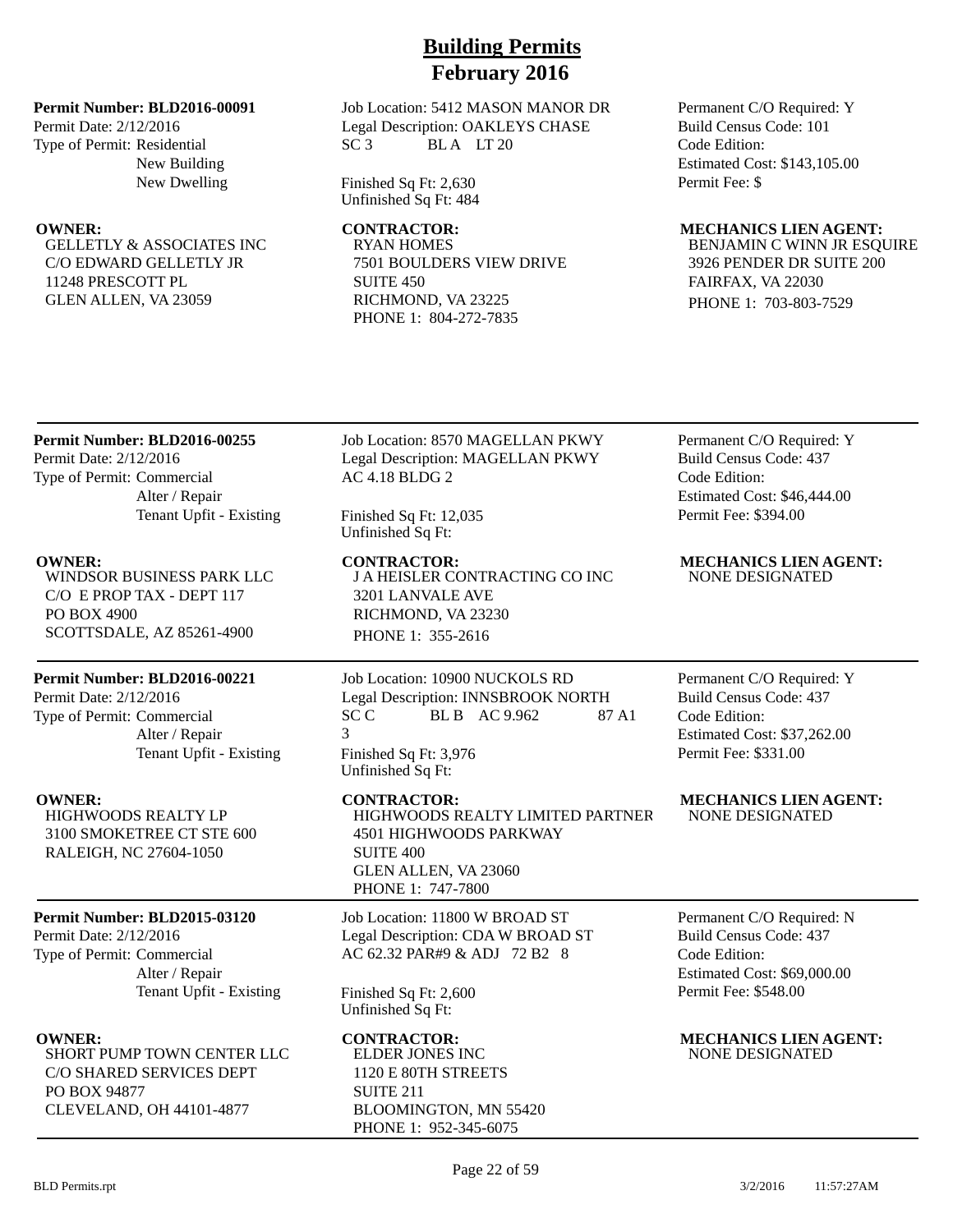Permit Date: 2/12/2016 Type of Permit: Residential Build New Addition

BATEMAN CLYDE J JR &DALE 10204 DELRAY CT GLEN ALLEN, VA 23060-3015

### **Permit Number: BLD2016-00219**

Permit Date: 2/12/2016 Type of Permit: Residential New Building New Dwelling

D N COLE INC 7400 SPARKLEBERRY LN CHESTERFIELD, VA 23832

### **Permit Number: BLD2016-00336**

Permit Date: 2/12/2016 Type of Permit: Residential Alter / Repair Sunroom

**OWNER:** CONTRACTOR: MECHANICS LIEN AGENT: GREGORY CHARLES KEITH & SUSANNE 204 MELWOOD LN HENRICO, VA 23229-7312

## **Permit Number: BLD2016-00188**

Permit Date: 2/12/2016 Type of Permit: Residential New Building New Dwelling

HHHUNT CORPORATION 11237 NUCKOLS RD GLEN ALLEN, VA 23059-5502

# **Building Permits February 2016**

Job Location: 10204 DELRAY CT Legal Description: BRETTON WOODS  $SC A$  BLA LT 21 91 B2 24 Finished Sq Ft: 448

Unfinished Sq Ft: 216

## CLYDE J BATEMAN,JR 10204 DELRAY CT GLEN ALLEN, VA 23060 PHONE 1: -516-7301

Job Location: 320 SOUTH ST Legal Description: MORROW HEIGHTS BLA LT<sub>12</sub>

Finished Sq Ft: 1,260 Unfinished Sq Ft:

LYNN DEVELOPMENT LLC PO BOX 2045 MECHANICSVILLE, VA 23116 PHONE 1: (804)514-9990

Job Location: 204 MELWOOD LN Legal Description: ROSLYN HILLS  $SC B$  BLD LT3 83 A1 6 Finished Sq Ft: 144 Unfinished Sq Ft:

CHARLES K GREGORY 204 MELWOOD AV HENRICO, VA 23229 PHONE 1: 804-282-1355

Job Location: 12637 WYNDHAM WEST DR Legal Description: ELLINGTON AT WYNDHAM SC 3 BLA LT 4

Finished Sq Ft: 3,644 Unfinished Sq Ft: 544

BOONE HOMES INC 129 BROAD STREET RD MANAKIN SABOT, VA 23103 PHONE 1: 804-784-6192

Permanent C/O Required: N Build Census Code: 434 Code Edition: Estimated Cost: \$50,000.00 Permit Fee: \$

### **OWNER:** CONTRACTOR: MECHANICS LIEN AGENT: NONE DESIGNATED

Permanent C/O Required: Y Build Census Code: 101 Code Edition: Estimated Cost: \$50,000.00 Permit Fee: \$

### **OWNER:** CONTRACTOR: MECHANICS LIEN AGENT: NONE DESIGNATED

Permanent C/O Required: N Build Census Code: 434 Code Edition: Estimated Cost: \$9,600.00 Permit Fee: \$

# NONE DESIGNATED

Permanent C/O Required: Y Build Census Code: 101 Code Edition: Estimated Cost: \$320,000.00 Permit Fee: \$

### **OWNER:** CONTRACTOR: MECHANICS LIEN AGENT:

OLD REPUBLIC NATIONAL TITL 1800 BAYBERRY COURT THE MERIDIAN CT SUITE 104 RICHMOND, VA 23226 PHONE 1: 804-281-7490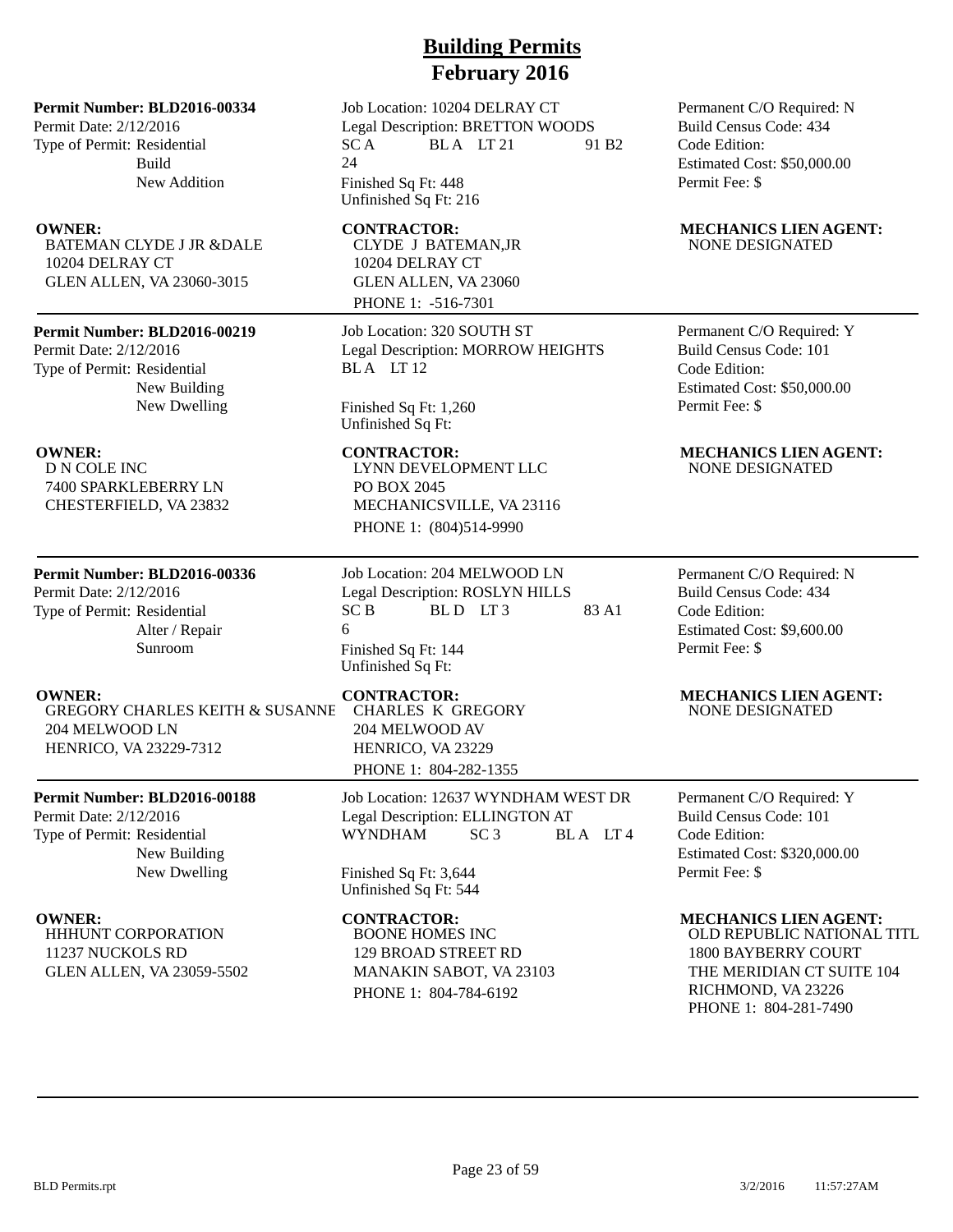Permit Date: 2/15/2016 Type of Permit: Residential Alter / Repair **Other** 

WILKIE SHERI L 1500 HEARTHGLOW CT HENRICO, VA 23238-4637

### **Permit Number: BLD2016-00196**

Permit Date: 2/15/2016 Type of Permit: Residential Alter / Repair **Other** 

KING LOUISE J 2415 GRANVILLE AVE HENRICO, VA 23231-1925

### **Permit Number: BLD2016-00191**

Permit Date: 2/15/2016 Type of Permit: Residential Alter / Repair **Other** 

KRANTZ TAMARA REGINA 7604 ALVARADO RD HENRICO, VA 23229-4204

### **Permit Number: BLD2016-00193**

Permit Date: 2/15/2016 Type of Permit: Residential Alter / Repair **Other** 

HOGUE CONRAD D & IRENE D 2385 HORSLEY DR HENRICO, VA 23233-6967

## **Building Permits February 2016**

Job Location: 1500 HEARTHGLOW CT Legal Description: KINGSLEY  $SC 9$  BLD LT 36 80 A1 46 Finished Sq Ft: Unfinished Sq Ft:

JES CONSTRUCTION 2410 SOUTHLAND DR CHESTER, VA 23831 PHONE 1: 804-425-9912

### Job Location: 2415 GRANVILLE AVE Legal Description: KEMP HEIGHTS LT UNNUMBERED 9 B1 20

Finished Sq Ft: Unfinished Sq Ft:

JES CONSTRUCTION 2410 SOUTHLAND DR CHESTER, VA 23831 PHONE 1: 804-425-9912

Job Location: 7604 ALVARADO RD Legal Description: SKIPWITH FARMS  $SC A$  BL B  $LT 8$  85 B2 21 Finished Sq Ft: Unfinished Sq Ft:

JES CONSTRUCTION 2410 SOUTHLAND DR CHESTER, VA 23831 PHONE 1: 804-425-9912

Job Location: 2385 HORSLEY DR Legal Description: BENNINGTON RIDGE E  $SC A$  BLA LT 26 68 A2 30 Finished Sq Ft: Unfinished Sq Ft:

JES CONSTRUCTION 2410 SOUTHLAND DR CHESTER, VA 23831 PHONE 1: 804-425-9912 Permanent C/O Required: Build Census Code: 434 Code Edition: Estimated Cost: \$3,774.00 Permit Fee: \$

### **OWNER:** CONTRACTOR: MECHANICS LIEN AGENT: NONE DESIGNATED

Permanent C/O Required: Build Census Code: 434 Code Edition: Estimated Cost: \$17,554.50 Permit Fee: \$

### **OWNER: CONTRACTOR: MECHANICS LIEN AGENT:** NONE DESIGNATED

Permanent C/O Required: Build Census Code: 434 Code Edition: Estimated Cost: \$4,575.00 Permit Fee: \$

### **OWNER:** CONTRACTOR: MECHANICS LIEN AGENT: NONE DESIGNATED

Permanent C/O Required: Build Census Code: 434 Code Edition: Estimated Cost: \$6,500.00 Permit Fee: \$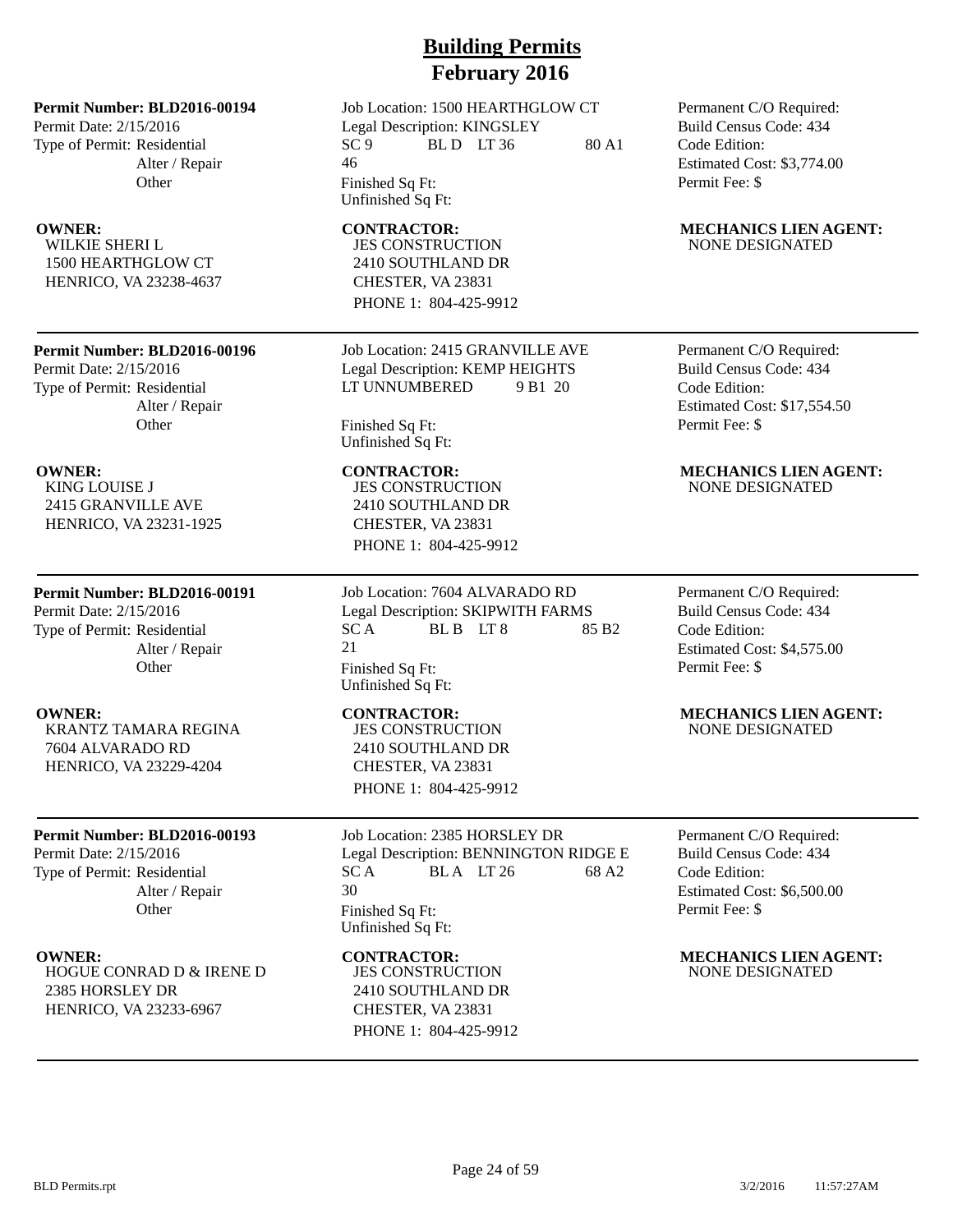Permit Date: 2/15/2016 Type of Permit: Residential Alter / Repair **Other** 

OWENS ORRIN 402 S CEDAR AVE HENRICO, VA 23075-1255

### **Permit Number: BLD2016-00275**

Permit Date: 2/15/2016 Type of Permit: Residential New Building New Dwelling

ROSS RUN LLC 544 NEWTOWN RD STE 128 VIRGINIA BEACH, VA 23462-5603

# **Building Permits February 2016**

Job Location: 402 S CEDAR AVE Legal Description: HIGHLAND SPRINGS SC 10 BLA LT PT 7 1.0998 AC 11 A1 2 Finished Sq Ft: Unfinished Sq Ft:

JES CONSTRUCTION 2410 SOUTHLAND DR CHESTER, VA 23831 PHONE 1: 804-425-9912

Job Location: 3405 WHITE TOWER WAY Legal Description: CASTLETON  $SC<sub>4</sub>$  BLB LT 33

Finished Sq Ft: Unfinished Sq Ft:

BOYD CORPORATION 544 NEWTOWN RD STE 128 VIRGINIA BEACH, VA 23462 FAX: 757-552-0975 PHONE 1: 757-490-1959

Permanent C/O Required: Build Census Code: 434 Code Edition: Estimated Cost: \$2,960.00 Permit Fee: \$

### **OWNER:** CONTRACTOR: MECHANICS LIEN AGENT: NONE DESIGNATED

Permanent C/O Required: Y Build Census Code: 101 Code Edition: Estimated Cost: \$79,975.00 Permit Fee: \$

### **OWNER: CONTRACTOR: MECHANICS LIEN AGENT:**

BRIDGE TRUST TITLE GROUP ONE COLUMBUS CENTER SUITE 400 VIRGINIA BEACH, VA 23462 FAX: 800-526-3329 PHONE 1: 757-671-7413

### **Permit Number: BLD2016-00222**

Permit Date: 2/15/2016 Type of Permit: Residential New Building New Dwelling

**OWNER:** CONTRACTOR: MECHANICS LIEN AGENT:<br>NONE DESIGNATED RYAN HOMES BENJAMIN C WINN JR ESO NONE DESIGNATED

Job Location: 7845 WISTAR WOODS PL Legal Description: TOWNES OF WISTAR WOODS SC 1 BLA LT 5

Finished Sq Ft: 1,886 Unfinished Sq Ft: 403

7501 BOULDERS VIEW DRIVE SUITE 450 RICHMOND, VA 23225 PHONE 1: 804-272-7835

Permanent C/O Required: Y Build Census Code: 102 Code Edition: Estimated Cost: \$109,000.00 Permit Fee: \$

BENJAMIN C WINN JR ESQUIRE 3926 PENDER DR SUITE 200 FAIRFAX, VA 22030 PHONE 1: 703-803-7529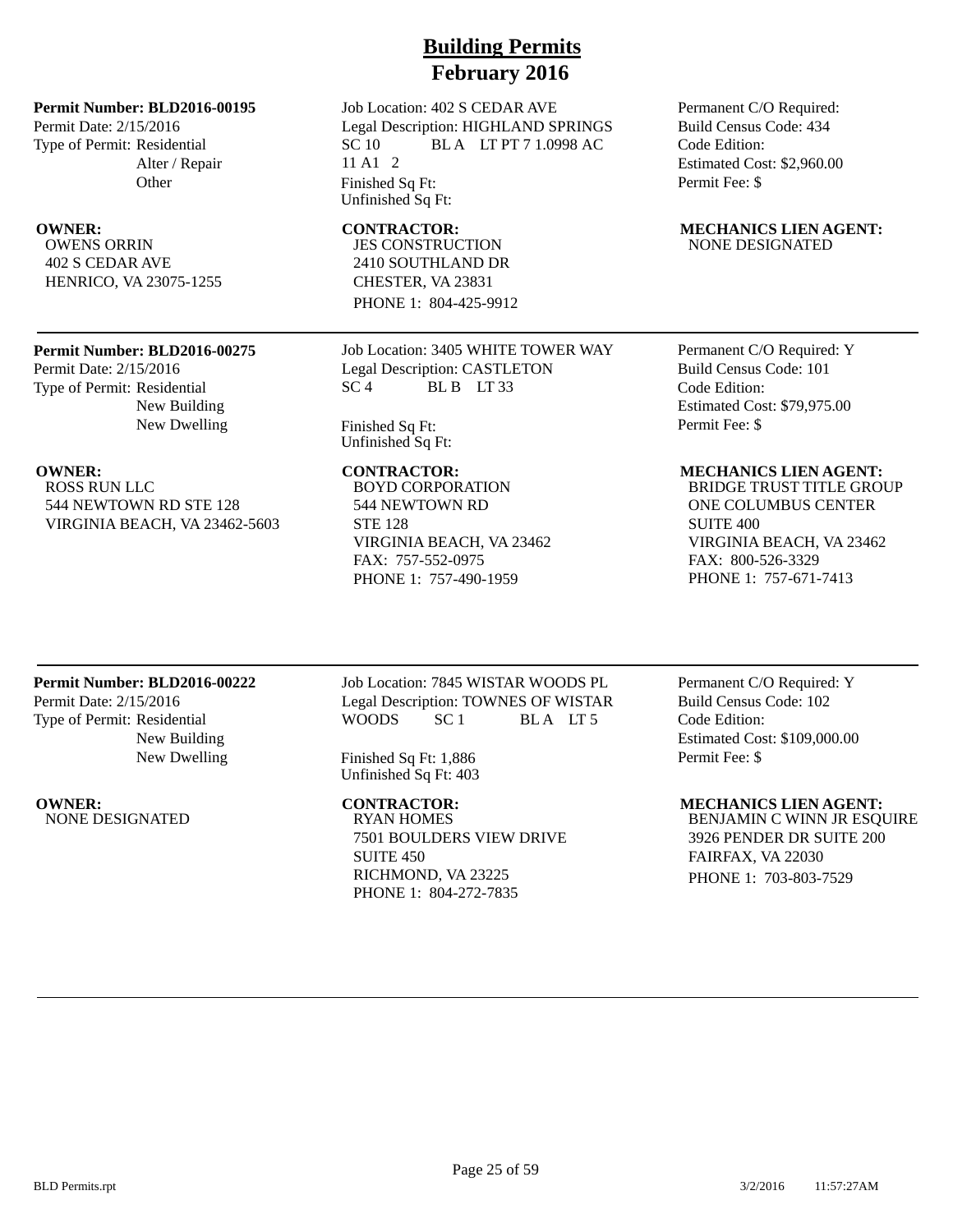### **Permit Number: BLD2016-00227**

Permit Date: 2/15/2016 Type of Permit: Residential New Building New Dwelling

NONE DESIGNATED

Job Location: 7847 WISTAR WOODS PL Legal Description: TOWNES OF WISTAR WOODS SC 1 BLA LT4

Finished Sq Ft: 1,886 Unfinished Sq Ft: 403

7501 BOULDERS VIEW DRIVE SUITE 450 RICHMOND, VA 23225 PHONE 1: 804-272-7835

Permanent C/O Required: Y Build Census Code: 102 Code Edition: Estimated Cost: \$109,000.00 Permit Fee: \$

# **OWNER:** CONTRACTOR: MECHANICS LIEN AGENT:<br>NONE DESIGNATED RYAN HOMES RYAN BENJAMIN C WINN JR ESO

BENJAMIN C WINN JR ESQUIRE 3926 PENDER DR SUITE 200 FAIRFAX, VA 22030 PHONE 1: 703-803-7529

## **Permit Number: BLD2016-00228** Permit Date: 2/15/2016 Type of Permit: Residential

New Building New Dwelling

NONE DESIGNATED

Job Location: 7849 WISTAR WOODS PL Legal Description: TOWNES OF WISTAR WOODS SC<sub>1</sub> BLA LT<sub>3</sub>

Finished Sq Ft: 1,886 Unfinished Sq Ft: 403

**OWNER:** CONTRACTOR: MECHANICS LIEN AGENT:<br>NONE DESIGNATED RYAN HOMES RYAN BENJAMIN C WINN JR ESO 7501 BOULDERS VIEW DRIVE SUITE 450 RICHMOND, VA 23225 PHONE 1: 804-272-7835

Permanent C/O Required: Y Build Census Code: 102 Code Edition: Estimated Cost: \$109,000.00 Permit Fee: \$

BENJAMIN C WINN JR ESQUIRE 3926 PENDER DR SUITE 200 FAIRFAX, VA 22030

PHONE 1: 703-803-7529

## **Permit Number: BLD2016-00229**

Permit Date: 2/15/2016 Type of Permit: Residential New Building New Dwelling

MERIDIAN LAND HOLDINGS LLC 3811 WESTERRE PKWY STE G HENRICO, VA 23233

Job Location: 7851 WISTAR WOODS PL Legal Description: TOWNES OF WISTAR<br>WOODS SC 1 BLA LT 2 SC 1 BLA LT 2

Finished Sq Ft: 1,886 Unfinished Sq Ft: 403

RYAN HOMES 7501 BOULDERS VIEW DRIVE SUITE 450 RICHMOND, VA 23225 PHONE 1: 804-272-7835

Permanent C/O Required: Y Build Census Code: 102 Code Edition: Estimated Cost: \$109,000.00 Permit Fee: \$

### **OWNER:** CONTRACTOR: MECHANICS LIEN AGENT:

BENJAMIN C WINN JR ESQUIRE 3926 PENDER DR SUITE 200 FAIRFAX, VA 22030 PHONE 1: 703-803-7529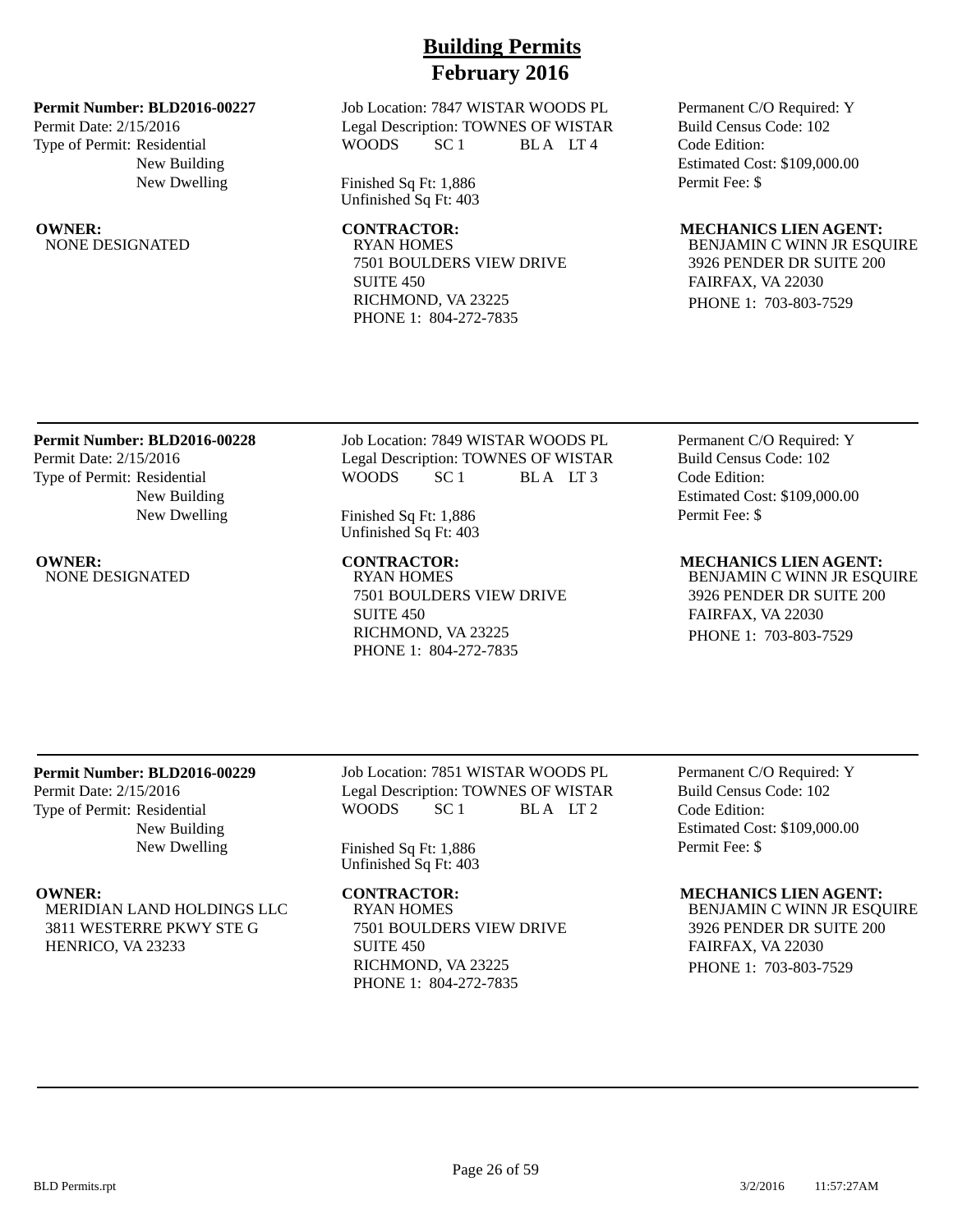### **Permit Number: BLD2016-00230**

Permit Date: 2/15/2016 Type of Permit: Residential New Building New Dwelling

MERIDIAN LAND HOLDINGS LLC 3811 WESTERRE PKWY STE G HENRICO, VA 23233

Job Location: 7853 WISTAR WOODS PL Legal Description: TOWNES OF WISTAR WOODS SC 1 BLA LT 1

Finished Sq Ft: 1,886 Unfinished Sq Ft: 403

RYAN HOMES 7501 BOULDERS VIEW DRIVE SUITE 450 RICHMOND, VA 23225 PHONE 1: 804-272-7835

Permanent C/O Required: Y Build Census Code: 102 Code Edition: Estimated Cost: \$109,000.00 Permit Fee: \$

### **OWNER: CONTRACTOR: MECHANICS LIEN AGENT:**

BENJAMIN C WINN JR ESQUIRE 3926 PENDER DR SUITE 200 FAIRFAX, VA 22030 PHONE 1: 703-803-7529

## **Permit Number: BLD2016-00313**

Permit Date: 2/15/2016 Type of Permit: Commercial **Other** Tent

RAMIREZ MARTIN A & PAULA 4300 OAKLEYS LN HENRICO, VA 23223-5956

## **Permit Number: BLD2016-00270**

Permit Date: 2/15/2016 Type of Permit: Commercial Alter / Repair Tenant Upfit - Existing

VIRGINIA CENTER COMMONS LLC 225 W WASHINGTON ST INDIANAPOLIS, IN 46204

### **Permit Number: BLD2016-00292**

Permit Date: 2/15/2016 Type of Permit: Commercial Alter / Repair Tenant Upfit - Existing

COUNTY OF HENRICO C/O REAL PROPERTY PO BOX 90775 HENRICO, VA 23273-0775 Job Location: 4300 OAKLEYS LN Legal Description: OAKLEYS LANE AC 2.456 11 A1 16

Finished Sq Ft: 3,200 Unfinished Sq Ft:

# OWNER/TENANT-MARY L GOSH

Job Location: 10101 BROOK RD Legal Description: US ROUTE #1 AC 59.422 102 B1 3

Finished Sq Ft: Unfinished Sq Ft:

RODRIGO TERAN 908 FARNLEY CT RICHMOND, VA 23223 PHONE 1: 263-0330

Job Location: 1600 HILLIARD RD Legal Description: HILLIARD ROAD AC 123.581 105 A1 9

Finished Sq Ft: 175 Unfinished Sq Ft:

**OWNER: CONTRACTOR: MECHANICS LIEN AGENT: COUNTY OF HENRICO COUNTRACTOR: COUNTY OF HENRICO COUNTY OF HENRICO** OWNER-HENRICO REC/PARKS-C HAILEY

Permanent C/O Required: Build Census Code: 329 Code Edition: Estimated Cost: \$400.00 Permit Fee: \$

**OWNER:** CONTRACTOR: MECHANICS LIEN AGENT:<br>
RAMIREZ MARTIN A & PAULA OWNER/TENANT-MARY LGOSH NONE DESIGNATED

Permanent C/O Required: N Build Census Code: 437 Code Edition: Estimated Cost: \$1,790.00 Permit Fee: \$100.00

**OWNER:** CONTRACTOR: MECHANICS LIEN AGENT: NONE DESIGNATED

> Permanent C/O Required: N Build Census Code: 437 Code Edition: Estimated Cost: \$2,000.00 Permit Fee: \$100.00

BLD Permits.rpt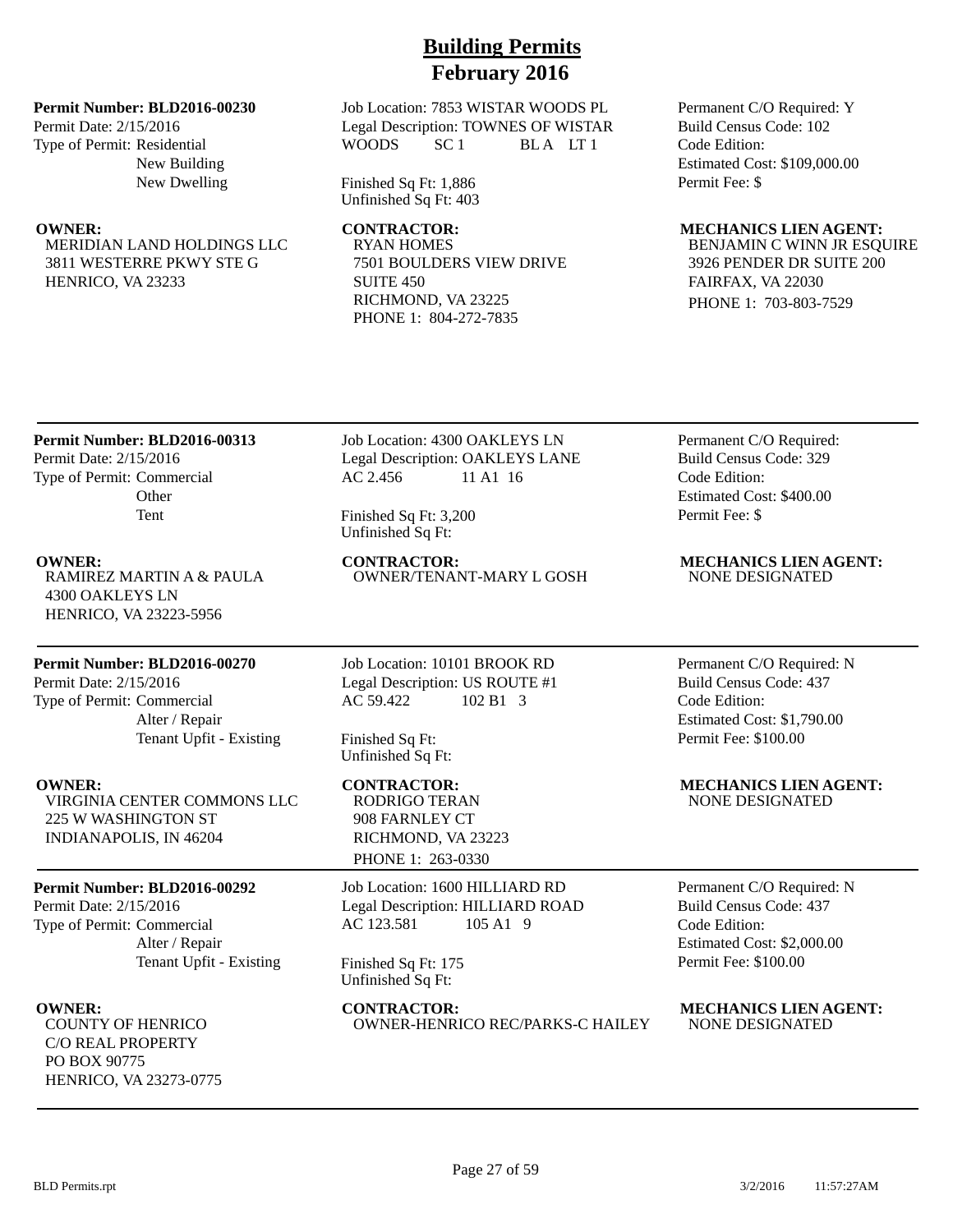### **Permit Number: BLD2016-00291**

Permit Date: 2/15/2016 Type of Permit: Commercial Alter / Repair **Other** 

HNN INC 5324 JEFFERSON DAVIS HWY NORTH CHESTERFIELD, VA 23234-2256

### **Permit Number: BLD2016-00289**

Permit Date: 2/15/2016 Type of Permit: Commercial **Other** Trailer

FEDERAL REALTY INVT TRUST 1626 E JEFFERSON ST ROCKVILLE, MD 20852-4041

### **Permit Number: BLD2016-00273**

Permit Date: 2/15/2016 Type of Permit: Commercial Alter / Repair Tenant Upfit - Existing

BRANDYWINE OPERATING PARTNERSH C/O BRANDYWINE RLTY TRST S SEA 300 ARBORETUM PL STE 330 NORTH CHESTERFIELD, VA 23236

### **Permit Number: BLD2016-00286**

Permit Date: 2/16/2016 Type of Permit: Residential Alter / Repair **Other** 

PENNIX DEMMIE A 129 HUNTSMAN RD SANDSTON, VA 23150

### Job Location: 5710 WILLIAMSBURG RD Legal Description: WILLIAMSBURGS RD AC 1.294 11 B2 2

Finished Sq Ft: Unfinished Sq Ft:

IMAGE BUILDING SYSTEMS INC 22909 B AIRPARK DR PETERSBURG, VA 23803 PHONE 1: 804-733-8402 FAX: 804-733-5214

Job Location: 1601 WILLOW LAWN DR Legal Description: SS BROAD ST RD AC 16.917 95 A1 33

Finished Sq Ft: Unfinished Sq Ft:

L F JENNINGS INC 7130 GLEN FOREST DR RICHMOND, VA 23226 PHONE 1: 612-1938

Job Location: 6800 PARAGON PL Legal Description: BETHLEHEM RD AC 8.104 93 B2 9

Finished Sq Ft: Unfinished Sq Ft:

BENCHMARK CONTRACTING LLC 2002 REDMAN RD RICHMOND, VA 23226

Job Location: 129 HUNTSMAN RD Legal Description: SANDSTON<br>SC N1 BL D LT 18 BL D LT 18 11 B2 8 Finished Sq Ft: Unfinished Sq Ft:

JES CONSTRUCTION 2410 SOUTHLAND DR CHESTER, VA 23831 PHONE 1: 804-425-9912 Permanent C/O Required: N Build Census Code: 329 Code Edition: Estimated Cost: \$78,000.00 Permit Fee: \$

### **OWNER:** CONTRACTOR: MECHANICS LIEN AGENT: NONE DESIGNATED

Permanent C/O Required: Y Build Census Code: 328 Code Edition: Estimated Cost: \$2,500.00 Permit Fee: \$

### **OWNER: CONTRACTOR: MECHANICS LIEN AGENT:** NONE DESIGNATED

Permanent C/O Required: Y Build Census Code: 437 Code Edition: Estimated Cost: \$16,000.00 Permit Fee: \$177.00

### **OWNER:** CONTRACTOR: MECHANICS LIEN AGENT: NONE DESIGNATED

Permanent C/O Required: Build Census Code: 434 Code Edition: Estimated Cost: \$9,462.58 Permit Fee: \$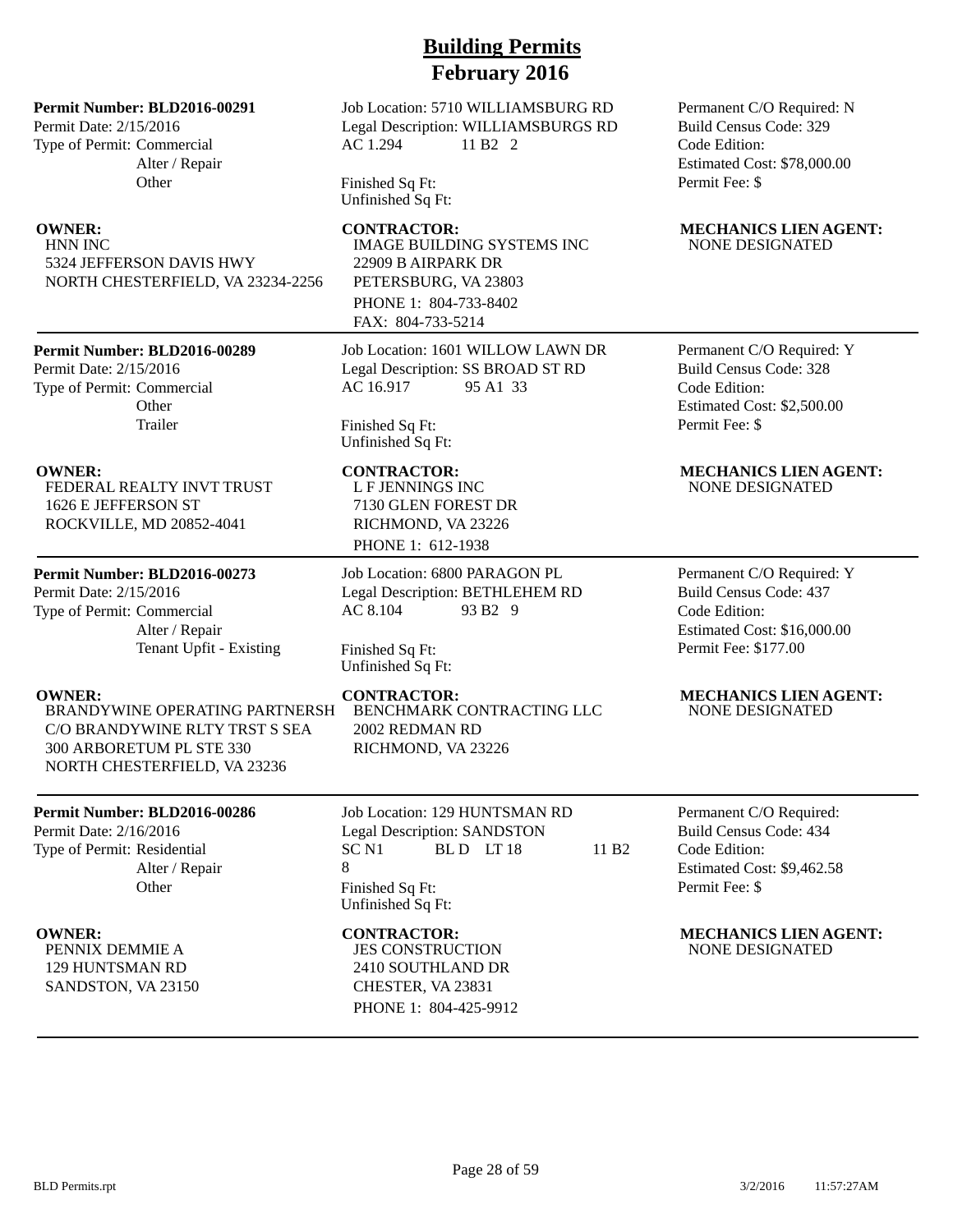Permit Date: 2/16/2016 Type of Permit: Residential Alter / Repair **Other** 

CANNIZZARO CARMEN 2100 KENWOOD AVE HENRICO, VA 23228-5213

### **Permit Number: BLD2016-00282**

Permit Date: 2/16/2016 Type of Permit: Residential Alter / Repair **Other** 

BURTON MARY JEAN TRUSTEE 148 CARRIAGE POINT LN GLEN ALLEN, VA 23059

## **Permit Number: BLD2016-00341**

Permit Date: 2/16/2016 Type of Permit: Residential Build Deck

CLAYTON ELIZABETH W 4204 THOMAS DR HENRICO, VA 23222-1763

### **Permit Number: BLD2016-00348**

Permit Date: 2/16/2016 Type of Permit: Residential Alter / Repair **Other** 

WINGATE ERIC & KATHERINE N 5901 CHAMBERLAYNE RD HENRICO, VA 23227

# **Building Permits February 2016**

Job Location: 2100 KENWOOD AVE Legal Description: WINSTON HEIGHTS SC A LT 19A 97 B2 96

Finished Sq Ft: Unfinished Sq Ft:

JES CONSTRUCTION 2410 SOUTHLAND DR CHESTER, VA 23831 PHONE 1: 804-425-9912

Job Location: 148 CARRIAGE POINT LN Legal Description: CROSSPOINT CARRIAGE HOMES SC 1 BL G LT 1 103 B2 8 Finished Sq Ft: Unfinished Sq Ft:

JES CONSTRUCTION 2410 SOUTHLAND DR CHESTER, VA 23831 PHONE 1: 804-425-9912

Job Location: 4204 THOMAS DR Legal Description: AUSTIN HEIGHTS SC B LT 36 2 A 2 27

Finished Sq Ft: Unfinished Sq Ft: 216

CREATIVE HOME RENOVATIONS INC. 12921 BUTLERS RD AMELIA COURT HOUSE, VA 23002 PHONE 1: 437-3284

Job Location: 5901 CHAMBERLAYNE RD Legal Description: CHAMBERLAYNE HGHTS SC B BL 1 LT 8 105 A2 2 Finished Sq Ft: Unfinished Sq Ft:

ADVANTAGE CONSTRUCTION 10 WILKINSON RD RICHMOND, VA 23227 PHONE 1: 804-216-1904

Permanent C/O Required: Build Census Code: 434 Code Edition: Estimated Cost: \$10,190.08 Permit Fee: \$

### **OWNER:** CONTRACTOR: MECHANICS LIEN AGENT: NONE DESIGNATED

Permanent C/O Required: Build Census Code: 434 Code Edition: Estimated Cost: \$8,686.35 Permit Fee: \$

### **OWNER: CONTRACTOR: MECHANICS LIEN AGENT:** NONE DESIGNATED

Permanent C/O Required: N Build Census Code: 434 Code Edition: Estimated Cost: \$2,500.00 Permit Fee: \$

### **OWNER:** CONTRACTOR: MECHANICS LIEN AGENT: NONE DESIGNATED

Permanent C/O Required: N Build Census Code: 434 Code Edition: Estimated Cost: \$55,000.00 Permit Fee: \$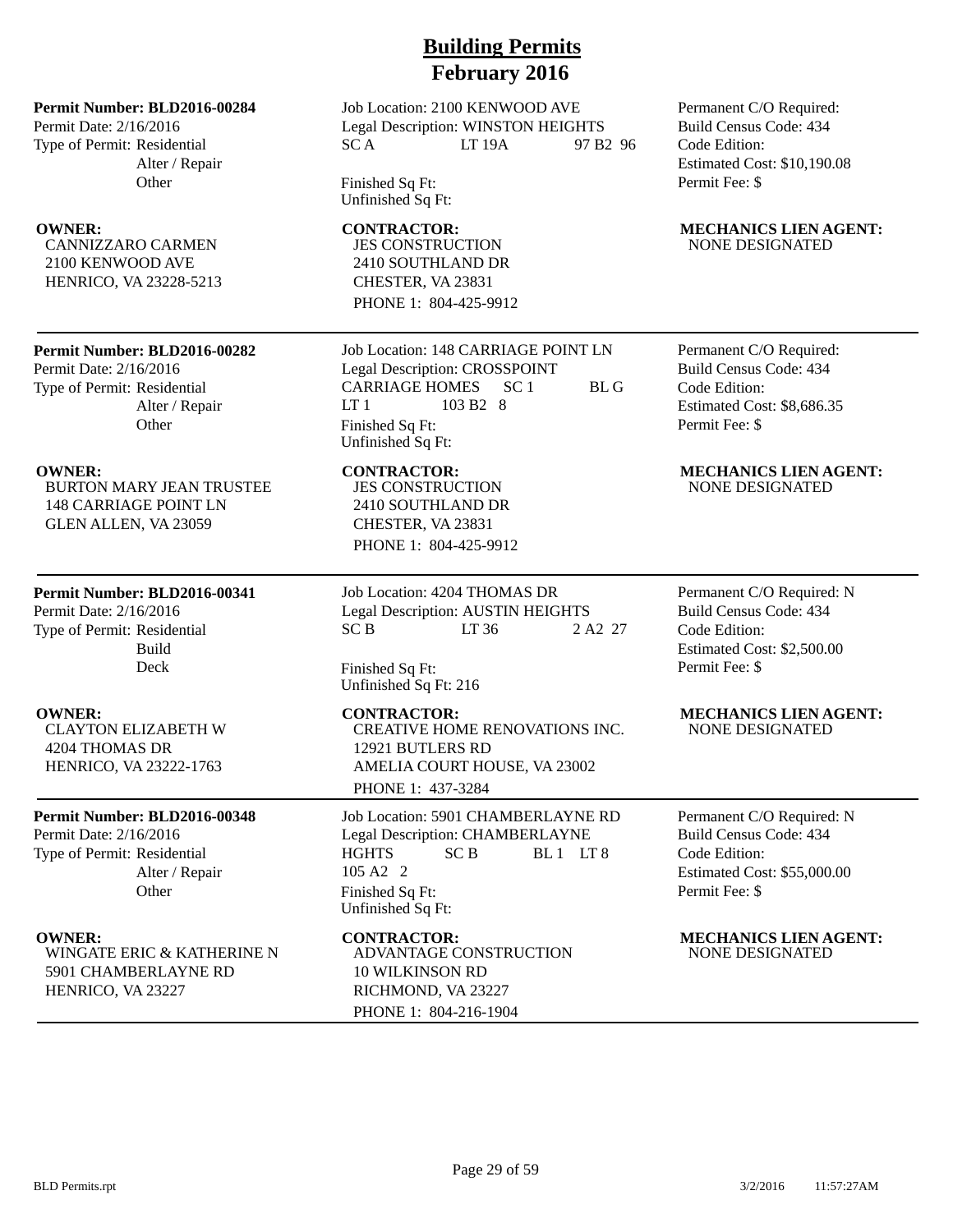Permit Date: 2/16/2016 Type of Permit: Residential Alter / Repair **Other** 

KRUG ROBERT & TERESA 2406 ISLANDVIEW CT HENRICO, VA 23233

### **Permit Number: BLD2016-00197**

Permit Date: 2/16/2016 Type of Permit: Commercial Alter / Repair **Other** 

CREEKSIDE MANOR LLC C/O DAVID MARK KOOGLER 26302 OAK RIDGE DR STE 100 SPRING, TX 77380

### **Permit Number: BLD2016-00198**

Permit Date: 2/16/2016 Type of Permit: Commercial Alter / Repair **Other** 

CREEKSIDE MANOR LLC C/O DAVID MARK KOOGLER 26302 OAK RIDGE DR STE 100 SPRING, TX 77380

### **Permit Number: BLD2016-00199**

Permit Date: 2/16/2016 Type of Permit: Commercial Alter / Repair **Other** 

CREEKSIDE MANOR LLC C/O DAVID MARK KOOGLER 26302 OAK RIDGE DR STE 100 SPRING, TX 77380

# **Building Permits February 2016**

Job Location: 2406 ISLANDVIEW CT Legal Description: LAKE LOREINE  $SCC$  BLC LT 30 78 B1 10 Finished Sq Ft: 375

Unfinished Sq Ft:

WEST END BUILDERS 3499 DIGGSTOWN RD BUMPASS, VA 23024

Job Location: 1601 LAKESIDE AVE Legal Description: LAKESIDE AVE AC 6.995 105 A1 4

Finished Sq Ft: Unfinished Sq Ft:

KOOGLER CONSTRUCTION CO INC 26302 OAK RIDGE DRIVE SPRING, TX 77380 PHONE 1: 281-292-1968

Job Location: 1601 LAKESIDE AVE Legal Description: LAKESIDE AVE AC 6.995 105 A1 4

Finished Sq Ft: Unfinished Sq Ft:

KOOGLER CONSTRUCTION CO INC 26302 OAK RIDGE DRIVE SPRING, TX 77380

Job Location: 1601 LAKESIDE AVE Legal Description: LAKESIDE AVE AC 6.995 105 A1 4

Finished Sq Ft: Unfinished Sq Ft:

KOOGLER CONSTRUCTION CO INC 26302 OAK RIDGE DRIVE SPRING, TX 77380 PHONE 1: 281-292-1968

Permanent C/O Required: N Build Census Code: 434 Code Edition: Estimated Cost: \$4,000.00 Permit Fee: \$

### **OWNER:** CONTRACTOR: MECHANICS LIEN AGENT: NONE DESIGNATED

Permanent C/O Required: N Build Census Code: 329 Code Edition: Estimated Cost: \$500.00 Permit Fee: \$100.00

### **OWNER:** CONTRACTOR: MECHANICS LIEN AGENT: NONE DESIGNATED

Permanent C/O Required: N Build Census Code: 329 Code Edition: Estimated Cost: \$500.00 Permit Fee: \$100.00

### **OWNER: CONTRACTOR: MECHANICS LIEN AGENT:** NONE DESIGNATED

Permanent C/O Required: N Build Census Code: 329 Code Edition: Estimated Cost: \$500.00 Permit Fee: \$100.00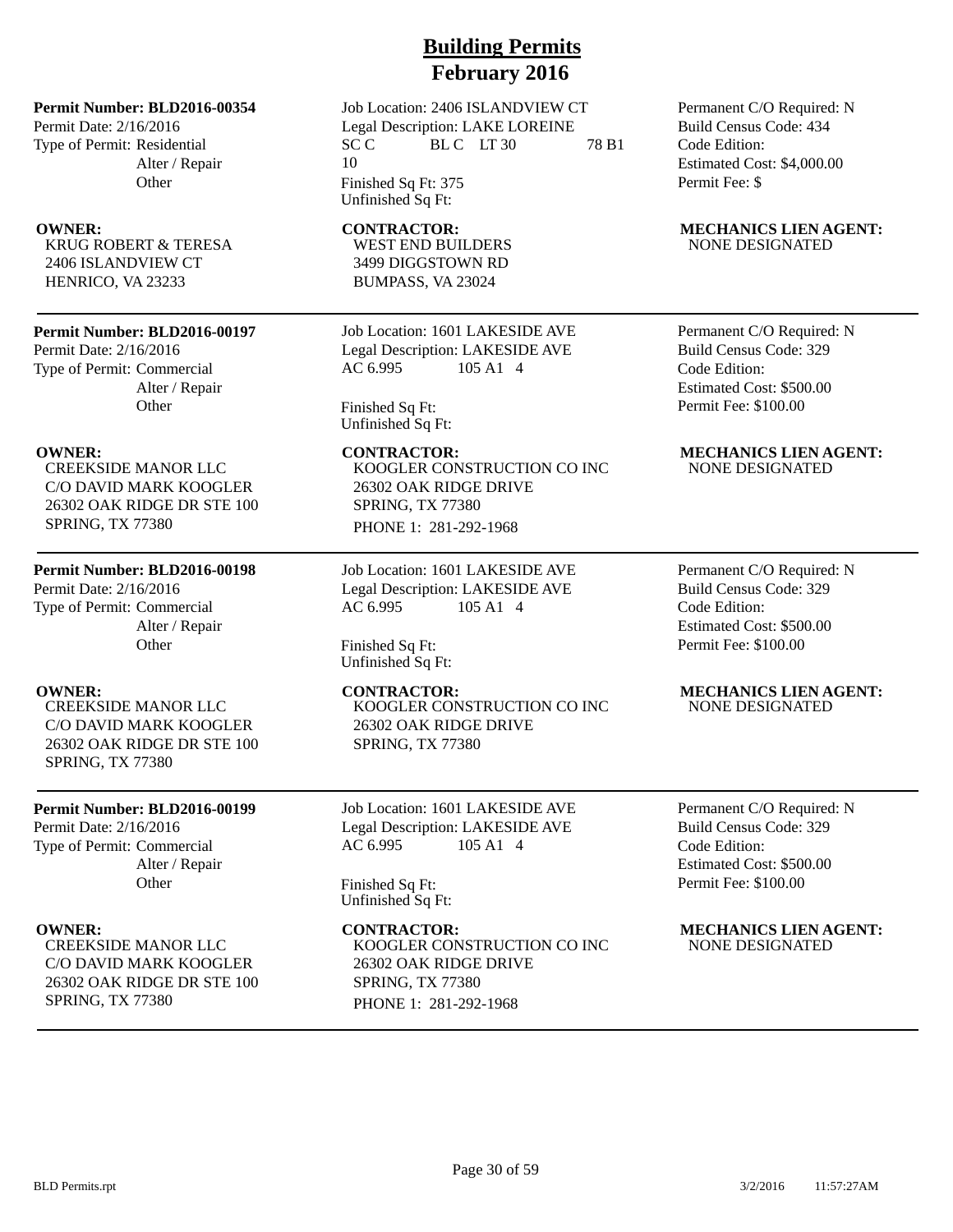Job Location: 1601 LAKESIDE AVE Legal Description: LAKESIDE AVE AC 6.995 105 A1 4

Finished Sq Ft: Unfinished Sq Ft:

KOOGLER CONSTRUCTION CO INC 26302 OAK RIDGE DRIVE SPRING, TX 77380 PHONE 1: 281-292-1968

Job Location: 1601 LAKESIDE AVE Legal Description: LAKESIDE AVE AC 6.995 105 A1 4

Finished Sq Ft: Unfinished Sq Ft:

KOOGLER CONSTRUCTION CO INC 26302 OAK RIDGE DRIVE SPRING, TX 77380 PHONE 1: 281-292-1968

Job Location: 1601 LAKESIDE AVE Legal Description: LAKESIDE AVE AC 6.995 105 A1 4

Finished Sq Ft: Unfinished Sq Ft:

KOOGLER CONSTRUCTION CO INC 26302 OAK RIDGE DRIVE SPRING, TX 77380 PHONE 1: 281-292-1968

Job Location: 1601 LAKESIDE AVE Legal Description: LAKESIDE AVE AC 6.995 105 A1 4

Finished Sq Ft: Unfinished Sq Ft:

KOOGLER CONSTRUCTION CO INC 26302 OAK RIDGE DRIVE SPRING, TX 77380 PHONE 1: 281-292-1968

Permanent C/O Required: N Build Census Code: 329 Code Edition: Estimated Cost: \$500.00 Permit Fee: \$100.00

### **OWNER:** CONTRACTOR: MECHANICS LIEN AGENT: NONE DESIGNATED

Permanent C/O Required: N Build Census Code: 329 Code Edition: Estimated Cost: \$500.00 Permit Fee: \$100.00

### **OWNER: CONTRACTOR: MECHANICS LIEN AGENT:** NONE DESIGNATED

Permanent C/O Required: N Build Census Code: 329 Code Edition: Estimated Cost: \$500.00 Permit Fee: \$100.00

### **OWNER: CONTRACTOR: MECHANICS LIEN AGENT:** NONE DESIGNATED

Permanent C/O Required: N Build Census Code: 329 Code Edition: Estimated Cost: \$500.00 Permit Fee: \$100.00

**OWNER:** CONTRACTOR: MECHANICS LIEN AGENT: NONE DESIGNATED

### Alter / Repair **Other**

SPRING, TX 77380

Permit Date: 2/16/2016 Type of Permit: Commercial

CREEKSIDE MANOR LLC C/O DAVID MARK KOOGLER 26302 OAK RIDGE DR STE 100 SPRING, TX 77380

**Permit Number: BLD2016-00200**

CREEKSIDE MANOR LLC C/O DAVID MARK KOOGLER 26302 OAK RIDGE DR STE 100

**Permit Number: BLD2016-00201**

Alter / Repair **Other** 

Permit Date: 2/16/2016 Type of Permit: Commercial

## **Permit Number: BLD2016-00202**

Permit Date: 2/16/2016 Type of Permit: Commercial Alter / Repair **Other** 

CREEKSIDE MANOR LLC C/O DAVID MARK KOOGLER 26302 OAK RIDGE DR STE 100 SPRING, TX 77380

### **Permit Number: BLD2016-00203**

Permit Date: 2/16/2016 Type of Permit: Commercial Alter / Repair **Other** 

CREEKSIDE MANOR LLC C/O DAVID MARK KOOGLER 26302 OAK RIDGE DR STE 100 SPRING, TX 77380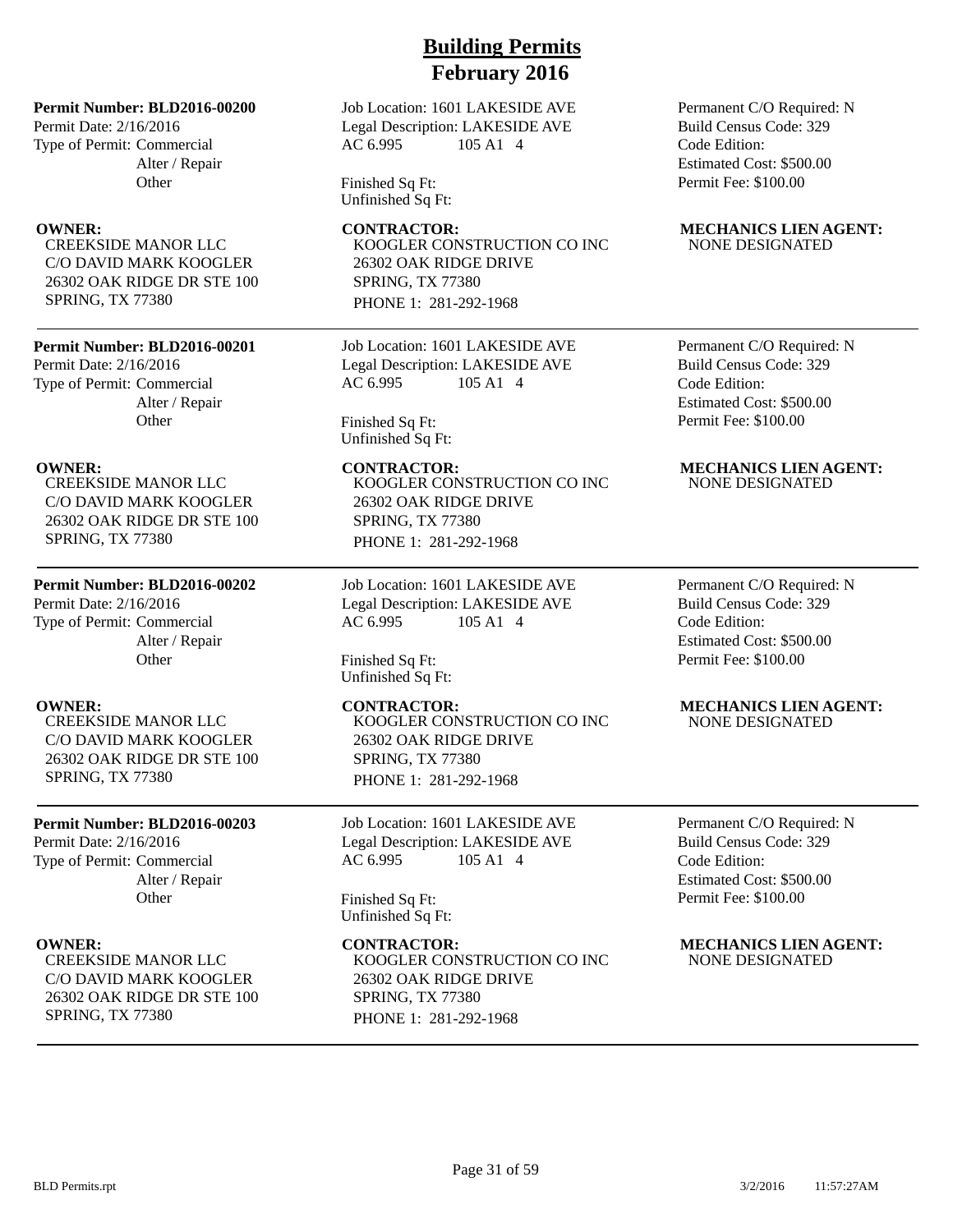Job Location: 1601 LAKESIDE AVE Legal Description: LAKESIDE AVE AC 6.995 105 A1 4

Finished Sq Ft: Unfinished Sq Ft:

**OWNER:** CONTRACTOR: MECHANICS LIEN AGENT: KOOGLER CONSTRUCTION CO INC 26302 OAK RIDGE DRIVE SPRING, TX 77380 PHONE 1: 281-292-1968

> Job Location: 1500 FOREST AVE Legal Description: KOGER OFFICE CENTER BL PT A AC 3.20 RANDOLPH BLDG 84 A2 46

Finished Sq Ft: 1,797 Unfinished Sq Ft:

COMMONWEALTH COMMECIAL CONSTR 4685 STUDLEY RD PO BOX 22 STUDLEY, VA 23162 PHONE 1: 241-7144

Job Location: 4235 INNSLAKE DR Legal Description: INNSBROOK SC E BL B AC 4.081 78 A2 9 Finished Sq Ft: 5,083 Unfinished Sq Ft:

THE CAPSTONE CONTRACTING CO 4235 INNSLAKE DRIVE SUITE 110 GLEN ALLEN, VA 23060 PHONE 1: 755-4455

Job Location: 4340 INNSLAKE DR Legal Description: INNSBROOK  $SC L$  BLE AC 38.556 PAR A & B 78 A2 9 Finished Sq Ft: 710 Unfinished Sq Ft:

PROFESSIONAL CONTRACTORS INC P O BOX 499 ASHLAND, VA 23005 PHONE 1: 804-338-5999 FAX: 804-798-9712

Permanent C/O Required: N Build Census Code: 329 Code Edition: Estimated Cost: \$500.00 Permit Fee: \$100.00

# NONE DESIGNATED

Permanent C/O Required: N Build Census Code: 437 Code Edition: Estimated Cost: \$56,168.63 Permit Fee: \$464.00

### **OWNER:** CONTRACTOR: MECHANICS LIEN AGENT: NONE DESIGNATED

Permanent C/O Required: Y Build Census Code: 437 Code Edition: Estimated Cost: \$89,203.00 Permit Fee: \$695.00

### **OWNER: CONTRACTOR: MECHANICS LIEN AGENT:** NONE DESIGNATED

Permanent C/O Required: N Build Census Code: 437 Code Edition: Estimated Cost: \$12,000.00 Permit Fee: \$149.00

**OWNER:** CONTRACTOR: MECHANICS LIEN AGENT: NONE DESIGNATED

## **Permit Number: BLD2016-00204**

Permit Date: 2/16/2016 Type of Permit: Commercial Alter / Repair **Other** 

CREEKSIDE MANOR LLC C/O DAVID MARK KOOGLER 26302 OAK RIDGE DR STE 100 SPRING, TX 77380

## **Permit Number: BLD2016-00314**

Permit Date: 2/17/2016 Type of Permit: Commercial Alter / Repair Tenant Upfit - Existing

M & H REALTY FOUR LLC C/O MARKS & HARRISON 1500 FOREST AVE STE 100 HENRICO, VA 23229

## **Permit Number: BLD2016-00315**

Permit Date: 2/17/2016 Type of Permit: Commercial Alter / Repair Tenant Upfit - Existing

WAM ASSOCIATES LLC C/O TERRY REYNOLDS PO BOX 36010 NORTH CHESTERFIELD, VA 23235-8000

### **Permit Number: BLD2016-00293**

Permit Date: 2/17/2016 Type of Permit: Commercial Alter / Repair Tenant Upfit - Existing

SIGNET BANK/VIRGINIA C/O THOMSON REUTERS PO BOX 2609 CARLSBAD, CA 92018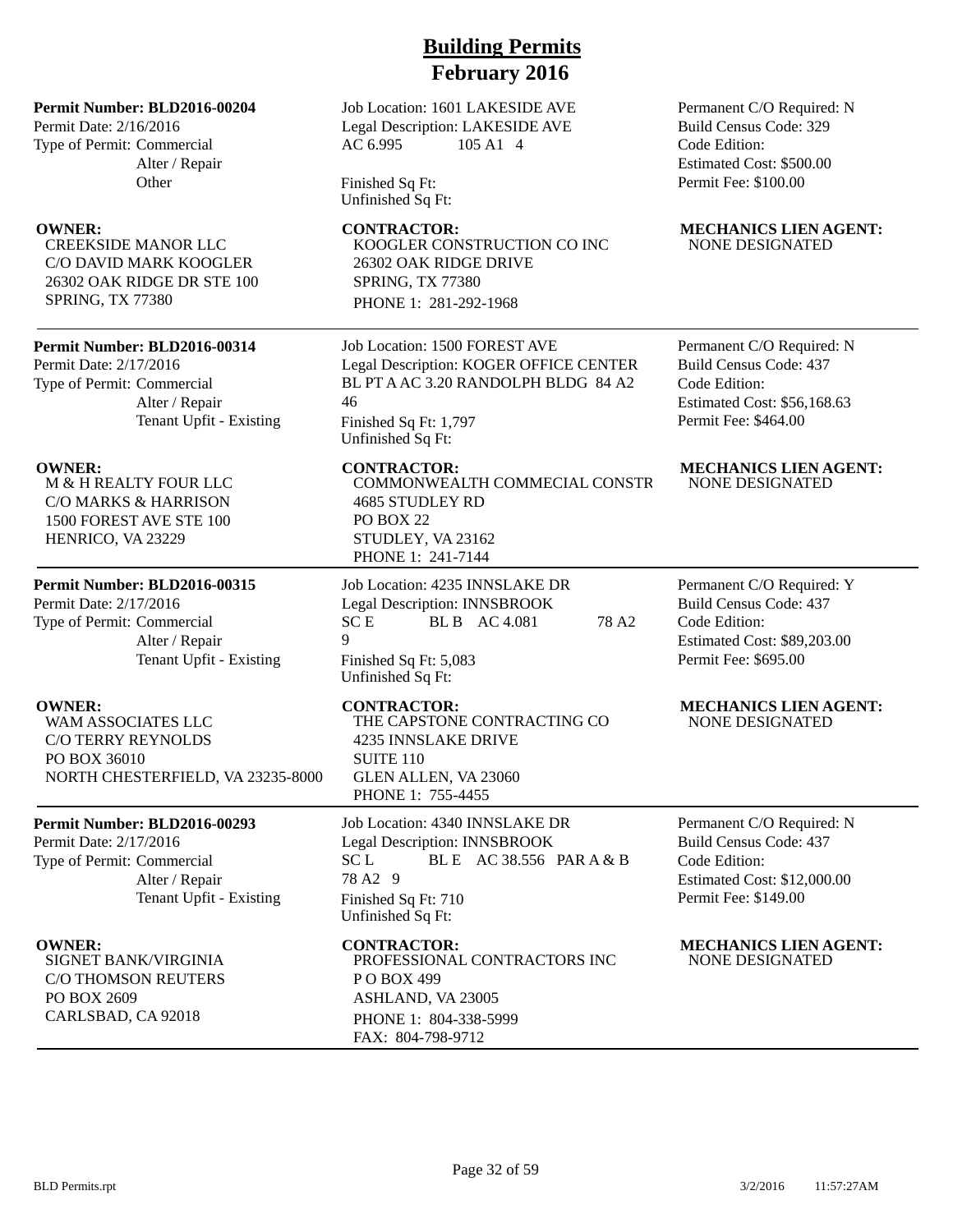Permit Date: 2/17/2016 Type of Permit: Commercial Alter / Repair Tenant Upfit - Existing

HADDAD ALEXANDRE 2004 REDMAN RD HENRICO, VA 23226

### **Permit Number: BLD2016-00338**

Permit Date: 2/17/2016 Type of Permit: Residential Build New Addition

ROSE JACQUELINE A 1902 CLEARY RD HENRICO, VA 23223-2450

### **Permit Number: BLD2015-03101**

Permit Date: 2/17/2016 Type of Permit: Commercial **Other** Trailer

LIBERTY PROPERTY LP 500 CHESTERFIELD PKWY MALVERN, PA 19355

### **Permit Number: BLD2016-00259**

Permit Date: 2/17/2016 Type of Permit: Commercial Alter / Repair Tenant Upfit - Existing

SHORT PUMP TOWN CENTER LLC C/O SHARED SERVICES DEPT PO BOX 94877 CLEVELAND, OH 44101-4877

# **Building Permits February 2016**

Job Location: 2004 REDMAN RD Legal Description: PINE ACRES SC B BLE LT 9 & PT VAC ALLY 94 A2 5 Finished Sq Ft: 1,008 Unfinished Sq Ft:

OWNER/TENANT-MICHAEL MAKHLOUF

Job Location: 1902 CLEARY RD Legal Description: CENTRAL GARDENS  $SC A$  BLD LT2 1 A2 5

Finished Sq Ft: 320 Unfinished Sq Ft:

RENOVATIONS BY DONNELL 3817 TERMINAL AVE. RICHMOND, VA 23224 PRIMARY PHONE: 804-878-6112- cell FAX: 804-232-1821

Job Location: 5800 TECHNOLOGY BLVD Legal Description: WILLIAMSBURG RD AC 94.926 45 B2 7

Finished Sq Ft: Unfinished Sq Ft:

ARCO DESIGN BUILD CONST. CO INC 380 INTERSTATE NORTH PKWY ATLANTA, GA 30339 PHONE 1: 770-541-1700

Job Location: 11800 W BROAD ST Legal Description: CDA W BROAD ST AC 62.32 PAR#9 & ADJ 72 B2 8

Finished Sq Ft: 3,705 Unfinished Sq Ft:

MGT CONSTRUCTION 1919 WEST MAIN ST RICHMOND, VA 23220

PHONE 1: 804-285-7140 FAX: 804-285-5082

Permanent C/O Required: Y Build Census Code: 437 Code Edition: Estimated Cost: \$10,000.00 Permit Fee: \$

# **OWNER:** CONTRACTOR: MECHANICS LIEN AGENT:<br>
HADDAD ALEXANDRE OWNER/TENANT-MICHAEL MAKHLOUF NONE DESIGNATED

Permanent C/O Required: N Build Census Code: 434 Code Edition: Estimated Cost: \$24,500.00 Permit Fee: \$

### **OWNER:** CONTRACTOR: MECHANICS LIEN AGENT: NONE DESIGNATED

Permanent C/O Required: Build Census Code: 328 Code Edition: Estimated Cost: \$4,000.00 Permit Fee: \$100.00

### **OWNER:** CONTRACTOR: MECHANICS LIEN AGENT: NONE DESIGNATED

Permanent C/O Required: N Build Census Code: 437 Code Edition: Estimated Cost: \$18,750.00 Permit Fee: \$198.00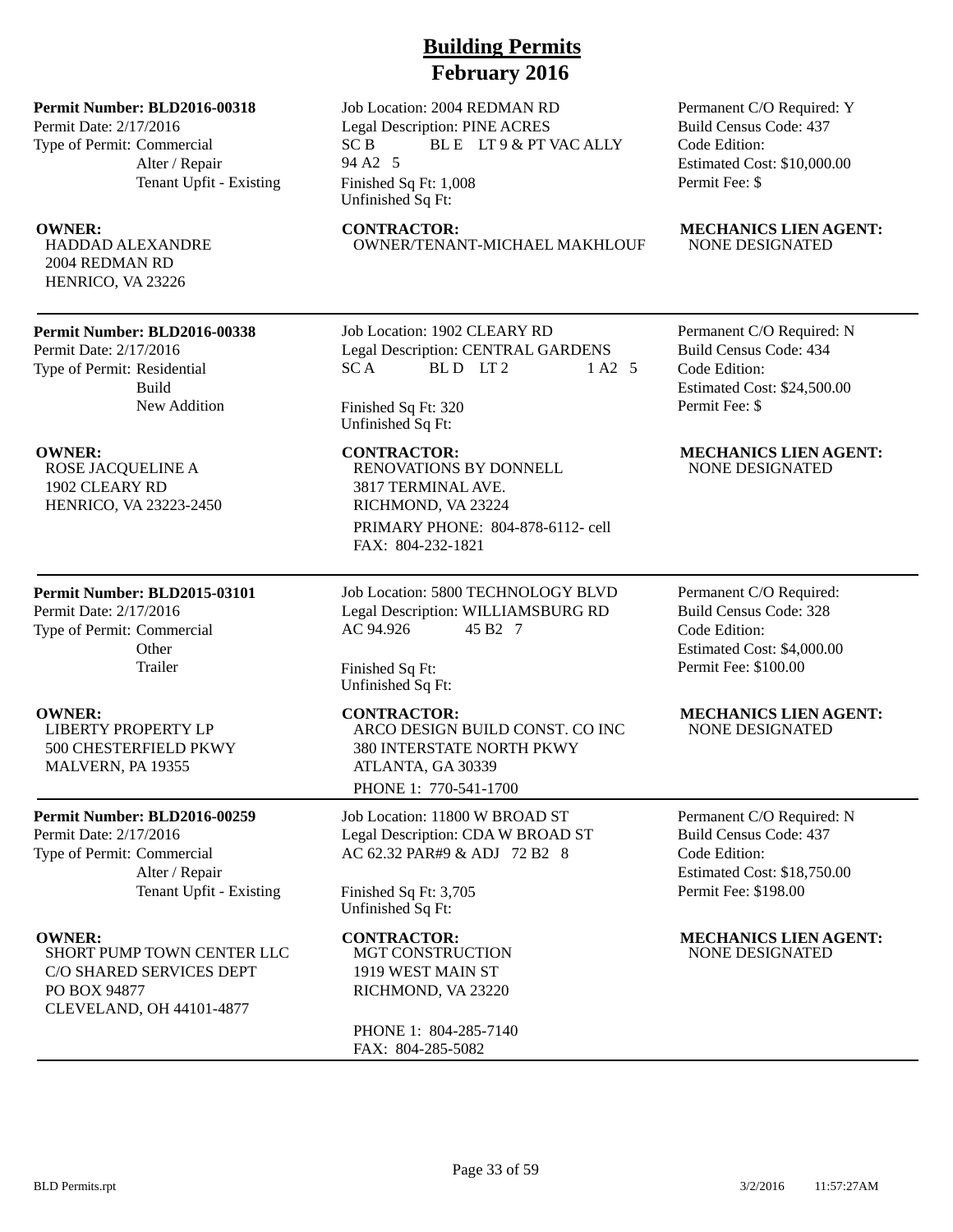Permit Date: 2/17/2016 Type of Permit: Residential Build Pool

JACOBY TIMOTHY M&RHONDA M 2700 LOGAN ESTATES RUN HENRICO, VA 23233-8710

### **Permit Number: BLD2016-00370**

TIERNEY WILLIAM A & RENEE E

Permit Date: 2/17/2016 Type of Permit: Residential Alter / Repair Finish Off Space

574 RALEIGH MANOR RD HENRICO, VA 23229

**Permit Number: BLD2016-00232**

Build

SWENSON JENNIFER TRUSTEE

**Permit Number: BLD2016-00264**

414 KILMARNOCK DR HENRICO, VA 23229

Permit Date: 2/18/2016 Type of Permit: Residential

HILTON M RUBIN INC 5314 W GRACE ST HENRICO, VA 23226

New Addition

New Building New Dwelling

Permit Date: 2/17/2016 Type of Permit: Residential

## Job Location: 574 RALEIGH MANOR RD Legal Description: RALEIGH BLA LT<sub>11</sub>

MAJESTIC POOLS INC

FREDERICKSBURG, VA 22406 PHONE 1: 540-752-7665

46 DEBBIE DR

### Finished Sq Ft: 2,300 Unfinished Sq Ft:

BLA LT4

Finished Sq Ft: Unfinished Sq Ft:

MARK FRANKO CUSTOM BLDG

**Building Permits February 2016**

Job Location: 2700 LOGAN ESTATES RUN Legal Description: LOGAN ESTATES

Job Location: 414 KILMARNOCK DR Legal Description: DORSET WOODS SOUTH<br>SC A BL J LT 19 81 A1 BL J LT 19 81 A1 23 Finished Sq Ft: 244 Unfinished Sq Ft:

MILLER RESTORATION & CONSTRUCTION

14430 SKYBIRD RD CHESTERFIELD, VA 28328

Job Location: 2203 VANDOVER RD Legal Description: ROXBURY  $SC1$  BLO LT 2 AC .257

Finished Sq Ft: 2,435 Unfinished Sq Ft: 384

HILTON M RUBIN INC 5314 W GRACE ST HENRICO, VA 23226

FAX: 804-553-9418

### Permanent C/O Required: N Build Census Code: 434 Code Edition: Estimated Cost: \$30,964.00 Permit Fee: \$

### **OWNER:** CONTRACTOR: MECHANICS LIEN AGENT: NONE DESIGNATED

Permanent C/O Required: N Build Census Code: 434 Code Edition: Estimated Cost: \$37,200.00 Permit Fee: \$

# **OWNER:** CONTRACTOR: MECHANICS LIEN AGENT: CONTRACTOR: MECHANICS LIEN AGENT: TIERNEY WILLIAM A & RENEE E MARK FRANKO CUSTOM BLDG NONE DESIGNATED

Permanent C/O Required: N Build Census Code: 434 Code Edition: Estimated Cost: \$55,000.00 Permit Fee: \$

### **OWNER:** CONTRACTOR: MECHANICS LIEN AGENT: NONE DESIGNATED

Permanent C/O Required: Y Build Census Code: 101 Code Edition: Estimated Cost: \$180,000.00 Permit Fee: \$

### **OWNER: CONTRACTOR: MECHANICS LIEN AGENT:**

BON AIR TITLE AGENCY INC 9211 FOREST HILL AVE STE 111 RICHMOND, VA 23235 PHONE 1: 804-320-1336 FAX: 804-320-0024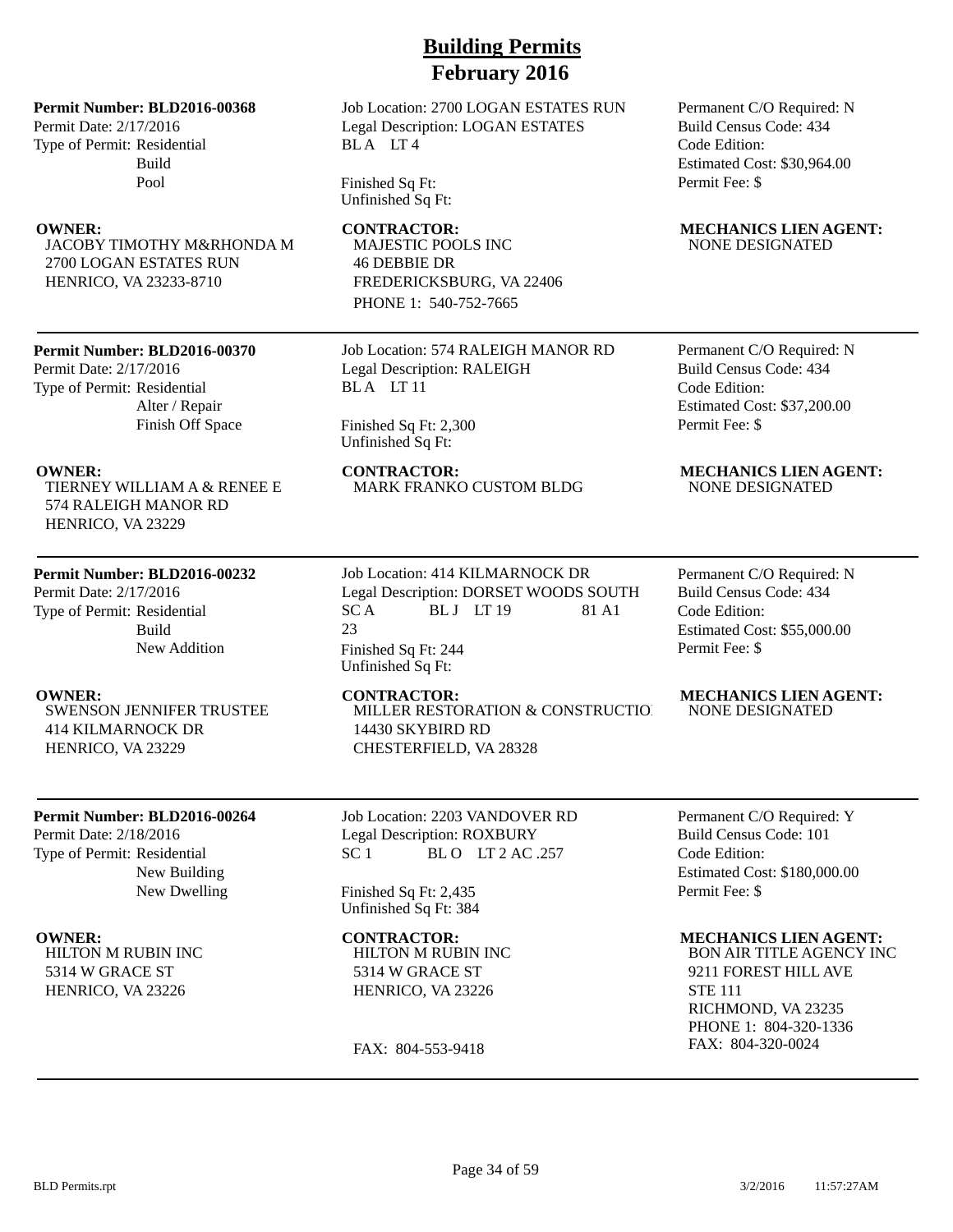Permit Date: 2/18/2016 Type of Permit: Residential Build Screen Porch

WOOD CHRISTOPHER G & A L 12211 POPLAR FOREST DR HENRICO, VA 23238-3232

### **Permit Number: BLD2016-00277**

Permit Date: 2/19/2016 Type of Permit: Residential New Building New Dwelling

GELLETLY & ASSOCIATES INC C/O EDWARD GELLETLY JR 11248 PRESCOTT PL GLEN ALLEN, VA 23059

# **Building Permits February 2016**

Job Location: 12211 POPLAR FOREST DR Legal Description: HERITAGE OAKS  $SC A$  BLA LT 10 68 A1  $\overline{Q}$ 

Finished Sq Ft: Unfinished Sq Ft: 432

D M RENICK CONSTRUCTION,INC 11900 TURNBERRY PARK CT GLEN ALLEN, VA 23059 PHONE 1: 804-304-1181

Job Location: 416 QUEEN EMILY PL Legal Description: OAKLEYS CHASE  $SC3$  BLB  $LT55$ 

Finished Sq Ft: 2,462 Unfinished Sq Ft: 560

RYAN HOMES 7501 BOULDERS VIEW DRIVE SUITE 450 RICHMOND, VA 23225 PHONE 1: 804-272-7835

Permanent C/O Required: N Build Census Code: 434 Code Edition: Estimated Cost: \$11,800.00 Permit Fee: \$

### **OWNER:** CONTRACTOR: MECHANICS LIEN AGENT: NONE DESIGNATED

Permanent C/O Required: Y Build Census Code: 101 Code Edition: Estimated Cost: \$139,171.00 Permit Fee: \$

### **OWNER:** CONTRACTOR: MECHANICS LIEN AGENT:

BENJAMIN C WINN JR ESQUIRE 3926 PENDER DR SUITE 200 FAIRFAX, VA 22030 PHONE 1: 703-803-7529

### **Permit Number: BLD2016-00226**

Permit Date: 2/19/2016 Type of Permit: Residential Build Detached Garage

CHAPMAN MASON T & JULIA K 8809 WATLINGTON RD HENRICO, VA 23229

# **Permit Number: BLD2016-00386**

Permit Date: 2/19/2016 Type of Permit: Residential Build

Job Location: 9803 KINGSBRIDGE RD Legal Description: DROUIN HILL SC 1 BLC LT 5 80 B1 40 Finished Sq Ft: Unfinished Sq Ft: 950

DEEP RUN RENOVATIONS LLC 3015 HUNTWICK CT HENRICO, VA 23233 FAX: (804) 364-7212

### PHONE 1: 804-364-5090

Job Location: 1714 DEVERS RD Legal Description: WESTHAVEN  $SC A$  LT 98 PT 99 94 B2 1 Other Finished Sq Ft: 298 Unfinished Sq Ft:

Permanent C/O Required: N Build Census Code: 438 Code Edition: Estimated Cost: \$47,000.00 Permit Fee: \$

**OWNER:** CONTRACTOR: MECHANICS LIEN AGENT: NONE DESIGNATED

> Permanent C/O Required: N Build Census Code: 434 Code Edition: Estimated Cost: \$23,810.00 Permit Fee: \$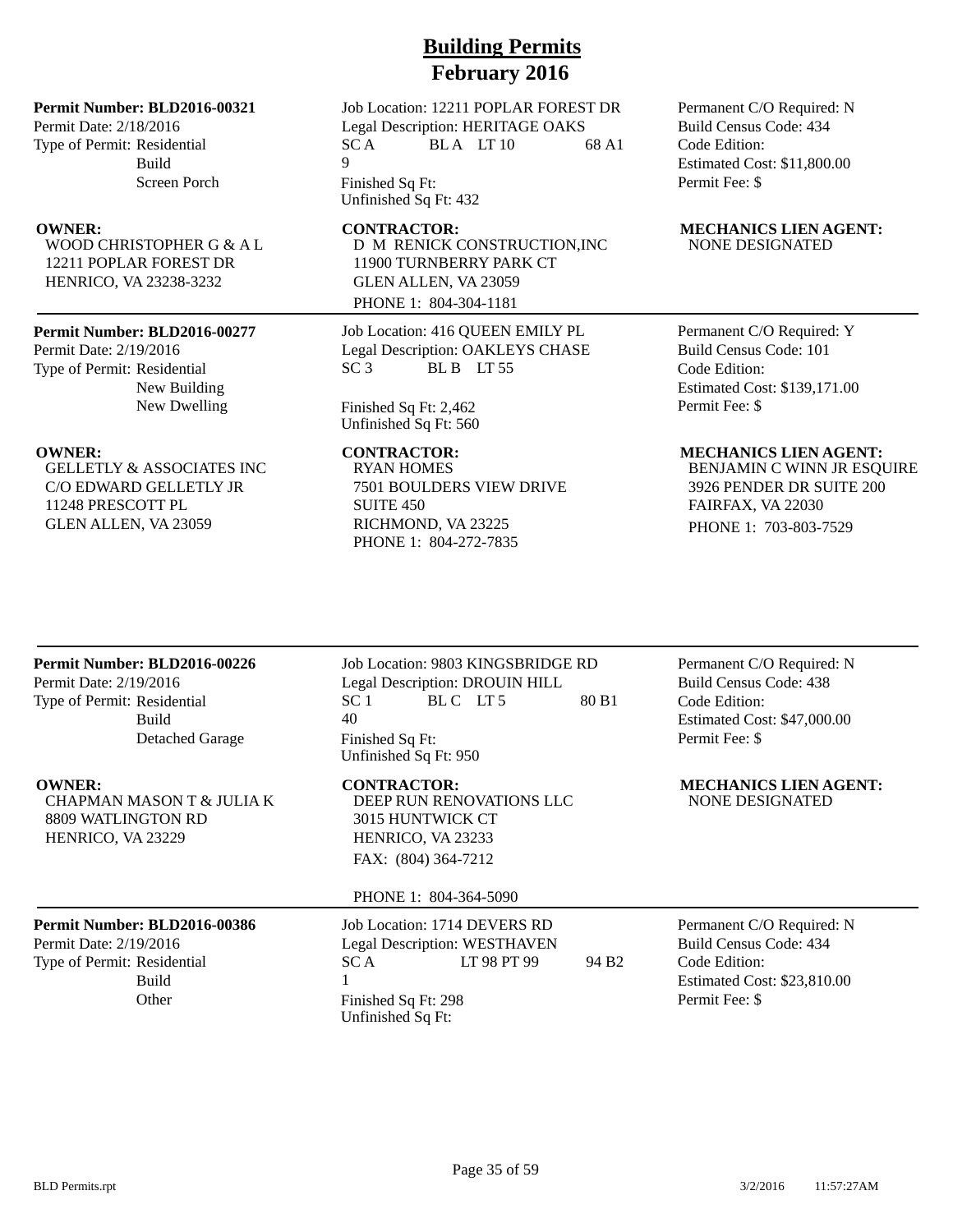FISHER HALLIE R 1714 DEVERS RD HENRICO, VA 23226

# **Building Permits February 2016**

**OWNER: CONTRACTOR: MECHANICS LIEN AGENT:** E C HILSCHER CONSTRUCTION CO PO BOX 8767 RICHMOND, VA 2326

# NONE DESIGNATED

| Permit Number: BLD2016-00121<br>Permit Date: 2/19/2016<br>Type of Permit: Commercial<br>Alter / Repair<br>Tenant Upfit - Existing | Job Location: 11895 W BROAD ST<br>Legal Description: W BROAD ST<br>AC 9.120 PAR A<br>Finished Sq Ft: 90,739<br>Unfinished Sq Ft:                              | Permanent C/O Required: N<br><b>Build Census Code: 437</b><br>Code Edition:<br>Estimated Cost: \$40,000.00<br>Permit Fee: \$345.00    |
|-----------------------------------------------------------------------------------------------------------------------------------|---------------------------------------------------------------------------------------------------------------------------------------------------------------|---------------------------------------------------------------------------------------------------------------------------------------|
| <b>OWNER:</b><br>REBKEE PARTNERS SHORT PUMP LLC<br>15871 CITY VIEW DR STE 300<br>MIDLOTHIAN, VA 23113                             | <b>CONTRACTOR:</b><br>THE WHITING-TURNER CONTRACTING C<br>9210 ARBORETUM PKWY<br><b>SUITE 190</b><br>RICHMOND, VA 23236<br>PHONE 1: 330-4700<br>FAX: 330-4212 | <b>MECHANICS LIEN AGENT:</b><br><b>NONE DESIGNATED</b>                                                                                |
| Permit Number: BLD2016-00101<br>Permit Date: 2/19/2016<br>Type of Permit: Residential<br>Demolition<br>Other                      | Job Location: 7204 ALVIS CT<br>Legal Description: OLDE COLONY ESTATES<br>BLG LT31<br><b>SCB</b><br>27 A1<br>56<br>Finished Sq Ft:<br>Unfinished Sq Ft:        | Permanent C/O Required:<br>Build Census Code: 645<br>Code Edition:<br>Estimated Cost: \$9,719.50<br>Permit Fee: \$                    |
| <b>OWNER:</b><br>MCKENZIE TROILYN & DAVID<br>7204 ALVIS CT<br>HENRICO, VA 23231-6886                                              | <b>CONTRACTOR:</b><br>PRYOR HAULING INC<br><b>4509 POUNCEY TRACT RD</b><br>GLEN ALLEN, VA 23059<br>FAX: 360-2681<br>PHONE 1: 360-2120                         | <b>MECHANICS LIEN AGENT:</b><br><b>NONE DESIGNATED</b>                                                                                |
| Permit Number: BLD2016-00074<br>Permit Date: 2/19/2016<br>Type of Permit: Commercial<br>Alter / Repair<br>Tenant Upfit - Existing | Job Location: 9940 BROOK RD<br>Legal Description: BROOK RD<br>AC 31.987<br>102 B1 4<br>Finished Sq Ft: 44,707<br>Unfinished Sq Ft:                            | Permanent C/O Required: N<br><b>Build Census Code: 437</b><br>Code Edition:<br>Estimated Cost: \$600,000.00<br>Permit Fee: \$4,265.00 |
| <b>OWNER:</b><br>DDRTC CREEKS AT VIRGINIA CENTER L<br>C/O PROPERTY TAX DEPT<br>3300 ENTERPRISE PKWY<br>BEACHWOOD, OH 44122-7200   | <b>CONTRACTOR:</b><br>MONTGOMERY DEVELOPMENT CAROLIN<br><b>400 MARKET STREET</b><br><b>SUITE 200</b><br>CHAPEL HILL, NC 27516<br>PHONE 1: 919-969-7301        | <b>MECHANICS LIEN AGENT:</b><br><b>NONE DESIGNATED</b>                                                                                |

FAX: 919-969-7302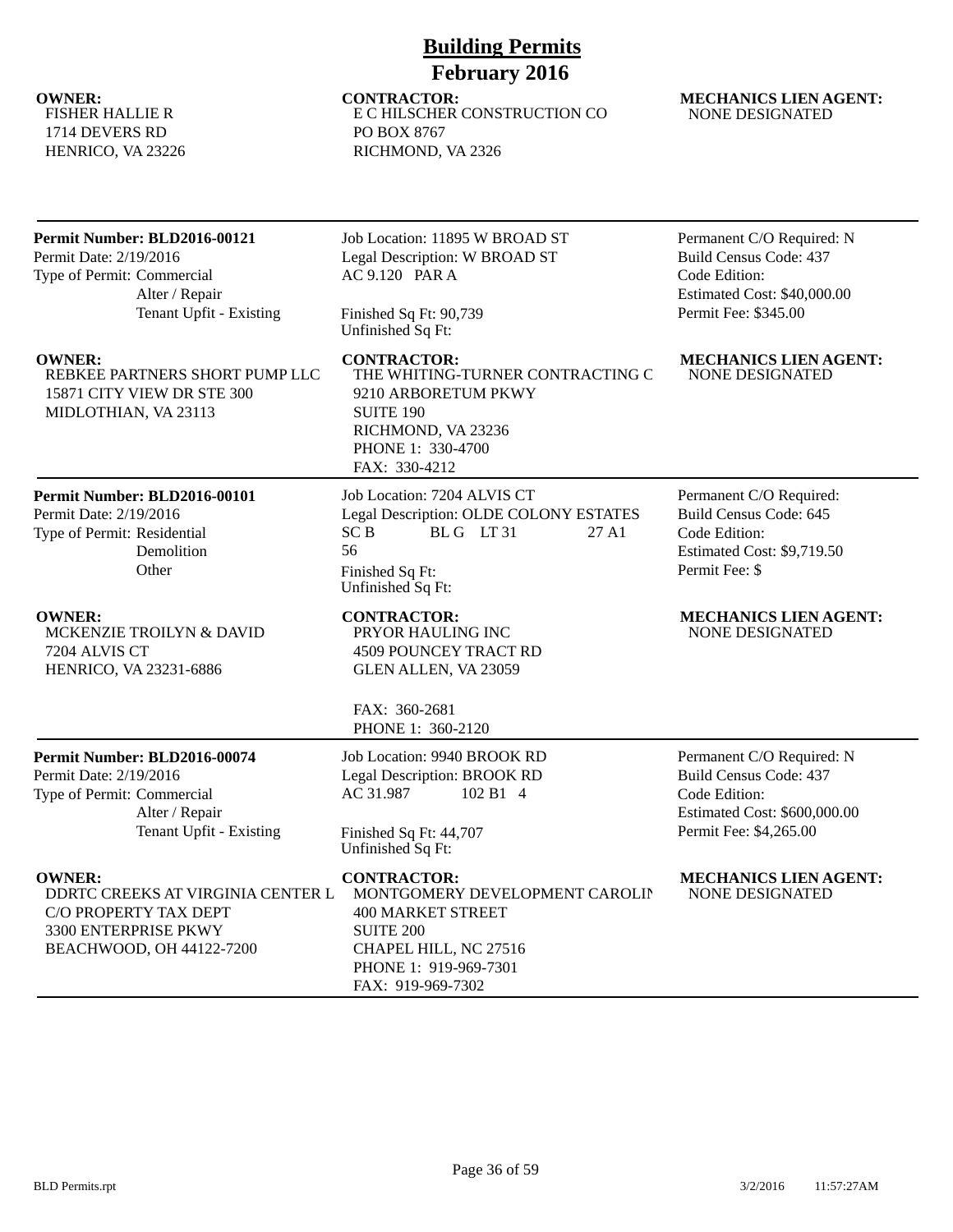### **Permit Number: BLD2016-00296**

Permit Date: 2/19/2016 Type of Permit: Residential Build Screen Porch

HULCHER RICHARD T & ANN MARIE AN 11152 OPACA LN GLEN ALLEN, VA 23059

### **Permit Number: BLD2016-00281**

Permit Date: 2/19/2016 Type of Permit: Residential New Building New Dwelling

HHHUNT HOLLOWAY LLC 11237 NUCKOLS RD GLEN ALLEN, VA 23059

## **Permit Number: BLD2016-00280**

Permit Date: 2/19/2016 Type of Permit: Residential New Building New Dwelling

HHHUNT HOLLOWAY LLC 11237 NUCKOLS RD GLEN ALLEN, VA 23059

### **Permit Number: BLD2016-00213**

Permit Date: 2/19/2016 Type of Permit: Residential New Building New Dwelling

ME SADLER LLC 2250 OLD BRICK RD STE 200 GLEN ALLEN, VA 23060

Job Location: 11152 OPACA LN Legal Description: MAIDEN HILLS SCA BLA LT4

Finished Sq Ft: Unfinished Sq Ft: 368

HOME MASON INC 286 RIVER RD WEST MANAKIN SABOT, VA 23103 PHONE 1: 804-784-1200 FAX: 804-784-1201

Job Location: 4993 MABEN HILL LN Legal Description: HOLLOWAY AT WYNDHAM FOREST SC 2 BL F  $LT<sub>3</sub>$ Finished Sq Ft: 3,804 Unfinished Sq Ft: 735

HHHUNT HOMES RICHMOND 11237 NUCKOLS ROAD GLEN ALLEN, VA 23059

Job Location: 5021 MABEN HILL LN Legal Description: HOLLOWAY AT WYNDHAM FOREST SC 2 BL G LT 14 Finished Sq Ft: 3,804 Unfinished Sq Ft: 735

HHHUNT HOMES RICHMOND 11237 NUCKOLS ROAD GLEN ALLEN, VA 23059

Job Location: 11450 HAYLOFT LN Legal Description: SADLER CROSSING SC 1 BLJ LT 1

Finished Sq Ft: 2,738 Unfinished Sq Ft: 520

EAGLE CONSTRUCTION OF VA LLC 2250 OLD BRICK RD STE 220 GLEN ALLEN, VA 23060 PHONE 1: 804-741-4663 FAX: 804-741-0553

Permanent C/O Required: N Build Census Code: 434 Code Edition: Estimated Cost: \$41,000.00 Permit Fee: \$

### **OWNER:** CONTRACTOR: MECHANICS LIEN AGENT: NONE DESIGNATED

Permanent C/O Required: Y Build Census Code: 101 Code Edition: Estimated Cost: \$100,000.00 Permit Fee: \$

### **OWNER: CONTRACTOR: MECHANICS LIEN AGENT:**

MEYER GOERGEN PC 1802 BAYBERRY COURT SUITE 200 RICHMOND, VA 23226

Permanent C/O Required: Y Build Census Code: 101 Code Edition: Estimated Cost: \$100,000.00 Permit Fee: \$

### **OWNER: CONTRACTOR: MECHANICS LIEN AGENT:**

MEYER GOERGEN PC 1802 BAYBERRY COURT SUITE 200 RICHMOND, VA 23226

Permanent C/O Required: Y Build Census Code: 102 Code Edition: Estimated Cost: \$220,000.00 Permit Fee: \$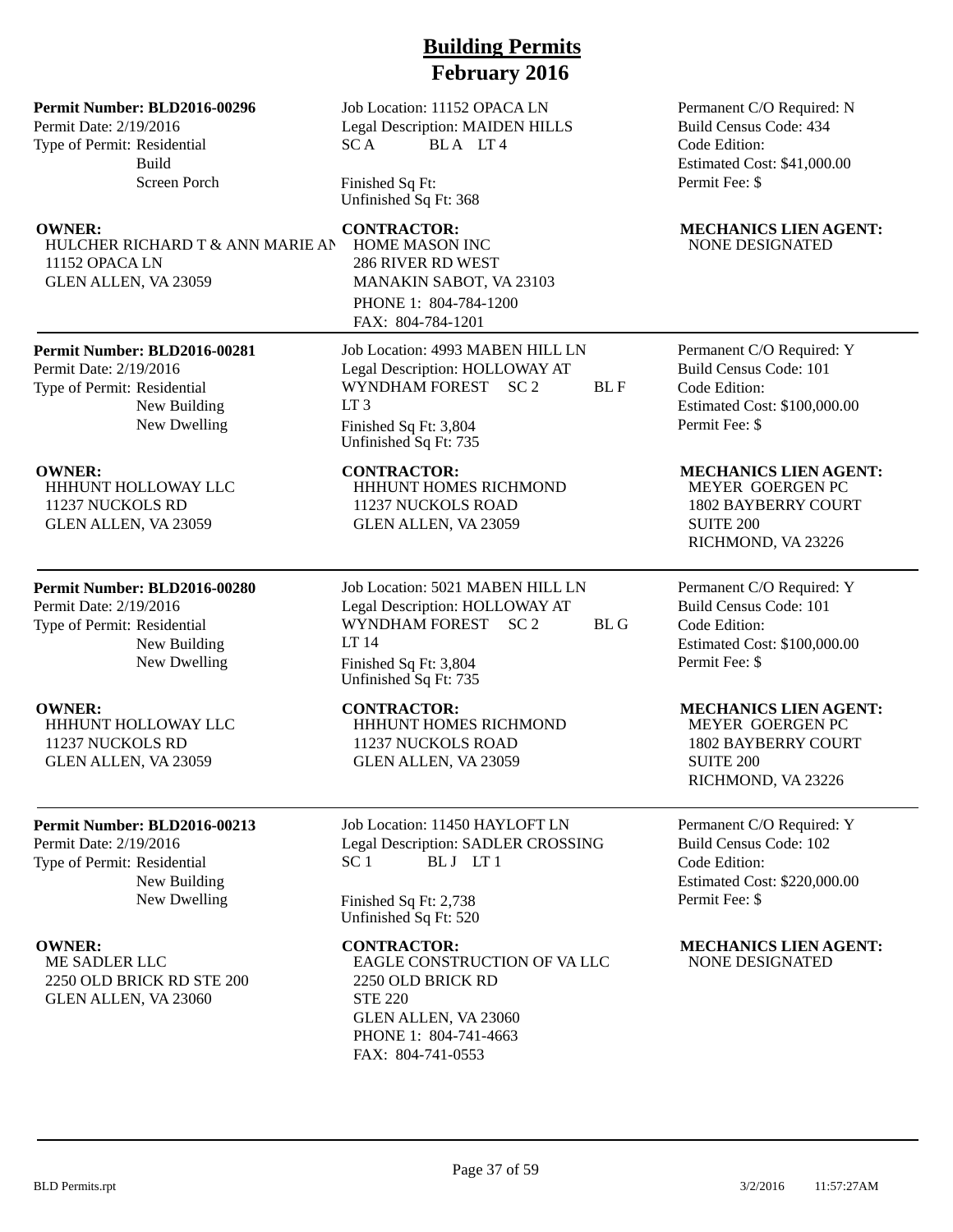**Permit Number: BLD2016-00176**

Permit Date: 2/19/2016 Type of Permit: Commercial Alter / Repair Tenant Upfit - Existing

LEXINGTON COMMONS RICH VA 270 COMMERCE DR ROCHESTER, NY 14623-3506

### **Permit Number: BLD2016-00214**

Permit Date: 2/19/2016 Type of Permit: Residential New Building New Dwelling

ME SADLER LLC 2250 OLD BRICK RD STE 200 GLEN ALLEN, VA 23060

Job Location: 10162 W BROAD ST Legal Description: NS BROAD ST RD AC 2.676 86 A1 63

Finished Sq Ft: 1,310 Unfinished Sq Ft:

OWNER/TENANT-BAO LIN CHEN

Job Location: 11452 HAYLOFT LN Legal Description: SADLER CROSSING SC 1 BLJ LT 2

Finished Sq Ft: 2,738 Unfinished Sq Ft: 520

EAGLE CONSTRUCTION OF VA LLC 2250 OLD BRICK RD STE 220 GLEN ALLEN, VA 23060 PHONE 1: 804-741-4663 FAX: 804-741-0553

Permanent C/O Required: Y Build Census Code: 437 Code Edition: Estimated Cost: \$50,000.00 Permit Fee: \$415.00

# **OWNER:** CONTRACTOR: MECHANICS LIEN AGENT:<br>
LEXINGTON COMMONS RICH VA OWNER/TENANT-BAO LIN CHEN NONE DESIGNATED

Permanent C/O Required: Y Build Census Code: 102 Code Edition: Estimated Cost: \$220,000.00 Permit Fee: \$

### **OWNER:** CONTRACTOR: MECHANICS LIEN AGENT: NONE DESIGNATED

### **Permit Number: BLD2016-00215**

Permit Date: 2/19/2016 Type of Permit: Residential New Building New Dwelling

ME SADLER LLC 2250 OLD BRICK RD STE 200 GLEN ALLEN, VA 23060

Job Location: 11454 HAYLOFT LN Legal Description: SADLER CROSSING SC 1 BLJ LT 3

Finished Sq Ft: 2,738 Unfinished Sq Ft: 520

EAGLE CONSTRUCTION OF VA LLC 2250 OLD BRICK RD STE 220 GLEN ALLEN, VA 23060 PHONE 1: 804-741-4663 FAX: 804-741-0553

Permanent C/O Required: Y Build Census Code: 102 Code Edition: Estimated Cost: \$220,000.00 Permit Fee: \$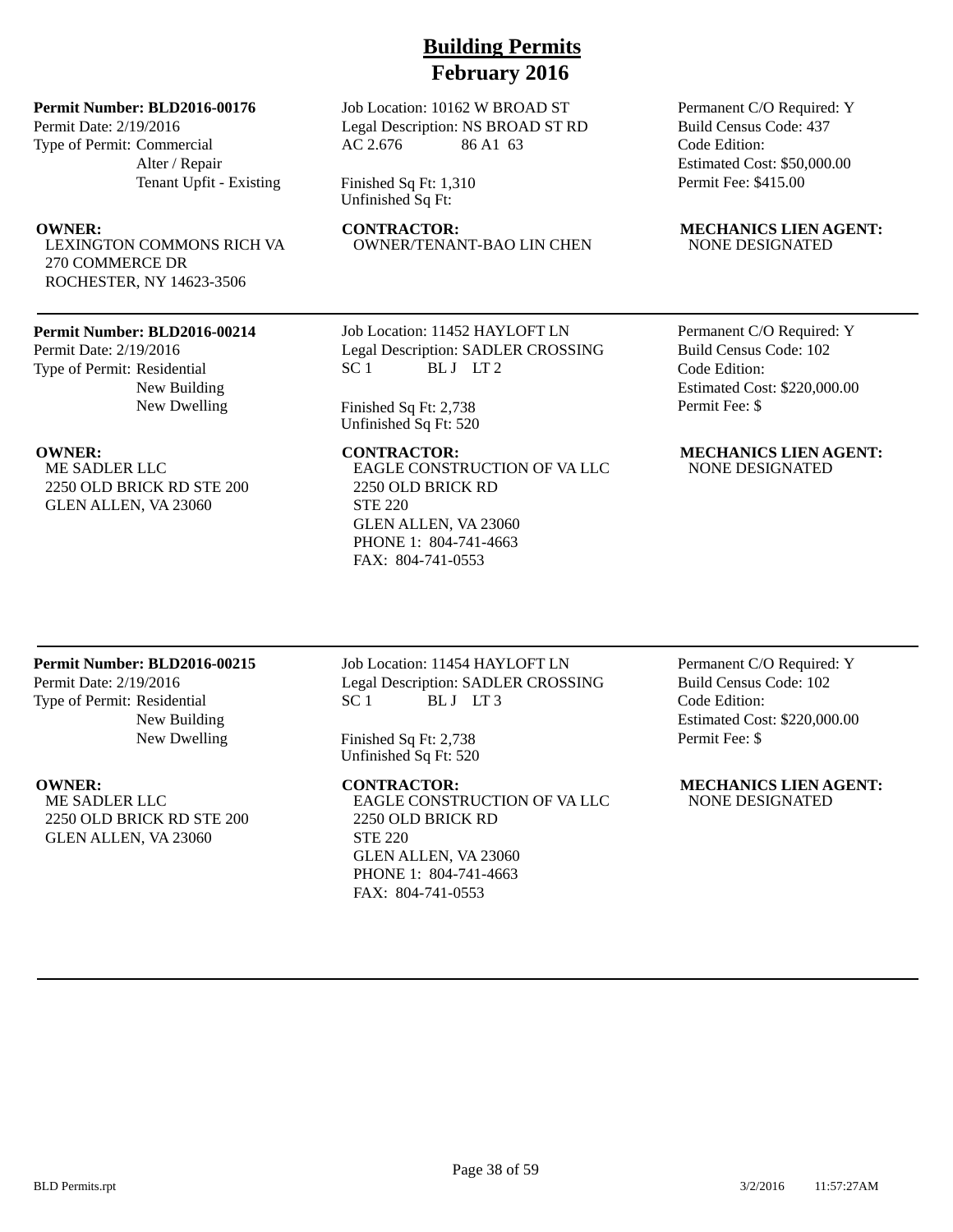Job Location: 11458 HAYLOFT LN Legal Description: SADLER CROSSING SC 1 BLJ LT5

Finished Sq Ft: 2,738 Unfinished Sq Ft: 520

EAGLE CONSTRUCTION OF VA LLC 2250 OLD BRICK RD STE 220 GLEN ALLEN, VA 23060 PHONE 1: 804-741-4663 FAX: 804-741-0553

Permanent C/O Required: Y Build Census Code: 102 Code Edition: Estimated Cost: \$220,000.00 Permit Fee: \$

### **OWNER:** CONTRACTOR: MECHANICS LIEN AGENT: NONE DESIGNATED

## **Permit Number: BLD2016-00217**

**Permit Number: BLD2016-00218**

2250 OLD BRICK RD STE 200 GLEN ALLEN, VA 23060

New Building New Dwelling

Permit Date: 2/19/2016 Type of Permit: Residential

ME SADLER LLC

Permit Date: 2/19/2016 Type of Permit: Residential New Building New Dwelling

ME SADLER LLC 2250 OLD BRICK RD STE 200 GLEN ALLEN, VA 23060

Job Location: 11456 HAYLOFT LN Legal Description: SADLER CROSSING SC 1 BLJ LT4

Finished Sq Ft: 2,738 Unfinished Sq Ft: 520

EAGLE CONSTRUCTION OF VA LLC 2250 OLD BRICK RD STE 220 GLEN ALLEN, VA 23060 PHONE 1: 804-741-4663 FAX: 804-741-0553

Permanent C/O Required: Y Build Census Code: 102 Code Edition: Estimated Cost: \$220,000.00 Permit Fee: \$

### **OWNER: CONTRACTOR: MECHANICS LIEN AGENT:** NONE DESIGNATED

## **Permit Number: BLD2016-00174**

Permit Date: 2/22/2016 Type of Permit: Commercial Alter / Repair Tenant Upfit - Existing

SHORT PUMP TOWN CENTER LLC C/O SHARED SERVICES DEPT PO BOX 94877 CLEVELAND, OH 44101-4877

Job Location: 11800 W BROAD ST Legal Description: CDA W BROAD ST AC 62.32 PAR#9 & ADJ 72 B2 8

Finished Sq Ft: 1,139 Unfinished Sq Ft:

EMBREE CONSTRUCTION GROUP INC 4747 WILLIAMS DR GEORGETOWN, TX 78633 PHONE 1: 512-819-4700

Permanent C/O Required: N Build Census Code: 437 Code Edition: Estimated Cost: \$83,000.00 Permit Fee: \$646.00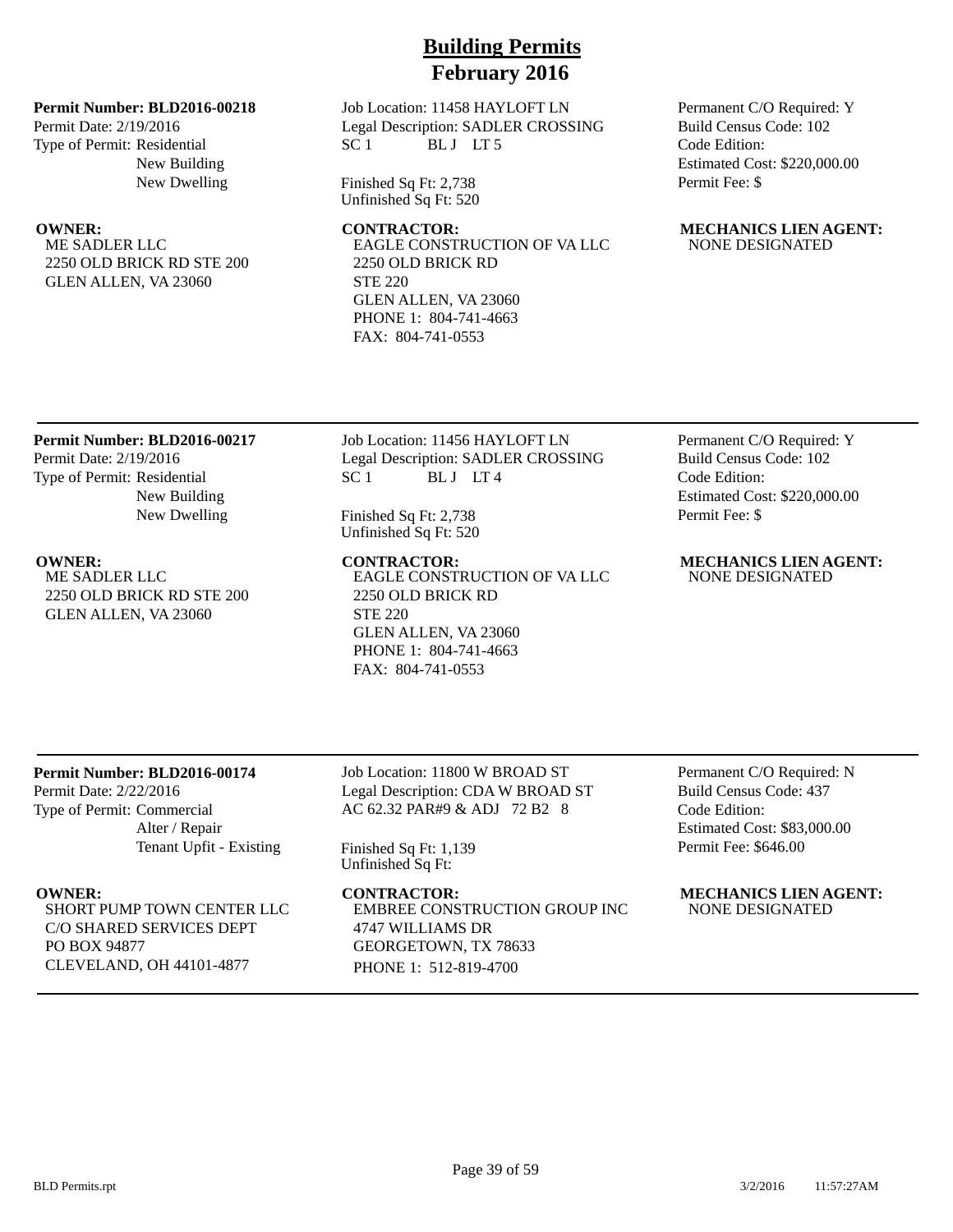Job Location: 4611 SADLER RD Legal Description: EL SADLER RD AC 14.04 LT 2&PT 1 77 A2 15

Finished Sq Ft: Unfinished Sq Ft:

# TONY ELJOR

PHONE 1: 869-0880

Job Location: 2300 CEDARFIELD PKWY Legal Description: S OF THREE CHOPT RD AC 90.235 78 B2 51

Finished Sq Ft: Unfinished Sq Ft:

VIRGINIA UNITED METHODIST HOMES C/O KEVIN L SALMINEN CFO 5101 COX RD STE 225 GLEN ALLEN, VA 23060

Alter / Repair

Tenant Upfit - Existing

### **Permit Number: BLD2016-00399**

**Permit Number: BLD2016-00330**

**Other** Tent

ZAYEK FRANCIS M EPARCH C/O HURLEY KEARNEY & LANE

**Permit Number: BLD2016-00324**

BROOKLYN, NY 11201

Permit Date: 2/22/2016 Type of Permit: Commercial

Permit Date: 2/22/2016 Type of Permit: Commercial

22 COURT ST

Permit Date: 2/22/2016 Type of Permit: Residential Build Deck

AVENT PATRICIA L 4208 FAYETTE CIR HENRICO, VA 23222-1323

### **Permit Number: BLD2016-00402**

Permit Date: 2/22/2016 Type of Permit: Residential Alter / Repair **Other** 

RVA COMMERCIAL CONSULTING LLC 6423 HANDY LN RICHMOND, VA 23226

Job Location: 4208 FAYETTE CIR Legal Description: FAYETTE PARK  $SC3$  BLA LT 33 3 B1 29 Finished Sq Ft: Unfinished Sq Ft: 60

BEN-LIN BUILDERS P O BOX 36458 RICHMOND, VA 23235 FAX: 804-968-4556

Job Location: 2905 DUMBARTON RD Legal Description: PARKDALE  $SC C$  BLA LT PT 3-4 96 A1  $\mathcal{D}_{\mathcal{L}}$ Finished Sq Ft: Unfinished Sq Ft:

RVA COMMERCIAL CONSULTING LLC 6423 HANDY LN RICHMOND, VA 23226

Permanent C/O Required: Y Build Census Code: 329 Code Edition: Estimated Cost: \$4,500.00 Permit Fee: \$100.00

### **OWNER:** CONTRACTOR: MECHANICS LIEN AGENT: NONE DESIGNATED

Permanent C/O Required: N Build Census Code: 437 Code Edition: Estimated Cost: \$10,000.00 Permit Fee: \$135.00

### **OWNER:** CONTRACTOR: MECHANICS LIEN AGENT: OWNER/TENANT-DAVID MILLIRON NONE DESIGNATED

Permanent C/O Required: N Build Census Code: 434 Code Edition: Estimated Cost: \$800.00 Permit Fee: \$

### **OWNER: CONTRACTOR: MECHANICS LIEN AGENT:** NONE DESIGNATED

Permanent C/O Required: N Build Census Code: 434 Code Edition: Estimated Cost: \$2,000.00 Permit Fee: \$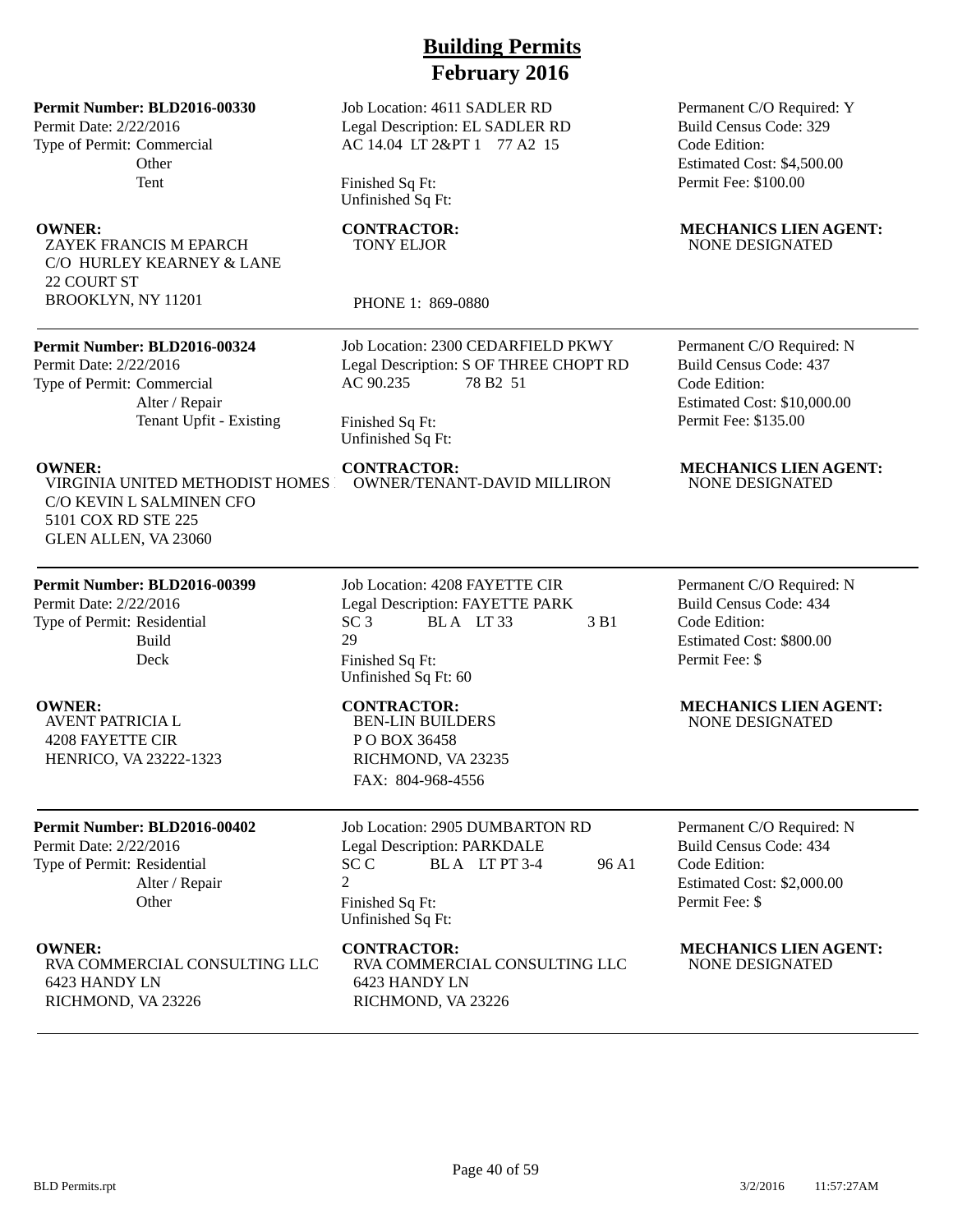**Permit Number: BLD2016-00405** Permit Date: 2/22/2016 Type of Permit: Residential Alter / Repair **Other** 

BIDDLE MATTHEW 1107 NORTHBURY AVE HENRICO, VA 23231

### **Permit Number: BLD2016-00359**

Permit Date: 2/23/2016 Type of Permit: Residential New Building New Dwelling

ROSS RUN LLC 544 NEWTOWN RD STE 128 VIRGINIA BEACH, VA 23462-5603 Job Location: 2105 RHUDY ST Legal Description: PEMBERTON PLACE  $SC 1$  BL 1 LT PT 3-4 2 A2  $\overline{Q}$ 

**Building Permits February 2016**

Finished Sq Ft: Unfinished Sq Ft:

MATTHEW BIDDLE (OWNER) 2105 RHUDY STREET HENRICO, VA 23231

Job Location: 7087 RAVENSCRAIG CRES Legal Description: CASTLETON  $SC<sub>4</sub>$  BLB LT 19

Finished Sq Ft: 2,345 Unfinished Sq Ft: 733

BOYD CORPORATION 544 NEWTOWN RD STE 128 VIRGINIA BEACH, VA 23462 FAX: 757-552-0975 PHONE 1: 757-490-1959

### Permanent C/O Required: N Build Census Code: 434 Code Edition: Estimated Cost: \$2,500.00 Permit Fee: \$

### **OWNER:** CONTRACTOR: MECHANICS LIEN AGENT: NONE DESIGNATED

Permanent C/O Required: Y Build Census Code: 101 Code Edition: Estimated Cost: \$81,300.00 Permit Fee: \$

### **OWNER: CONTRACTOR: MECHANICS LIEN AGENT:**

BRIDGE TRUST TITLE GROUP ONE COLUMBUS CENTER SUITE 400 VIRGINIA BEACH, VA 23462 FAX: 800-526-3329 PHONE 1: 757-671-7413

### **Permit Number: BLD2015-03066**

Permit Date: 2/23/2016 Type of Permit: Commercial Alter / Repair Tenant Upfit - Existing

NEW OAK HILL PLAZA LLC 65 HARRISTOWN RD STE 301 GLEN ROCK, NJ 07452-3317

Job Location: 3041 MECHANICSVILLE TPKE Legal Description: ES MECHANICSVLLE PK AC 14.728 2 B2 46

Finished Sq Ft: 22,269 Unfinished Sq Ft: 23,500

STOKER CONSTRUCTION 10810 HASTY LANE SUITE 102 MIDLOTHIAN, VA 23112 PHONE 1: 276-0600 FAX: 276-0616

Permanent C/O Required: N Build Census Code: 437 Code Edition: Estimated Cost: \$235,000.00 Permit Fee: \$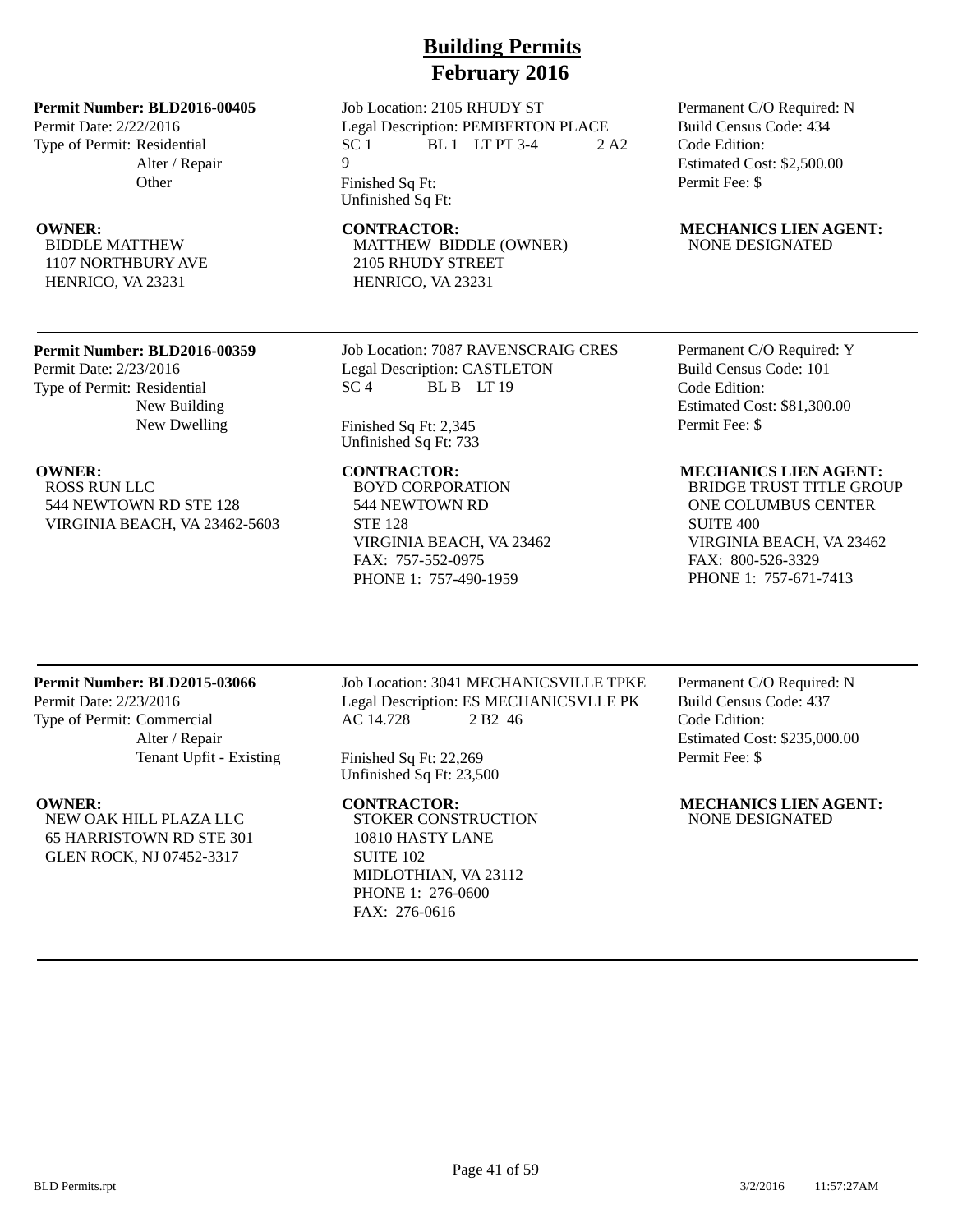### **Permit Number: BLD2016-00416**

Permit Date: 2/23/2016 Type of Permit: Residential Build Detached Garage

SMITH JAMES ANDREW & LYDIA FROST 7105 TANYA AVE HENRICO, VA 23228

## **Permit Number: BLD2016-00158**

Permit Date: 2/24/2016 Type of Permit: Residential New Building New Dwelling

SM RICHMOND LLC 11111 SUNSET HILLS RD STE 200 RESTON, VA 20191

## **Permit Number: BLD2016-00417**

Permit Date: 2/24/2016 Type of Permit: Residential Build **Other** 

CARLTON CHRISTOPHER & AMANDA 1800 LOCUSTGROVE CT HENRICO, VA 23238

## **Permit Number: BLD2016-00424**

Permit Date: 2/24/2016 Type of Permit: Residential Alter / Repair **Other** 

PRYOR FREDERICK M JR 14105 WALTONS TAVERN RD MONTPELIER, VA 23192

Job Location: 7105 TANYA AVE Legal Description: HERMITAGE CLUB TERR LT 112-113-PT 111-114 97 A2 33 Finished Sq Ft: Unfinished Sq Ft: 576

JAMES A SMITH 7105 TANYA AVE HENRICO, VA 23228

Job Location: 5012 STABLE RIDGE PL Legal Description: STABLE HILL  $SC3$  BLB  $LT4$ 

Finished Sq Ft: 3,200 Unfinished Sq Ft: 600

SM RICHMOND LLC 5030 SADLER PLACE SUITE 101 GLEN ALLEN, VA 23060

Job Location: 1800 LOCUSTGROVE CT Legal Description: HERITAGE OAKS  $SC B$  BLB LT 36 68 A1 9 Finished Sq Ft: Unfinished Sq Ft: 320

C B CHANDLER CONST. 8405 GLAZEBROOK AVE RICHMOND, VA 23228

Job Location: 3410 REYNOLDS RD Legal Description: GLENWOOD FARMS BLF LT  $13$  7 A1 2

Finished Sq Ft: Unfinished Sq Ft:

PRYOR HAULING INC 4509 POUNCEY TRACT RD GLEN ALLEN, VA 23059

FAX: 360-2681 PHONE 1: 360-2120 Permanent C/O Required: N Build Census Code: 434 Code Edition: Estimated Cost: \$10,000.00 Permit Fee: \$

### **OWNER:** CONTRACTOR: MECHANICS LIEN AGENT: NONE DESIGNATED

Permanent C/O Required: Y Build Census Code: 101 Code Edition: Estimated Cost: \$200,000.00 Permit Fee: \$

### **OWNER:** CONTRACTOR: MECHANICS LIEN AGENT:

CHAPLIN & QURESHI, PLC 4900 DOMINION BLVD. SUITE A-1 GLEN ALLEN, VA 23060

Permanent C/O Required: N Build Census Code: 434 Code Edition: Estimated Cost: \$22,000.00 Permit Fee: \$

# **OWNER: CONTRACTOR: MECHANICS LIEN AGENT:**

NONE DESIGNATED

Permanent C/O Required: N Build Census Code: 434 Code Edition: Estimated Cost: \$7,500.00 Permit Fee: \$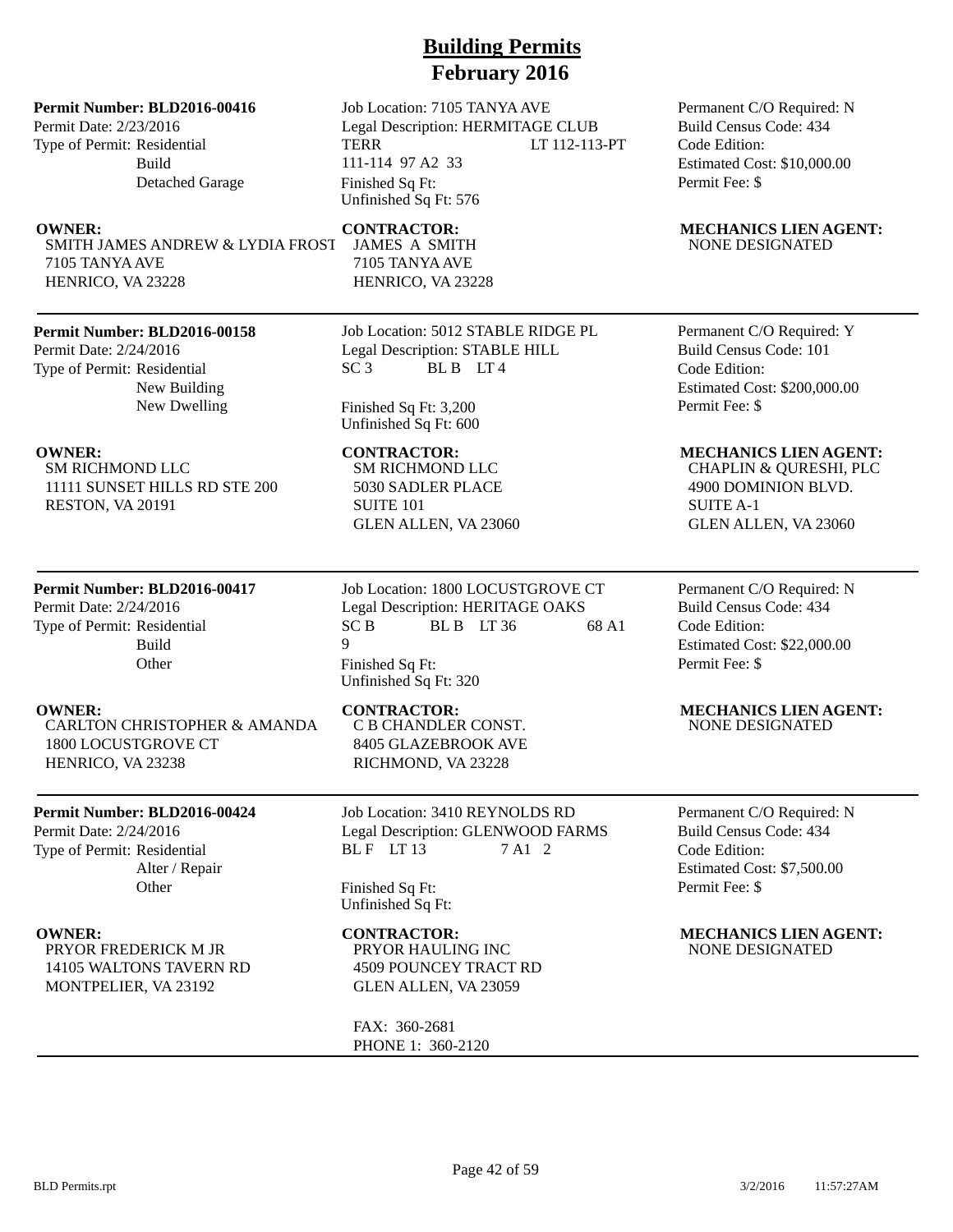### **Permit Number: BLD2016-00165**

Permit Date: 2/24/2016 Type of Permit: Commercial Alter / Repair Tenant Upfit - Existing

SEAY NORMAN R 573 RALEIGH MANOR RD HENRICO, VA 23229-7173

### **Permit Number: BLD2016-00308**

Permit Date: 2/24/2016 Type of Permit: Residential Alter / Repair Deck

STUART MATTHEW &ASHLEY H 11236 CHURCHWOOD CT HENRICO, VA 23233-1835

### **Permit Number: BLD2016-00320**

Permit Date: 2/24/2016 Type of Permit: Residential New Building New Dwelling

EAGLE CONSTRUCTION OF VA LLC 2250 OLD BRICK RD STE 220 GLEN ALLEN, VA 23060

## Job Location: 8820 PARK CENTRAL DR Legal Description: PARK CENTRAL DR AC 5.990 104 A2 26

Finished Sq Ft: 9,550 Unfinished Sq Ft: 51,048

CAPITAL INTERIOR CONTRACTORS, INC 3201-A ROSEDALE AVE RICHMOND, VA 23230 PHONE 1: 353-1447

Job Location: 11236 CHURCHWOOD CT Legal Description: CHURCH RUN SCA BLC LT 54 78 B1 19 Finished Sq Ft: Unfinished Sq Ft: 240

J B CONTRACTING INC (DECKTECH) 17801 HULL ST RD MOSELEY, VA 23126 PHONE 1: 804-744-1001 FAX: 804-744-1087

Job Location: 5115 FARMOUNT TER Legal Description: FARMOUNT TERRACE AC 2.462 PAR F

Finished Sq Ft: 2,886 Unfinished Sq Ft: 475

EAGLE CONSTRUCTION OF VA LLC 2250 OLD BRICK RD STE 220 GLEN ALLEN, VA 23060 PHONE 1: 804-741-4663 FAX: 804-741-0553

Permanent C/O Required: Y Build Census Code: 437 Code Edition: Estimated Cost: \$300,805.00 Permit Fee: \$2,172.00

### **OWNER:** CONTRACTOR: MECHANICS LIEN AGENT: NONE DESIGNATED

Permanent C/O Required: N Build Census Code: 434 Code Edition: Estimated Cost: \$16,000.00 Permit Fee: \$

### **OWNER:** CONTRACTOR: MECHANICS LIEN AGENT: NONE DESIGNATED

Permanent C/O Required: Y Build Census Code: 101 Code Edition: Estimated Cost: \$220,000.00 Permit Fee: \$

### **OWNER: CONTRACTOR: MECHANICS LIEN AGENT:** NONE DESIGNATED

### **Permit Number: BLD2016-00070**

Permit Date: 2/25/2016 Type of Permit: Residential New Building Job Location: 6717 WHITELAKE DR Legal Description: WHITE OAK FOREST SC 2 BL B LT 7

New Dwelling Finished Sq Ft: 4,149 Unfinished Sq Ft: 714

Permanent C/O Required: Y Build Census Code: 101 Code Edition: Estimated Cost: \$216,740.00 Permit Fee: \$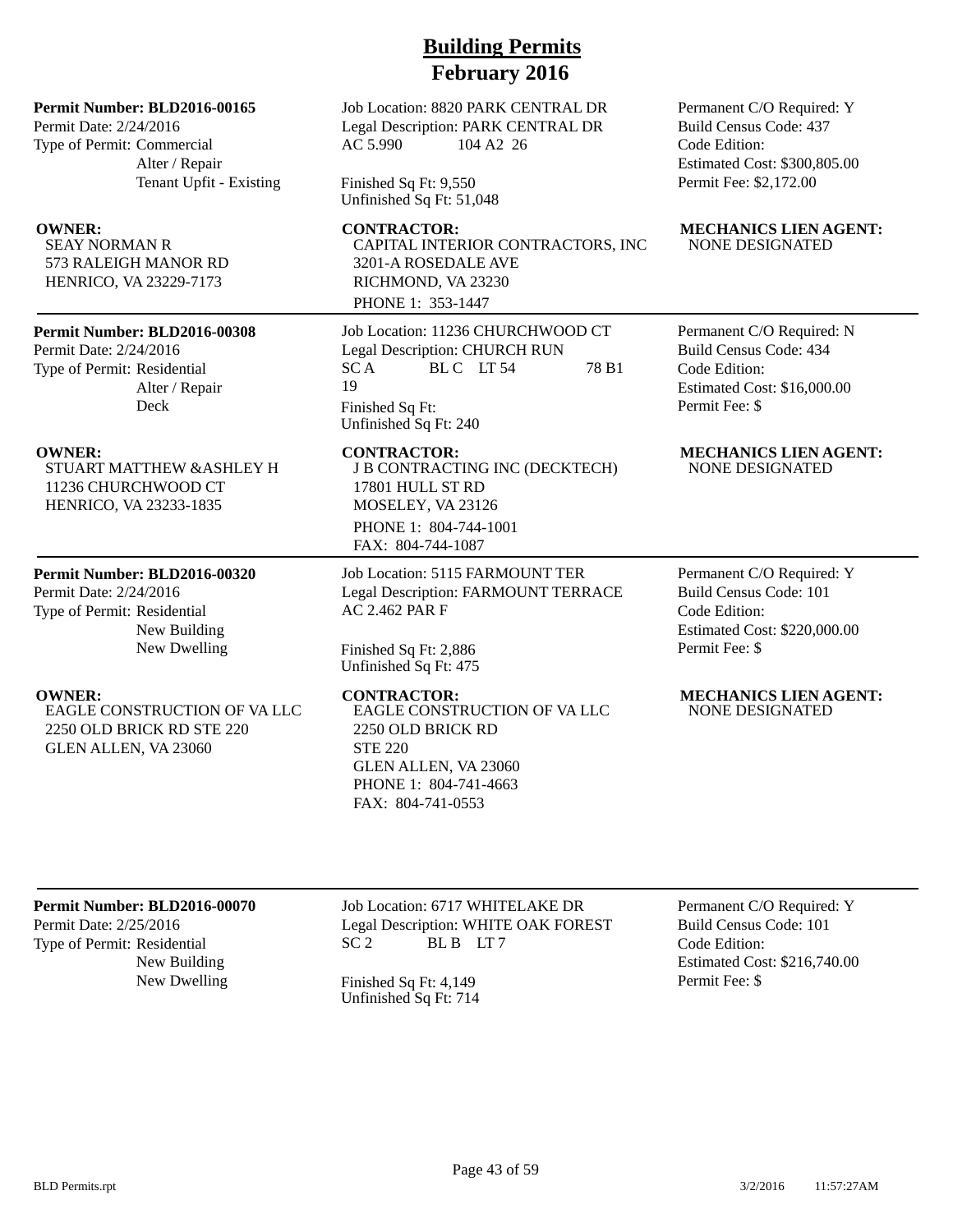SAUER PROPERTIES INC C/O BRADFORD B SAUER 2000 W BROAD ST RICHMOND, VA 23220-2006

### **Permit Number: BLD2016-00360**

Permit Date: 2/25/2016 Type of Permit: Residential New Building New Dwelling

HUNTON STATION LLC 24 HIGHLAND RD HENRICO, VA 23229-8504

### **Permit Number: BLD2016-00428**

Permit Date: 2/25/2016 Type of Permit: Residential Build Detached Garage

# AYERS HAROLD J & JO RITA 2201 DARTFORD RD

HENRICO, VA 23229-3839

### **Permit Number: BLD2016-00419**

Permit Date: 2/25/2016 Type of Permit: Residential Build Screen Porch

JACKSON MICHAEL P & JAMIE L 10959 OPACA LN GLEN ALLEN, VA 23059

# **Building Permits February 2016**

MAIN STREET HOMES PO BOX 461 MIDLOTHIAN, VA 23113 FAX: 804-794-3124

PHONE 1: 804-423-0314

Job Location: 3548 HUNTON CROSSING DR Legal Description: HUNTON STATION SCA BLA LT2

Finished Sq Ft: 2,420 Unfinished Sq Ft: 552

**OWNER: CONTRACTOR: MECHANICS LIEN AGENT:** HALLMARK HOME BUILDERS, INC. 7714 WHITEPINE ROAD SUITE C N. CHESTERIELD, VA 23237 PHONE 1: 275-5330, exr. 21

> Job Location: 2201 DARTFORD RD Legal Description: ROXBURY BL D LT 16 85 A1 56

Finished Sq Ft: Unfinished Sq Ft: 672

**OWNER: CONTRACTOR: MECHANICS LIEN AGENT:** ROBBY THRUSTON CARPENTRY INC 8705 LAKEFRONT DR HENRICO, VA 23294 PHONE 1: 270-5711

> Job Location: 10959 OPACA LN Legal Description: HOLLOWAY AT WYNDHAM FOREST SC 1 BL B  $LT<sub>5</sub>$ Finished Sq Ft: Unfinished Sq Ft: 144

FELICE DECKS INC 13230 CARTERS WAY CHESTERFIELD, VA 23838

FAX: 804-590-2274 PHONE 1: 804-590-2270

### **OWNER:** CONTRACTOR: MECHANICS LIEN AGENT: BON AIR TITLE AGENCY INC 9211 FOREST HILL AVE

STE 111 RICHMOND, VA 23235 PHONE 1: 804-320-1336 FAX: 804-320-0024

Permanent C/O Required: Y Build Census Code: 101 Code Edition: Estimated Cost: \$160,000.00 Permit Fee: \$

KIMBERLY WRIGHT 1503 SANTA ROSA RD STE. 109 HENRICO, VA 23229 PHONE 1: 804-288-9573

Permanent C/O Required: N Build Census Code: 438 Code Edition: Estimated Cost: \$10,000.00 Permit Fee: \$

NONE DESIGNATED

Permanent C/O Required: N Build Census Code: 434 Code Edition: Estimated Cost: \$15,000.00 Permit Fee: \$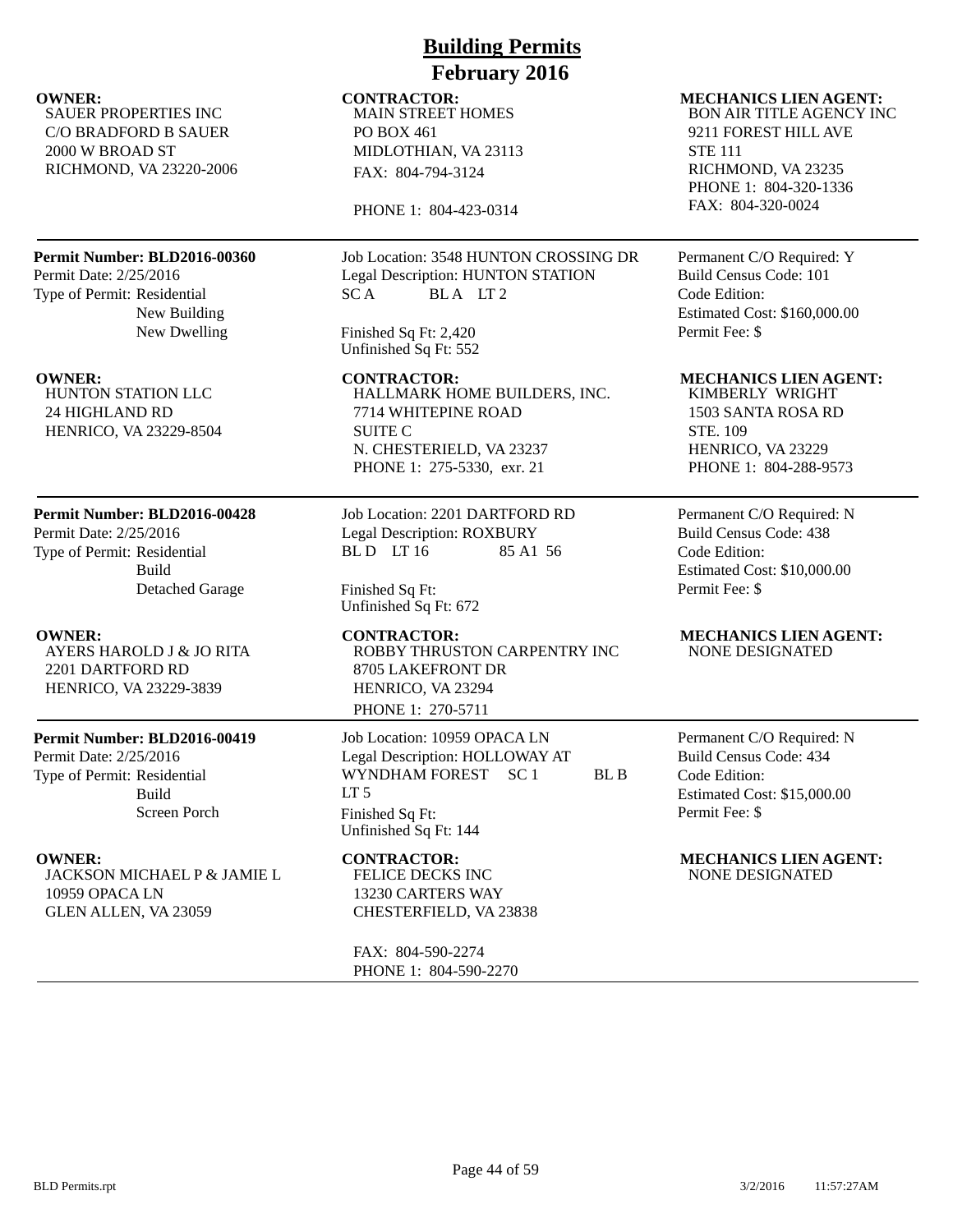Permit Date: 2/25/2016 Type of Permit: Residential Build Deck

CHEN DAREN & LEELEE HSU 4917 WESTWARD TER GLEN ALLEN, VA 23059

## **Building Permits February 2016**

Job Location: 4917 WESTWARD TER Legal Description: MARTIN'S RIDGE  $SC<sub>2</sub>$  BL B LT 33

Finished Sq Ft: Unfinished Sq Ft: 252

FELICE DECKS INC 13230 CARTERS WAY CHESTERFIELD, VA 23838 FAX: 804-590-2274 PHONE 1: 804-590-2270

**Permit Number: BLD2016-00352**

## Permit Date: 2/25/2016 Type of Permit: Residential Demolition **Other**

VELO LIMITED PARTNERSHIP LP PO BOX 40 DELTAVILLE, VA 23043-0040

Job Location: 311 BERWICKSHIRE DR Legal Description: SLEEPY HOLLOW BL K LT 6 81 A 2 10

Finished Sq Ft: Unfinished Sq Ft:

THOMPSON BUILDERS LLC 1390 B BROAD STREET RD OILVILLE, VA 23129

PRIMARY PHONE: 804-357-1920 FAX: 804-784-2678

### **Permit Number: BLD2016-00434**

Permit Date: 2/25/2016 Type of Permit: Residential Alter / Repair Finish Off Space

DEVARAKONDA SRIKRISHNA & S HYDE SRI DEVARAKONDA 11465 DUBLIN RD GLEN ALLEN, VA 23060

### **Permit Number: BLD2016-00433**

Permit Date: 2/25/2016 Type of Permit: Residential Alter / Repair **Other** 

PEECOOK JILL F & JASON M 2303 LAFAYETTE AVE HENRICO, VA 23228

Job Location: 11465 DUBLIN RD Legal Description: OGLETHORPE PARK @ SADLER WALK BLA LT 22

Finished Sq Ft: Unfinished Sq Ft:

11465 DUBLIN RD GLEN ALLEN, VA 23060 PHONE 2: 804-514-3785 PHONE 1: 505-715-2034

## Job Location: 2303 LAFAYETTE AVE Legal Description: SL LAFAYETTE AVE AC .27 LT 6 97 A2 90

Finished Sq Ft: 270 Unfinished Sq Ft:

BEECH CREEK CONST 19397 HARTLEY RD BEAVERDAM, VA 23015 Permanent C/O Required: N Build Census Code: 434 Code Edition: Estimated Cost: \$14,000.00 Permit Fee: \$

### **OWNER:** CONTRACTOR: MECHANICS LIEN AGENT: NONE DESIGNATED

Permanent C/O Required: Build Census Code: 645 Code Edition: Estimated Cost: \$10,000.00 Permit Fee: \$

### **OWNER:** CONTRACTOR: MECHANICS LIEN AGENT: NONE DESIGNATED

### Permanent C/O Required: N Build Census Code: 434 Code Edition: Estimated Cost: \$1,000.00 Permit Fee: \$

**OWNER: CONTRACTOR: MECHANICS LIEN AGENT:** NONE DESIGNATED

> Permanent C/O Required: N Build Census Code: 434 Code Edition: Estimated Cost: \$10,000.00 Permit Fee: \$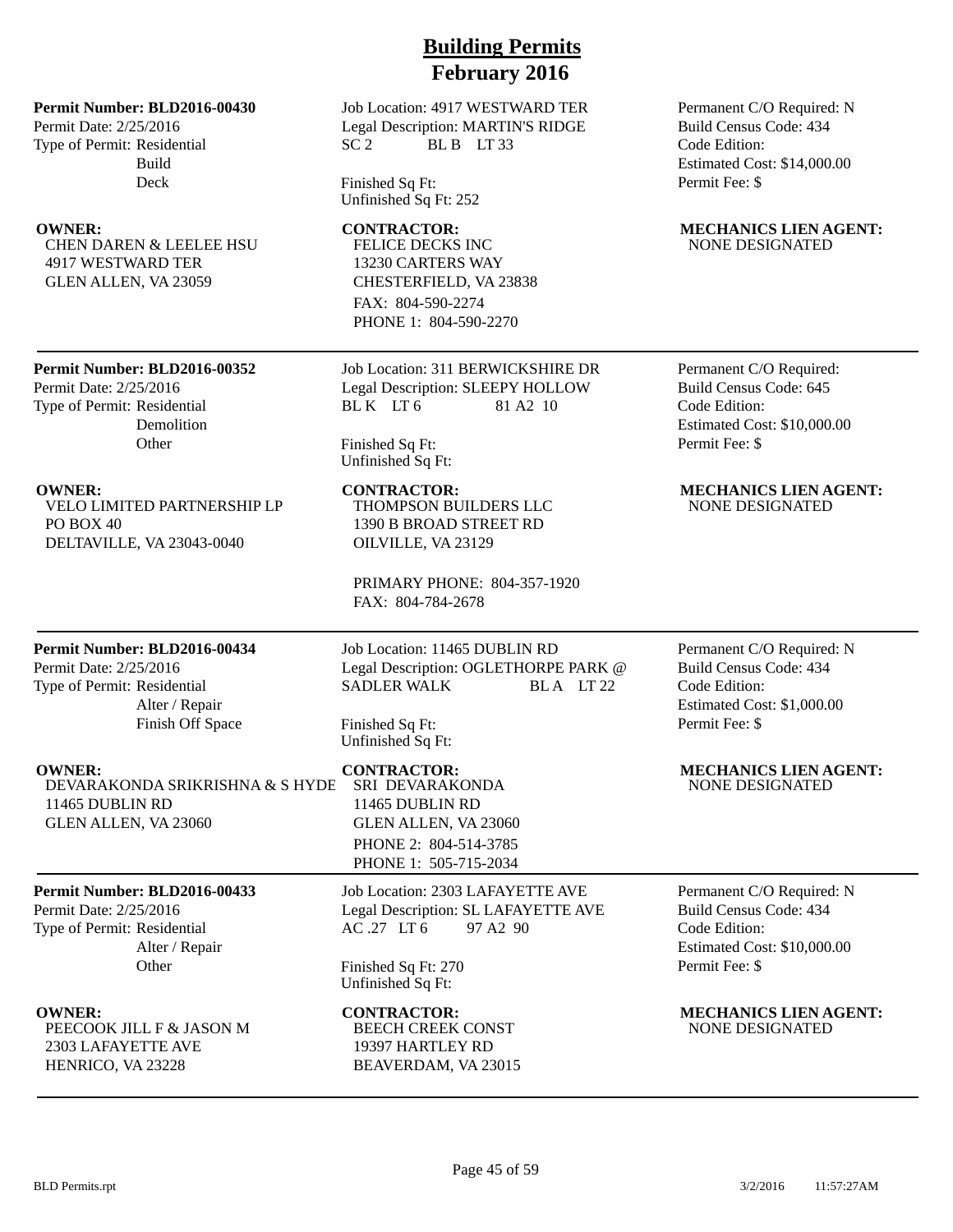Permit Date: 2/25/2016 Type of Permit: Residential Alter / Repair **Other** 

HAILEY STEPHEN & D L G 6500 W FRANKLIN ST HENRICO, VA 23226-3045

**Permit Number: BLD2016-00437** Permit Date: 2/25/2016

Type of Permit: Residential Alter / Repair **Other** 

BETTER HOUSING COALITION PO BOX 12117 RICHMOND, VA 23241

### **Permit Number: BLD2016-00444**

Permit Date: 2/25/2016 Type of Permit: Residential Alter / Repair Finish Off Space

MULLIS JONATHAN D & VICTORA A 8801 WATLINGTON RD HENRICO, VA 23229

### **Permit Number: BLD2016-00365**

Permit Date: 2/25/2016 Type of Permit: Commercial Demolition **Other** 

OREILLY AUTOMOTIVE STORES INC 233 S PATTERSON SPRINGFIELD, MO 65802

# **Building Permits February 2016**

Job Location: 6500 W FRANKLIN ST Legal Description: MONUMENT HILLS  $SC A$  BL B LT 18 94 B1 46

Finished Sq Ft: 40 Unfinished Sq Ft:

R J TILLEY PLUMBING & HEATING, INC 11058 WASHINGTON HWY SUITE 1 GLEN ALLEN, VA 23059 FAX: 804-798-0049 PRIMARY PHONE: 804-798-7702

Job Location: 3917 E CHATHAM DR Legal Description: CHATHAM PLACE SC B LT 125 106 B2 6

Finished Sq Ft: 720 Unfinished Sq Ft: 44

BRUCE CONSTRUCTION 15813 GARY AVE RICHMOND, VA 23831 FAX: 804-526-2727

Job Location: 8801 WATLINGTON RD Legal Description: DERBYSHIRE PLACE BLC LT9 80 B2 10

Finished Sq Ft: 226 Unfinished Sq Ft:

JONATHAN D MULLIS 8801 WATLINGTON RD HENRICO, VA 23229 PHONE 2: 804-550-7143 PHONE 1: 804-339-2608

Job Location: 2906 WILLIAMSBURG RD Legal Description: N L WILLIAMSBURG RD AC 1.432 9 B1 87

Finished Sq Ft: Unfinished Sq Ft:

S B COX INC-(COM) 901 POTOMAC STREET PO BOX 7737 HENRICO, VA 23231 PHONE 1: 804-222-3500 FAX: 804-222-6251

Permanent C/O Required: N Build Census Code: 434 Code Edition: Estimated Cost: \$12,000.00 Permit Fee: \$

### **OWNER: CONTRACTOR: MECHANICS LIEN AGENT:** NONE DESIGNATED

Permanent C/O Required: N Build Census Code: 434 Code Edition: Estimated Cost: \$45,000.00 Permit Fee: \$

### **OWNER:** CONTRACTOR: MECHANICS LIEN AGENT: NONE DESIGNATED

Permanent C/O Required: N Build Census Code: 434 Code Edition: Estimated Cost: \$3,000.00 Permit Fee: \$

### **OWNER:** CONTRACTOR: MECHANICS LIEN AGENT: NONE DESIGNATED

Permanent C/O Required: N Build Census Code: 649 Code Edition: Estimated Cost: \$39,900.00 Permit Fee: \$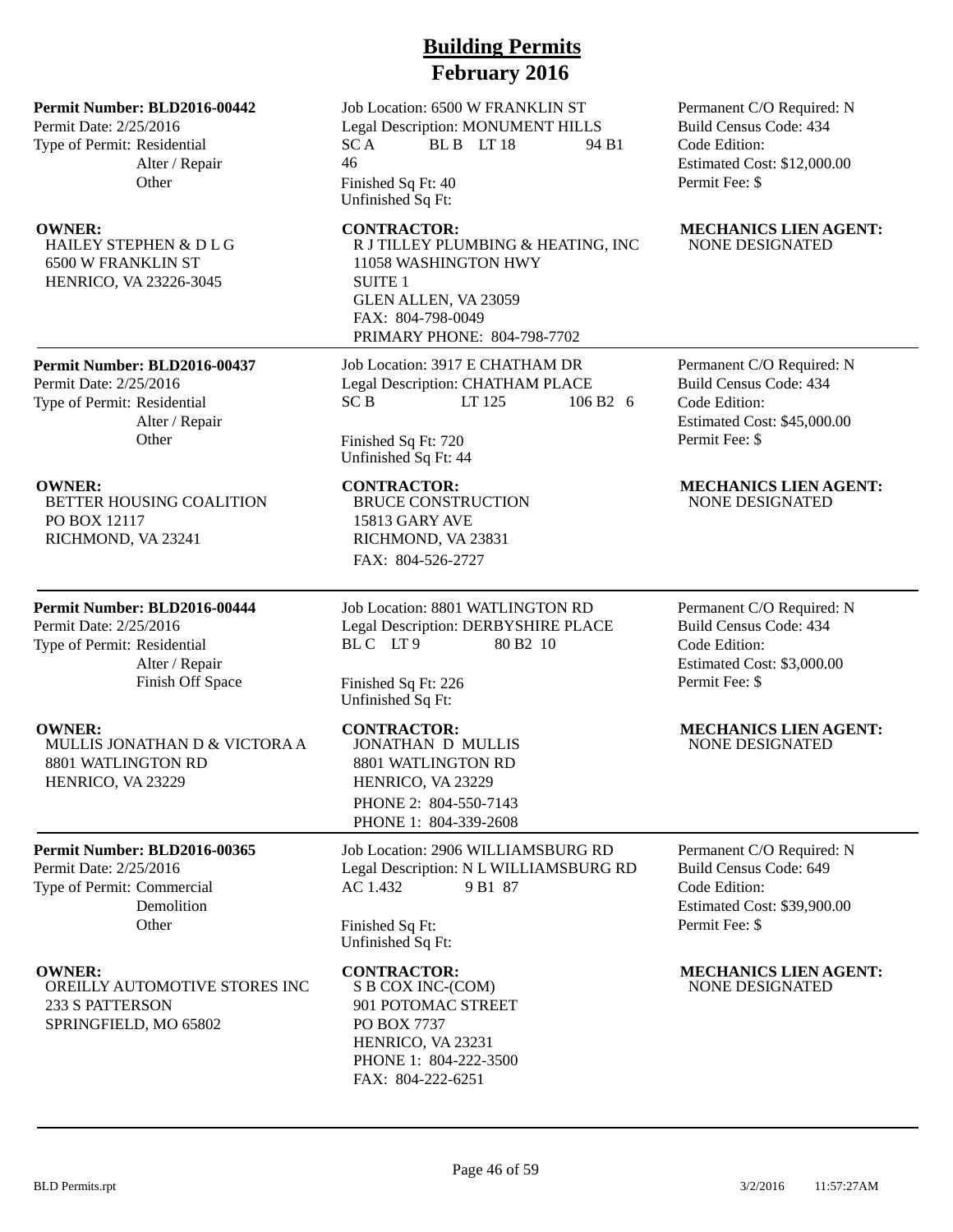### **Permit Number: BLD2016-00344**

Permit Date: 2/26/2016 Type of Permit: Commercial **Other** Antennas/Shelter

TOWER ASSETS NEWCO IX LLC C/O GLOBAL TOWERS PO BOX 811510 BOCA RATON, FL 33481-1510

### **Permit Number: BLD2016-00185**

Permit Date: 2/26/2016 Type of Permit: Commercial Alter / Repair Tenant Upfit - Existing

LIT INDUSTRIAL TEXAS LP C/O CORPORATION SERVICE COMPAN 1111 E MAIN ST FL 16 RICHMOND, VA 23219

### **Permit Number: BLD2016-00445**

Permit Date: 2/26/2016 Type of Permit: Residential Alter / Repair **Other** 

BOS PROPERTY MANAGEMENT LLC C/O RAIS UDDIN AHMED 906 WINSLOW RD NORTH CHESTERFIELD, VA 23235

### **Permit Number: BLD2016-00298**

Permit Date: 2/26/2016 Type of Permit: Residential New Building New Dwelling

OGLETHORPE PARK LLC PO BOX 423 MECHANICSVILLE, VA 23111-0423 Job Location: 4549 OAKLEYS LN Legal Description: W L OAKLEY'S LANE TOWER 11 A1 22

Finished Sq Ft: Unfinished Sq Ft:

VELOCITEL INC 8000 REGENCY PKWY CARY, NC 27518 PHONE 1: 919-380-0062 x212

Job Location: 1746 E PARHAM RD Legal Description: N L PARHAM RD AC 7.294 PAR A-1-A-2 98 A2 101

Finished Sq Ft: 9,485 Unfinished Sq Ft: 1,055

RIVERSTONE INC 1401 ROSENEATH RD SUITE 200 RICHMOND, VA 23230 PHONE 1: 560-5300

Job Location: 2303 DELRIO DR Legal Description: CENTRAL GARDENS  $SC B$  BLM LT2 1 A2 5 Finished Sq Ft: Unfinished Sq Ft:

RAIS AHMED BOS PROPERTY MANAGEM 907 WINSLOW RD N. CHESTERFIELD, VA 23235 FAX: 804-767-1852

Job Location: 11300 DUNCAN PARK CT Legal Description: DUNCAN PARK AT SADLER WALK SC 1 BL L LT 4

Finished Sq Ft: 1,847 Unfinished Sq Ft: 80

RYAN HOMES 7501 BOULDERS VIEW DRIVE SUITE 450 RICHMOND, VA 23225 PHONE 1: 804-272-7835

Permanent C/O Required: N Build Census Code: 329 Code Edition: Estimated Cost: \$5,000.00 Permit Fee: \$100.00

### **OWNER:** CONTRACTOR: MECHANICS LIEN AGENT: NONE DESIGNATED

Permanent C/O Required: Y Build Census Code: 437 Code Edition: Estimated Cost: \$115,000.00 Permit Fee: \$870.00

### **OWNER: CONTRACTOR: MECHANICS LIEN AGENT:** NONE DESIGNATED

Permanent C/O Required: N Build Census Code: 434 Code Edition: Estimated Cost: \$10,000.00 Permit Fee: \$

### **OWNER: CONTRACTOR: MECHANICS LIEN AGENT:** NONE DESIGNATED

Permanent C/O Required: Y Build Census Code: 102 Code Edition: Estimated Cost: \$147,600.00 Permit Fee: \$

### **OWNER: CONTRACTOR: MECHANICS LIEN AGENT:**

BENJAMIN C WINN JR ESQUIRE 3926 PENDER DR SUITE 200 FAIRFAX, VA 22030 PHONE 1: 703-803-7529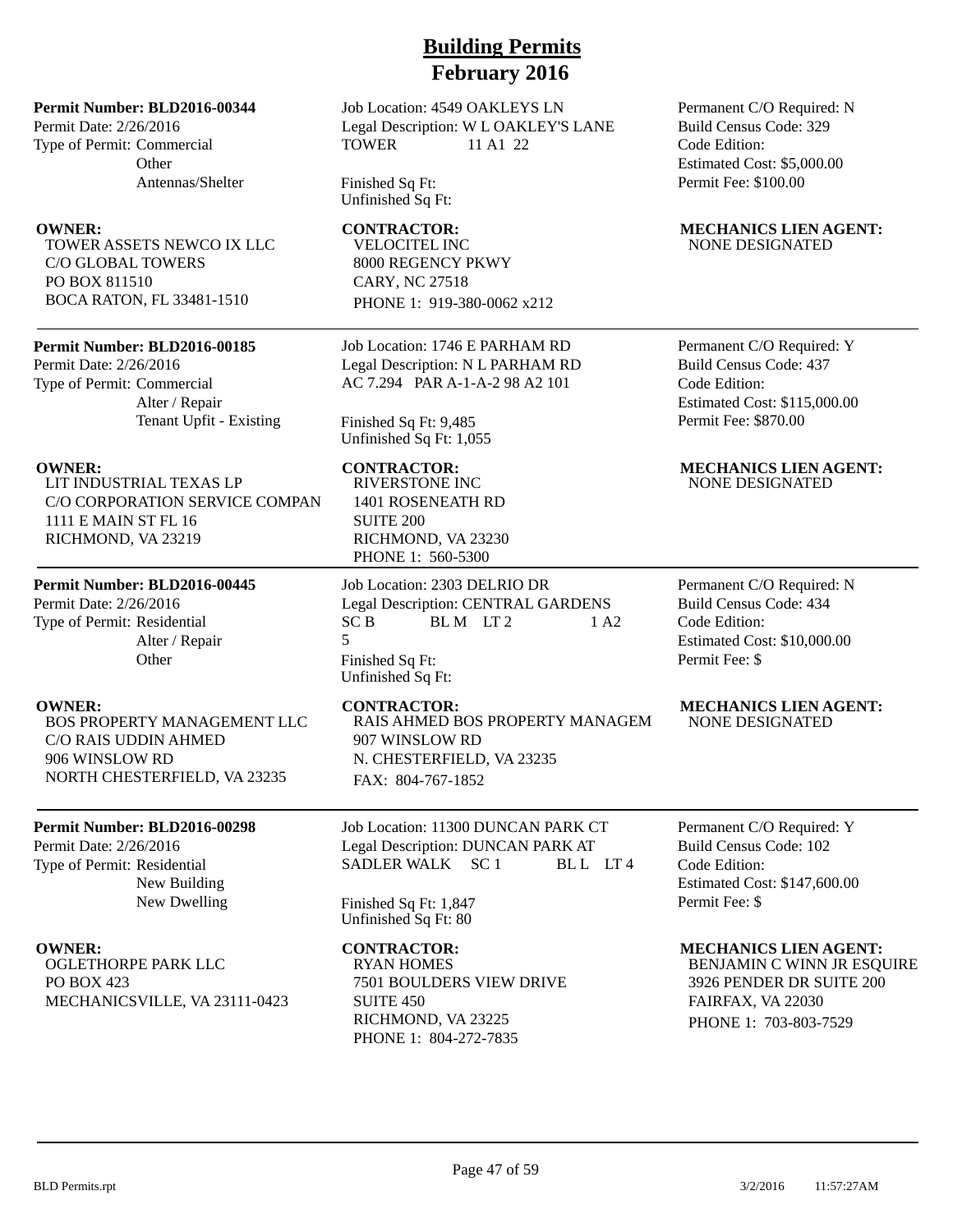### **Permit Number: BLD2016-00299**

Permit Date: 2/26/2016 Type of Permit: Residential New Building New Dwelling

OGLETHORPE PARK LLC PO BOX 423 MECHANICSVILLE, VA 23111-0423 Job Location: 11302 DUNCAN PARK CT Legal Description: DUNCAN PARK AT SADLER WALK SC 1 BL L LT 3

Finished Sq Ft: 1,833 Unfinished Sq Ft: 80

RYAN HOMES 7501 BOULDERS VIEW DRIVE SUITE 450 RICHMOND, VA 23225 PHONE 1: 804-272-7835

Permanent C/O Required: Y Build Census Code: 102 Code Edition: Estimated Cost: \$137,246.00 Permit Fee: \$

### **OWNER: CONTRACTOR: MECHANICS LIEN AGENT:**

BENJAMIN C WINN JR ESQUIRE 3926 PENDER DR SUITE 200 FAIRFAX, VA 22030 PHONE 1: 703-803-7529

### **Permit Number: BLD2016-00300** Permit Date: 2/26/2016 Type of Permit: Residential New Building New Dwelling

OGLETHORPE PARK LLC PO BOX 423 MECHANICSVILLE, VA 23111-0423 Job Location: 11304 DUNCAN PARK CT Legal Description: DUNCAN PARK AT SADLER WALK SC 1 BLL LT 2

Finished Sq Ft: 1,833 Unfinished Sq Ft: 80

**OWNER:** CONTRACTOR: MECHANICS LIEN AGENT: RYAN HOMES 7501 BOULDERS VIEW DRIVE SUITE 450 RICHMOND, VA 23225 PHONE 1: 804-272-7835

Permanent C/O Required: Y Build Census Code: 102 Code Edition: Estimated Cost: \$142,320.00 Permit Fee: \$

BENJAMIN C WINN JR ESQUIRE 3926 PENDER DR SUITE 200 FAIRFAX, VA 22030 PHONE 1: 703-803-7529

## **Permit Number: BLD2016-00301**

Permit Date: 2/26/2016 Type of Permit: Residential New Building New Dwelling

OGLETHORPE PARK LLC PO BOX 423 MECHANICSVILLE, VA 23111-0423 Job Location: 11306 DUNCAN PARK CT Legal Description: DUNCAN PARK AT SADLER WALK SC 1 BL L LT 1

Finished Sq Ft: 1,833 Unfinished Sq Ft: 80

RYAN HOMES 7501 BOULDERS VIEW DRIVE SUITE 450 RICHMOND, VA 23225

PHONE 1: 804-272-7835

Permanent C/O Required: Y Build Census Code: 102 Code Edition: Estimated Cost: \$147,600.00 Permit Fee: \$

**OWNER:** CONTRACTOR: MECHANICS LIEN AGENT:

BENJAMIN C WINN JR ESQUIRE 3926 PENDER DR SUITE 200 FAIRFAX, VA 22030 PHONE 1: 703-803-7529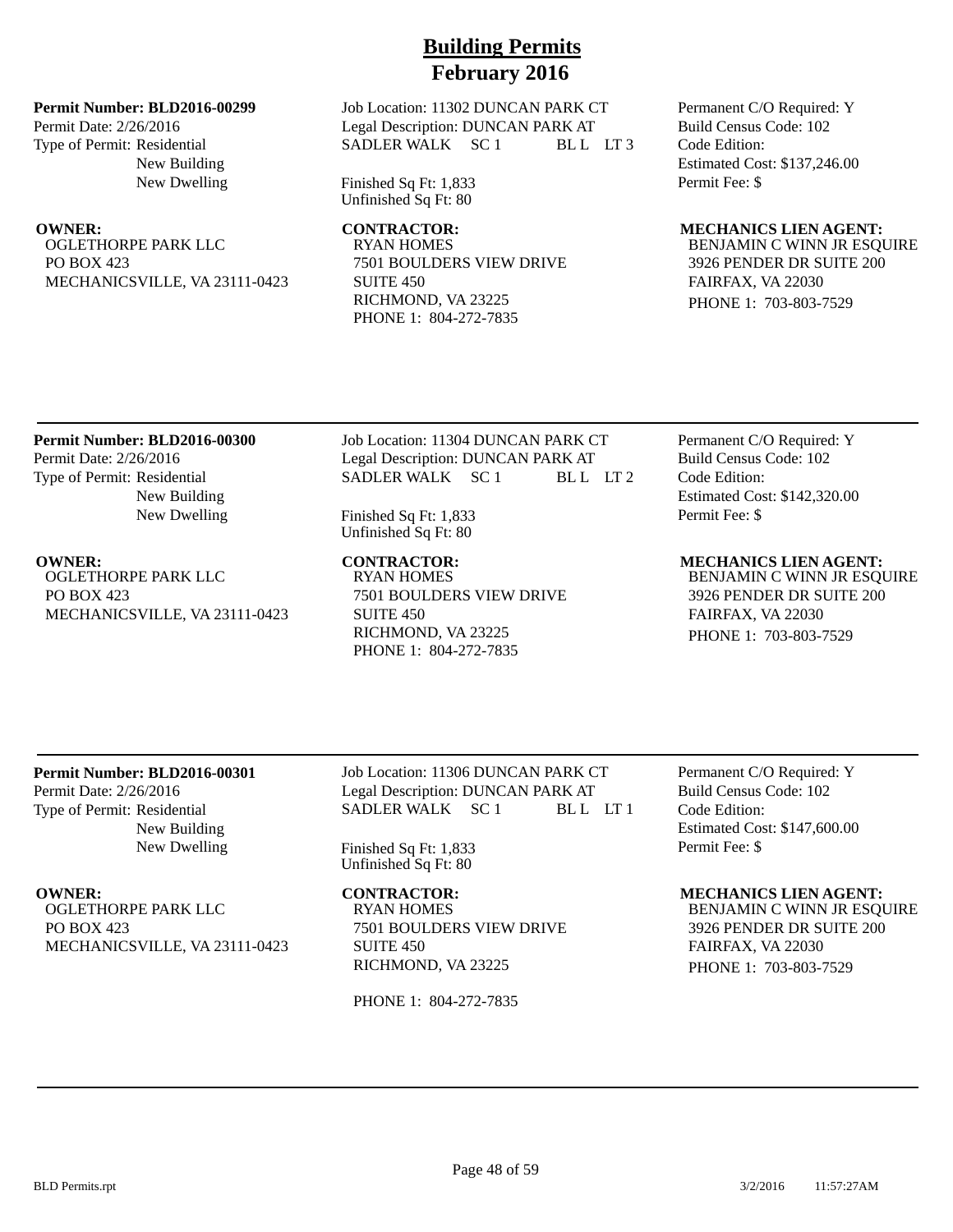Permit Date: 2/26/2016 Type of Permit: Residential New Building New Dwelling

HHHUNT HOLLOWAY LLC 11237 NUCKOLS RD GLEN ALLEN, VA 23059

### **Permit Number: BLD2016-00380**

Permit Date: 2/26/2016 Type of Permit: Residential New Building New Dwelling

HHHUNT HOLLOWAY LLC 11237 NUCKOLS RD GLEN ALLEN, VA 23059

### **Permit Number: BLD2016-00342**

Permit Date: 2/26/2016 Type of Permit: Residential New Building New Dwelling

SHADY GROVE CO INC 2415 GRENOBLE RD HENRICO, VA 23294-3709

# **Building Permits February 2016**

Job Location: 5016 MABEN HILL LN Legal Description: HOLLOWAY AT WYNDHAM FOREST SC 2 BL B LT 13 Finished Sq Ft: 3,478 Unfinished Sq Ft: 783

HHHUNT HOMES RICHMOND 11237 NUCKOLS ROAD GLEN ALLEN, VA 23059

Job Location: 5025 MABEN HILL LN Legal Description: HOLLOWAY AT WYNDHAM FOREST SC 2 BL G LT 13 Finished Sq Ft: 3,664 Unfinished Sq Ft: 715

HHHUNT HOMES RICHMOND 11237 NUCKOLS ROAD GLEN ALLEN, VA 23059

Job Location: 11975 MONTFORT CIR Legal Description: MONTFORT CIRCLE AC 1.724 PAR G

Finished Sq Ft: 3,125 Unfinished Sq Ft: 624

EAGLE CONSTRUCTION OF VA LLC 2250 OLD BRICK RD STE 220 GLEN ALLEN, VA 23060 PHONE 1: 804-741-4663 FAX: 804-741-0553

Permanent C/O Required: Y Build Census Code: 101 Code Edition: Estimated Cost: \$100,000.00 Permit Fee: \$

### **OWNER:** CONTRACTOR: MECHANICS LIEN AGENT:

MEYER GOERGEN PC 1802 BAYBERRY COURT SUITE 200 RICHMOND, VA 23226

Permanent C/O Required: Y Build Census Code: 101 Code Edition: Estimated Cost: \$100,000.00 Permit Fee: \$

### **OWNER:** CONTRACTOR: MECHANICS LIEN AGENT:

MEYER GOERGEN PC 1802 BAYBERRY COURT SUITE 200 RICHMOND, VA 23226

Permanent C/O Required: Y Build Census Code: 101 Code Edition: Estimated Cost: \$220,000.00 Permit Fee: \$

### **OWNER:** CONTRACTOR: MECHANICS LIEN AGENT: NONE DESIGNATED

### **Permit Number: BLD2016-00396**

Permit Date: 2/26/2016 Type of Permit: Residential Alter / Repair **Other** 

BOUSFIELD JOHN A & B L 103 BURGOYNE RD HENRICO, VA 23229-7671

Job Location: 103 BURGOYNE RD Legal Description: GEORGE'S BLUFF BL B LT 19 80 B1 26

Finished Sq Ft: 0 Unfinished Sq Ft:

JES CONSTRUCTION 2410 SOUTHLAND DR CHESTER, VA 23831 PHONE 1: 804-425-9912 Permanent C/O Required: Build Census Code: 434 Code Edition: Estimated Cost: \$24,115.13 Permit Fee: \$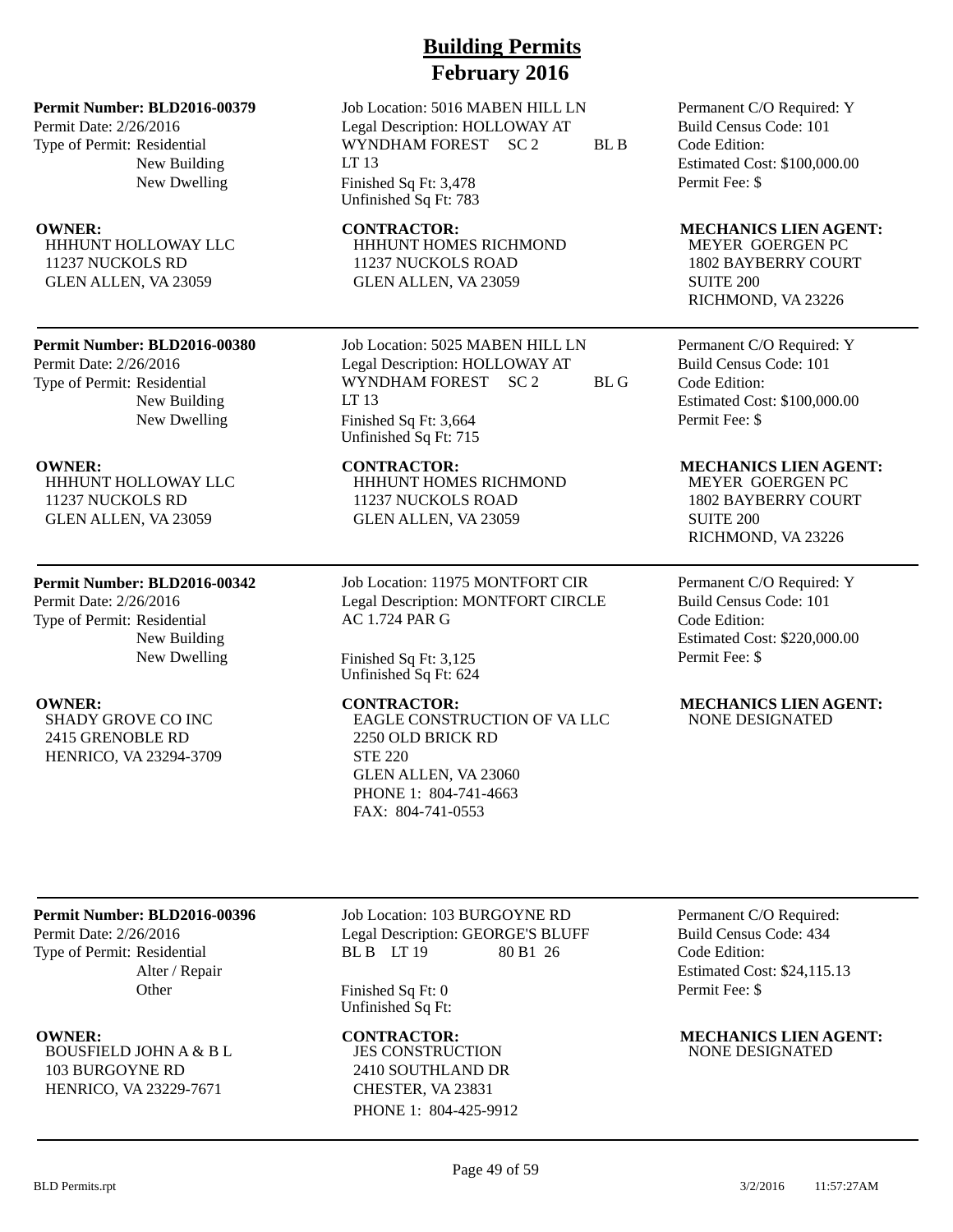### **Permit Number: BLD2016-00408**

Permit Date: 2/26/2016 Type of Permit: Residential Alter / Repair **Other** 

TAYLOR G THOMAS JR & KATHERINE W 5328 CHAPPELL RD GLEN ALLEN, VA 23059

Job Location: 1604 WESTBURY DR Legal Description: WESTBURY ESTATES  $SC 1$  BLE LT 17 84 A2 44 Finished Sq Ft: Unfinished Sq Ft:

H F BULIFANT & SONS INC 2001 SEMMES AVE RICHMOND, VA 23225 FAX: 804-233-2621

PHONE 1: 804-231-9686

**Permit Number: BLD2016-00414**

Permit Date: 2/26/2016 Type of Permit: Residential Alter / Repair **Other** 

JB HOMES LLC 11800 ALDER RIDGE PL GLEN ALLEN, VA 23059

## **Permit Number: BLD2016-00447**

Permit Date: 2/26/2016 Type of Permit: Residential Build Deck

PATEL AMIT U

2908 SUSAN SHEPPARD CT GLEN ALLEN, VA 23060

## **Permit Number: BLD2016-00406**

Permit Date: 2/26/2016 Type of Permit: Residential Build Deck

BROWN DIONNE M 10 N BEECH AVE HENRICO, VA 23075

Job Location: 3913 FORESTFORD RD Legal Description: WEST END MANOR  $SC E$  BLW LT 11 86 A2 2 Finished Sq Ft: Unfinished Sq Ft:

Job Location: 2908 SUSAN SHEPPARD CT Legal Description: DEER SPRINGS  $SC 1$  BLA LT 8 91 A 2 15 Finished Sq Ft: Unfinished Sq Ft: 292

CLASSIC CONSTRUCTION EXTERIORS 11624 BUSY ST RICHMOND, VA 23236 PHONE 1: 804-794-5690

Job Location: 10 N BEECH AVE Legal Description: HIGHLAND SPRINGS SC 1 BLA LT 12 PT 14 11 A1  $\mathcal{D}$ Finished Sq Ft: Unfinished Sq Ft: 224

DIONNE BROWN 10 N. BEECH AVE HIGHLAND SPRINGS, VA 23075 Permanent C/O Required: Build Census Code: 434 Code Edition: Estimated Cost: \$14,231.90 Permit Fee: \$

### **OWNER:** CONTRACTOR: MECHANICS LIEN AGENT: NONE DESIGNATED

Permanent C/O Required: Build Census Code: 434 Code Edition: Estimated Cost: \$3,500.00 Permit Fee: \$

### **OWNER:** CONTRACTOR: MECHANICS LIEN AGENT:<br>
IB HOMES LLC MONE DESIGNATED MONE DESIGNATED NONE DESIGNATED NONE DESIGNATED

Permanent C/O Required: N Build Census Code: 434 Code Edition: Estimated Cost: \$11,000.00 Permit Fee: \$

### **OWNER:** CONTRACTOR: MECHANICS LIEN AGENT: NONE DESIGNATED

Permanent C/O Required: N Build Census Code: 434 Code Edition: Estimated Cost: \$3,000.00 Permit Fee: \$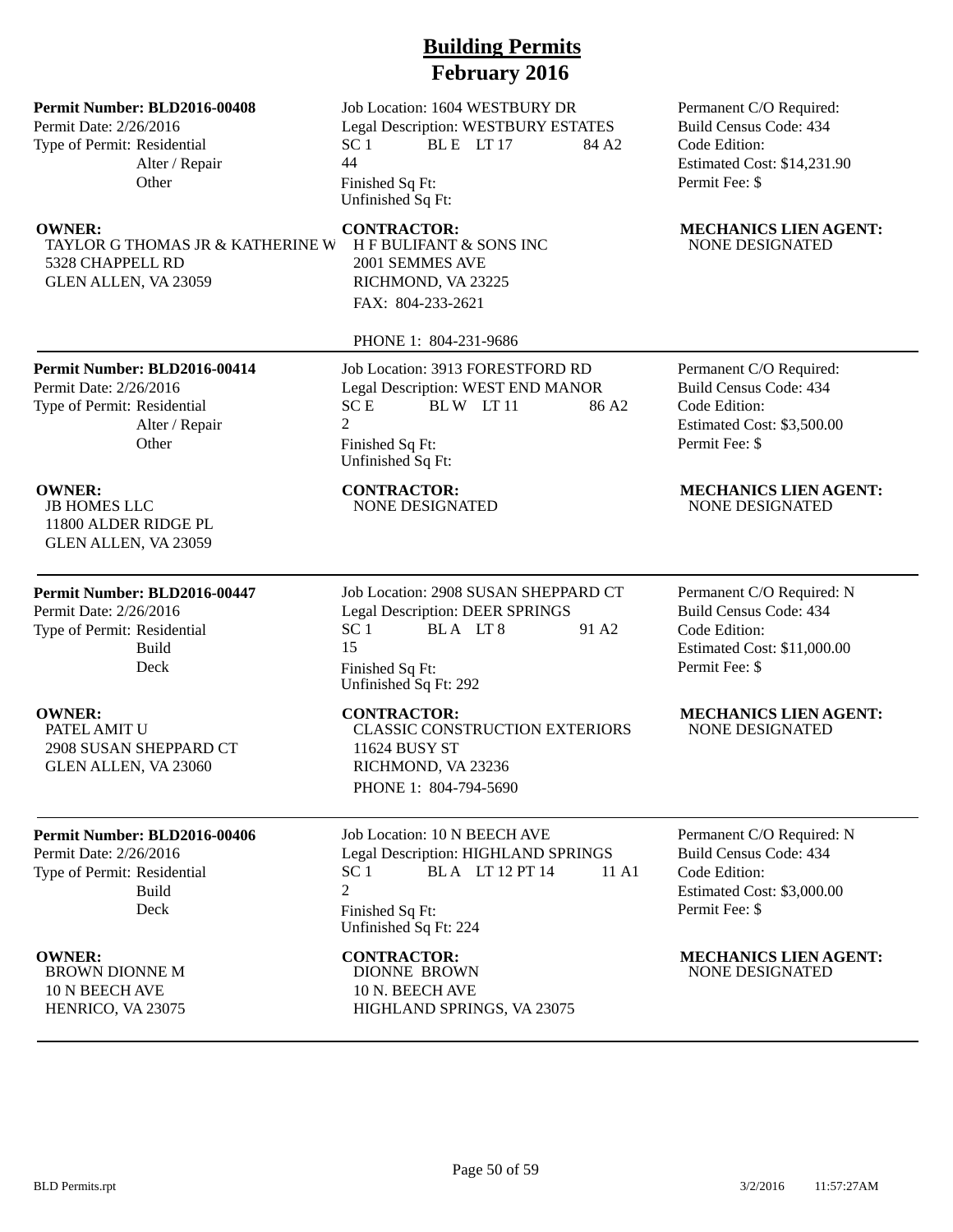### **Permit Number: BLD2016-00394**

Permit Date: 2/26/2016 Type of Permit: Commercial Alter / Repair Tenant Upfit - Existing

KIMCO RICHMOND 800 INC C/O BARBARA DESIMONE 1830 ROUTE 130 N BURLINGTON, NJ 08016-3017

### **Permit Number: BLD2016-00372**

Permit Date: 2/26/2016 Type of Permit: Commercial Alter / Repair **Other** 

DR III LLC C/O NAI EAGLE 2250 OLD BRICK RD UNIT 240 GLEN ALLEN, VA 23060

## Job Location: 6303 W BROAD ST Legal Description: SS BROAD ST ROAD AC 11.4735 94 A2 7

Finished Sq Ft: 70,000 Unfinished Sq Ft:

M L BELL CONSTRUCTION LLC 11008 RICHARDSON RD SUITE B ASHLAND, VA 23005 PHONE 1: 752-6032

Job Location: 9954 MAYLAND DR Legal Description: DEEP RUN BUS CNTR SC A BLA AC 18.165 86 A1 48 Finished Sq Ft: 4,655 Unfinished Sq Ft:

EAGLE COMMERCIAL CONST LLC 2250 OLD BRICK RD SUITE 220 GLEN ALLEN, VA 23060 PHONE 1: 804-741-4663

Permanent C/O Required: N Build Census Code: 437 Code Edition: Estimated Cost: \$80,000.00 Permit Fee: \$

### **OWNER: CONTRACTOR: MECHANICS LIEN AGENT:** NONE DESIGNATED

Permanent C/O Required: Y Build Census Code: 329 Code Edition: Estimated Cost: \$34,000.00 Permit Fee: \$303.00

### **OWNER:** CONTRACTOR: MECHANICS LIEN AGENT: NONE DESIGNATED

### FAX: 804-741-0553

## **Permit Number: BLD2016-00350**

Permit Date: 2/26/2016 Type of Permit: Commercial Addition Deck

WELLESLEY HOMEOWNERS ASSOC 3601 LAUDERDALE DR HENRICO, VA 23233-7539

### **Permit Number: BLD2016-00356**

Permit Date: 2/26/2016 Type of Permit: Commercial Alter / Repair Tenant Upfit - Existing

LOUPASSI M G LTD PARTNERSHIP 8202 OVERBURY RD HENRICO, VA 23227-1636

Job Location: 3601 LAUDERDALE DR Legal Description: LAUDERDALE RD AC 4.229 70 A2 40

Finished Sq Ft: Unfinished Sq Ft:

COMMUNITY GROUP INC 4222 COX RD SUITE 10 GLEN ALLEN, VA 23060 PHONE 1: 553-1800

Job Location: 2755 HUNGARY SPRING RD Legal Description: SL HUNGARY SPG RD AC 1.551 PAR A 93 A1 83

Finished Sq Ft: Unfinished Sq Ft:

OWNER-SHAGUFTA SAJID

Permanent C/O Required: Y Build Census Code: 328 Code Edition: Estimated Cost: \$30,000.00 Permit Fee: \$275.00

**OWNER:** CONTRACTOR: MECHANICS LIEN AGENT: NONE DESIGNATED

> Permanent C/O Required: Y Build Census Code: 437 Code Edition: Estimated Cost: \$2,000.00 Permit Fee: \$100.00

**OWNER: CONTRACTOR: MECHANICS LIEN AGENT: CONTRACTOR: MECHANICS LIEN AGENT: CONTRACTOR**<br> **CONTRACTOR OWNER-SHAGUFTA SAJID** MONE DESIGNATED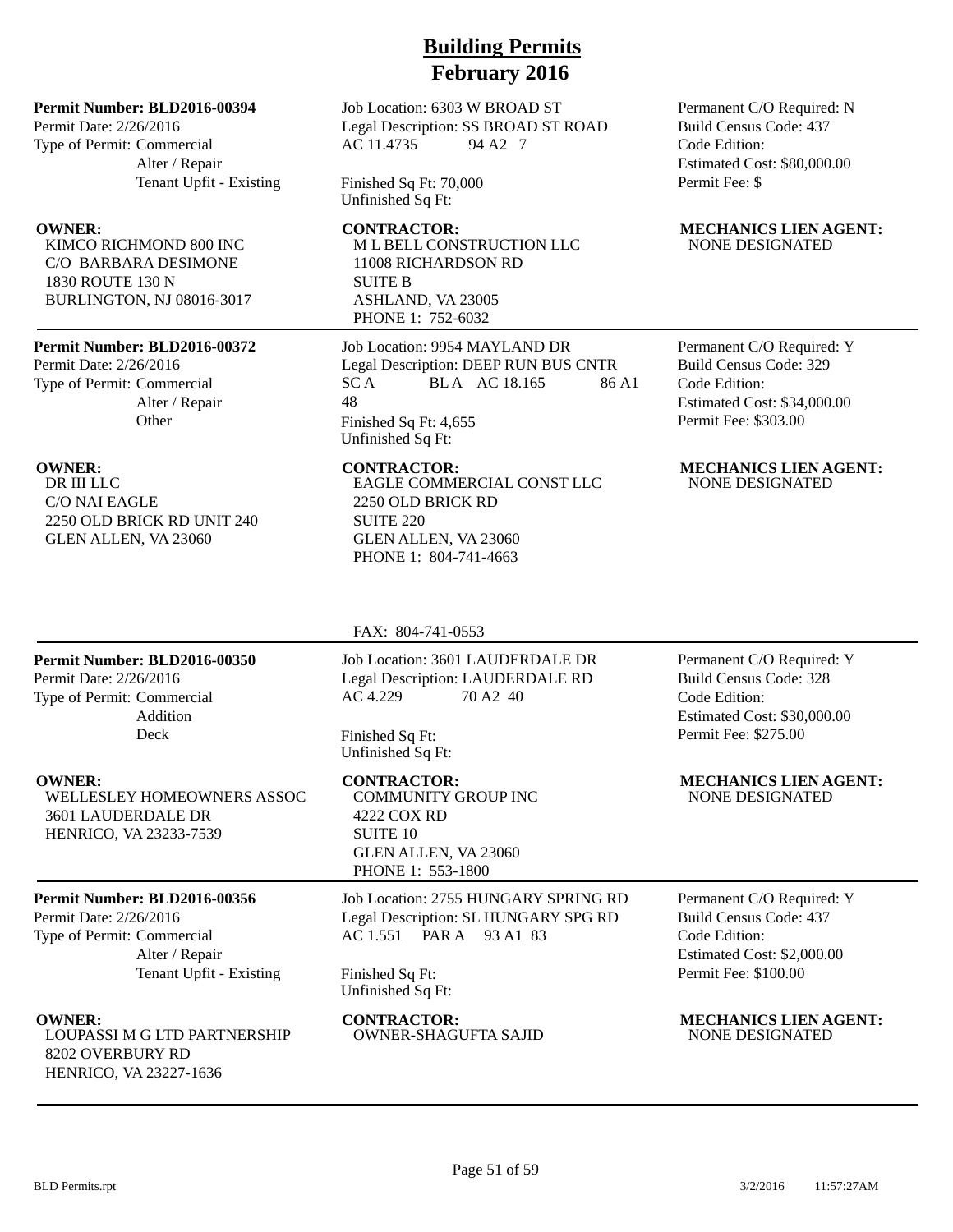### **Permit Number: BLD2016-00343**

Permit Date: 2/29/2016 Type of Permit: Residential New Building New Dwelling

EAGLE CONSTRUCTION OF VA LLC 2250 OLD BRICK RD STE 220 GLEN ALLEN, VA 23060

Job Location: 11937 MONTFORT CIR Legal Description: MONTFORT CIRCLE AC 1.724 PAR G

Finished Sq Ft: 2,695 Unfinished Sq Ft: 468

EAGLE CONSTRUCTION OF VA LLC 2250 OLD BRICK RD STE 220 GLEN ALLEN, VA 23060 PHONE 1: 804-741-4663 FAX: 804-741-0553

Permanent C/O Required: Y Build Census Code: 101 Code Edition: Estimated Cost: \$200,000.00 Permit Fee: \$

### **OWNER:** CONTRACTOR: MECHANICS LIEN AGENT: NONE DESIGNATED

### **Permit Number: BLD2016-00376**

Permit Date: 2/29/2016 Type of Permit: Residential Alter / Repair **Other** 

GALLAGHER ROBIN E & S S 8506 MARK LAWN DR HENRICO, VA 23229-3229

## Job Location: 8506 MARK LAWN DR Legal Description: MARK LAWN  $SC A$  BLB LT9 85 A2 12 Finished Sq Ft: Unfinished Sq Ft: 320

AUSTIN HAMLIN HOMES INC

3605 MAYLAND CT HENRICO, VA 23233 PHONE 1: 804-762-9800 FAX: 804-762-9428

Permanent C/O Required: Build Census Code: 434 Code Edition: Estimated Cost: \$19,000.00 Permit Fee: \$

### **OWNER: CONTRACTOR: MECHANICS LIEN AGENT:** NONE DESIGNATED

## **Permit Number: BLD2016-00290**

Permit Date: 2/29/2016 Type of Permit: Commercial Alter / Repair Tenant Upfit - Existing

PESKIN HOLDINGS C/O ANDREW PESKIN 509 ADA ASH LN MANAKIN SABOT, VA 23103

### **Permit Number: BLD2016-00346**

Permit Date: 2/29/2016 Type of Permit: Commercial **Other** Antennas/Shelter Finished Sq Ft:

Job Location: 12199 GAYTON RD Legal Description: NE GAYTON &CAMBRIDG AC .586 68 B1 58 Finished Sq Ft: 2,968 Unfinished Sq Ft:

**OWNER: CONTRACTOR: MECHANICS LIEN AGENT:** AMERICAN PARTITION SYSTEMS INC 8507 OAKVIEW AVE

PHONE 1: 262-1039

Job Location: 5100 MONUMENT AVE Legal Description: 5100 MONUMENT AVE MASTER CARD 95 A1 9

Unfinished Sq Ft:

Permanent C/O Required: Y Build Census Code: 437 Code Edition: Estimated Cost: \$20,000.00 Permit Fee: \$205.00

NONE DESIGNATED

Permanent C/O Required: N Build Census Code: 329 Code Edition: Estimated Cost: \$15,000.00 Permit Fee: \$170.00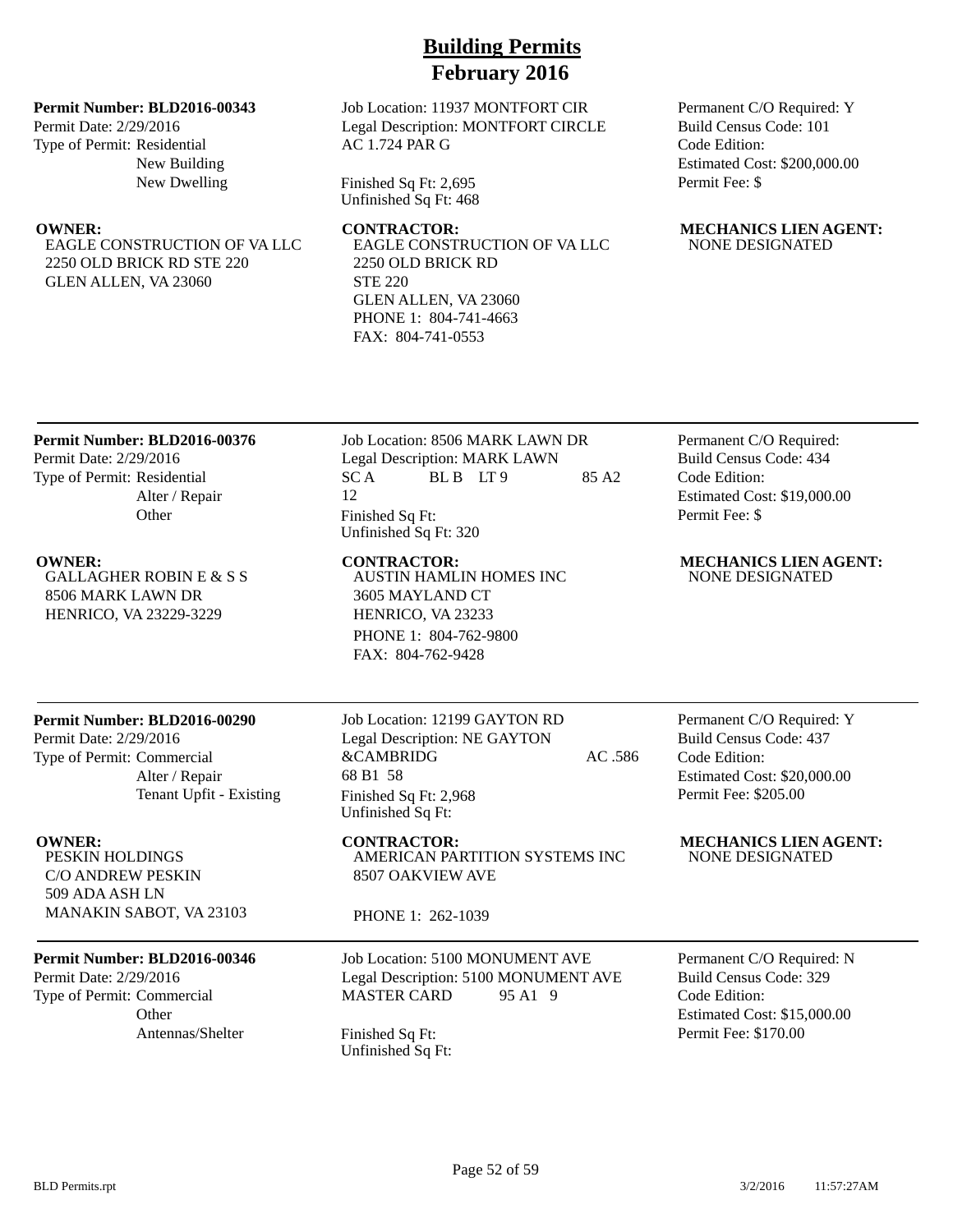| <b>Building Permits</b>                                                                                                           |                                                                                                                                                                         |                                                                                                                                   |  |  |
|-----------------------------------------------------------------------------------------------------------------------------------|-------------------------------------------------------------------------------------------------------------------------------------------------------------------------|-----------------------------------------------------------------------------------------------------------------------------------|--|--|
| <b>February 2016</b>                                                                                                              |                                                                                                                                                                         |                                                                                                                                   |  |  |
| <b>OWNER:</b><br>5100 MONUMENT AVE                                                                                                | <b>CONTRACTOR:</b><br><b>VELOCITEL INC</b><br>8000 REGENCY PKWY<br><b>CARY, NC 27518</b><br>PHONE 1: 919-380-0062 x212                                                  | <b>MECHANICS LIEN AGENT:</b><br><b>NONE DESIGNATED</b>                                                                            |  |  |
| Permit Number: BLD2016-00369<br>Permit Date: 2/29/2016<br>Type of Permit: Commercial<br>Other<br>Trailer                          | Job Location: 13500 N GAYTON RD<br>Legal Description: NORTH GAYTON<br><b>CONDOMINIUM</b><br>UNIT <sub>1</sub><br>Finished Sq Ft: 256<br>Unfinished Sq Ft:               | Permanent C/O Required: Y<br><b>Build Census Code: 328</b><br>Code Edition:<br>Estimated Cost: \$2,700.00<br>Permit Fee: \$100.00 |  |  |
| <b>OWNER:</b><br><b>GAYTON PROPERTIES LLC</b><br>706 OLD STREAM RD<br>MANAKIN SABOT, VA 23103                                     | <b>CONTRACTOR:</b><br>CAPSTONE CONTRACTING<br>4235 INNSLAKE DR STE 110<br>GLEN ALLEN, VA 23060<br>PHONE 1: 755-4455                                                     | <b>MECHANICS LIEN AGENT:</b><br>NONE DESIGNATED                                                                                   |  |  |
| Permit Number: BLD2016-00382<br>Permit Date: 2/29/2016<br>Type of Permit: Commercial<br>Alter / Repair<br>Tenant Upfit - Existing | Job Location: 10101 CASTILE RD<br>Legal Description: CROFTON AT KINGS<br>CROSSING APTS.PH 1&2<br>AC<br>34.860<br>80 A1 45<br>Finished Sq Ft: 1,323<br>Unfinished Sq Ft: | Permanent C/O Required: N<br><b>Build Census Code: 437</b><br>Code Edition:<br>Estimated Cost: \$2,000.00<br>Permit Fee: \$100.00 |  |  |
| <b>OWNER:</b><br>VA KINGS CROSSING ASSOC<br>PO BOX 31335<br>HENRICO, VA 23294-1335                                                | <b>CONTRACTOR:</b><br><b>OWNER-WEINSTEIN PROPERTIES</b><br>3951-A STILLMAN PARKWAY<br>GLEN ALLEN, VA 23060<br>FAX: 747-6742<br>PHONE 1: 967-5118                        | <b>MECHANICS LIEN AGENT:</b><br><b>NONE DESIGNATED</b>                                                                            |  |  |
| Permit Number: BLD2016-00332<br>Permit Date: 2/29/2016<br>Type of Permit: Commercial<br>Alter / Repair<br>Tenant Upfit - Existing | Job Location: 9042 W BROAD ST<br>Legal Description: TUCKERNUCK SQUARE<br>SCA<br>LT 1 9.594 AC<br>86 <sub>B2</sub><br>24<br>Finished Sq Ft:<br>Unfinished Sq Ft:         | Permanent C/O Required: N<br><b>Build Census Code: 437</b><br>Code Edition:<br>Estimated Cost: \$1,200.00<br>Permit Fee: \$100.00 |  |  |
| <b>OWNER:</b><br>HK NEW PLAN TUCKERNUCK SQUARE I<br>C/O RYAN LLC TAX COMP DEPT 124<br>PO BOX 4900<br>SCOTTSDALE, AZ 85261-4900    | <b>CONTRACTOR:</b><br>JOHNS ELECTRICAL & BUILDING<br><b>4224 LANVIER LANE</b><br>HENRICO, VA 23294<br>PHONE 1: 804-301-4523                                             | <b>MECHANICS LIEN AGENT:</b><br><b>NONE DESIGNATED</b>                                                                            |  |  |
| Permit Number: BLD2016-00381<br>Permit Date: 2/29/2016<br>Type of Permit: Commercial<br>Alter / Repair<br>Reroof                  | Job Location: 5711 GREENDALE RD<br><b>Legal Description: DUMBARTON</b><br>LT PT 15&20 2.6 AC 97 B1 54<br>Finished Sq Ft:<br>Unfinished Sq Ft:                           | Permanent C/O Required: N<br>Build Census Code: 329<br>Code Edition:<br>Estimated Cost: \$30,000.00<br>Permit Fee: \$             |  |  |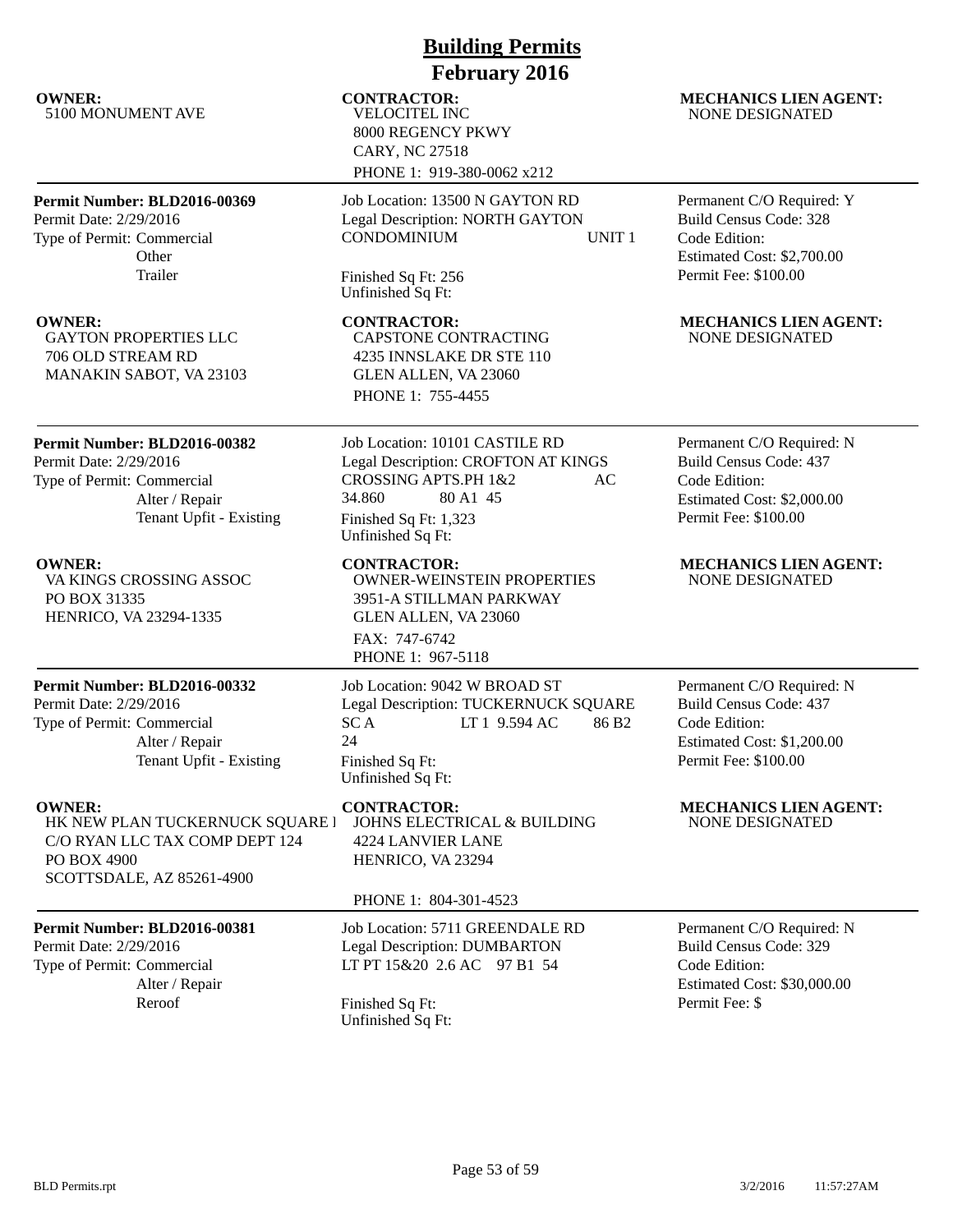5711 GREENDALE ROAD LLC 5711 GREENDALE RD HENRICO, VA 23228

### **Permit Number: BLD2016-00349**

Permit Date: 2/29/2016 Type of Permit: Commercial Alter / Repair Tenant Upfit - Existing

EUBANK CENTER LLC 3201 LANVALE AVE RICHMOND, VA 23230-4218

### **Permit Number: BLD2016-00454**

Permit Date: 2/29/2016 Type of Permit: Residential Build Detached Garage

DIPERNA FRANK 501 YORK AVE HENRICO, VA 23075

### **Permit Number: BLD2016-00455**

Permit Date: 2/29/2016 Type of Permit: Residential Build Detached Garage

PURITZ TRACY N & REISSA A 203 FULHAM CIR HENRICO, VA 23227-1710

## **Permit Number: BLD2016-00331**

Permit Date: 2/29/2016 Type of Permit: Commercial Alter / Repair Tenant Upfit - Existing Finished Sq Ft: 985

# **Building Permits February 2016**

## N W MARTIN & BROS INC 1531 ST JAMES ST RICHMOND, VA 23222 PHONE 1: 804-648-2811 FAX: 804-643-7104

Job Location: 4204 EUBANK RD Legal Description: RICHMOND IND INTPRT SC 4 BL PT AC 3.369 PAR B

Finished Sq Ft: 364 Unfinished Sq Ft: 2,936

**OWNER:** CONTRACTOR: MECHANICS LIEN AGENT: J A HEISLER CONTRACTING CO INC 3201 LANVALE AVE RICHMOND, VA 23230 PHONE 1: 355-2616

> Job Location: 501 YORK AVE Legal Description: YORK MANOR BLA LT 16 11 A2 1

Finished Sq Ft: Unfinished Sq Ft: 840

FRANK DIPERNA 501 YORK AVE HIGHLAND SPRINGS, VA 23175

Job Location: 203 FULHAM CIR Legal Description: CHICKAHOMINY BLUFFS SCA BLB LT 15 5 B1 5 Finished Sq Ft: Unfinished Sq Ft: 480

TRACEY N PURITZ 203 FULHAM CIR RICHMOND, VA 23227 PHONE 1: 804-310-6416

Job Location: 2704 CHARLES CITY RD Legal Description: E L LABURNUM AVE AC 31.208 29 B1 55

Unfinished Sq Ft: 2,000

### **OWNER:** CONTRACTOR: MECHANICS LIEN AGENT: NONE DESIGNATED

Permanent C/O Required: Y Build Census Code: 437 Code Edition: Estimated Cost: \$23,000.00 Permit Fee: \$226.00

# NONE DESIGNATED

Permanent C/O Required: N Build Census Code: 438 Code Edition: Estimated Cost: \$10,000.00 Permit Fee: \$

**OWNER:** CONTRACTOR: MECHANICS LIEN AGENT: NONE DESIGNATED

> Permanent C/O Required: N Build Census Code: 438 Code Edition: Estimated Cost: \$9,645.00 Permit Fee: \$

### **OWNER: CONTRACTOR: MECHANICS LIEN AGENT:** NONE DESIGNATED

Permanent C/O Required: Y Build Census Code: 437 Code Edition: Estimated Cost: \$7,700.00 Permit Fee: \$121.00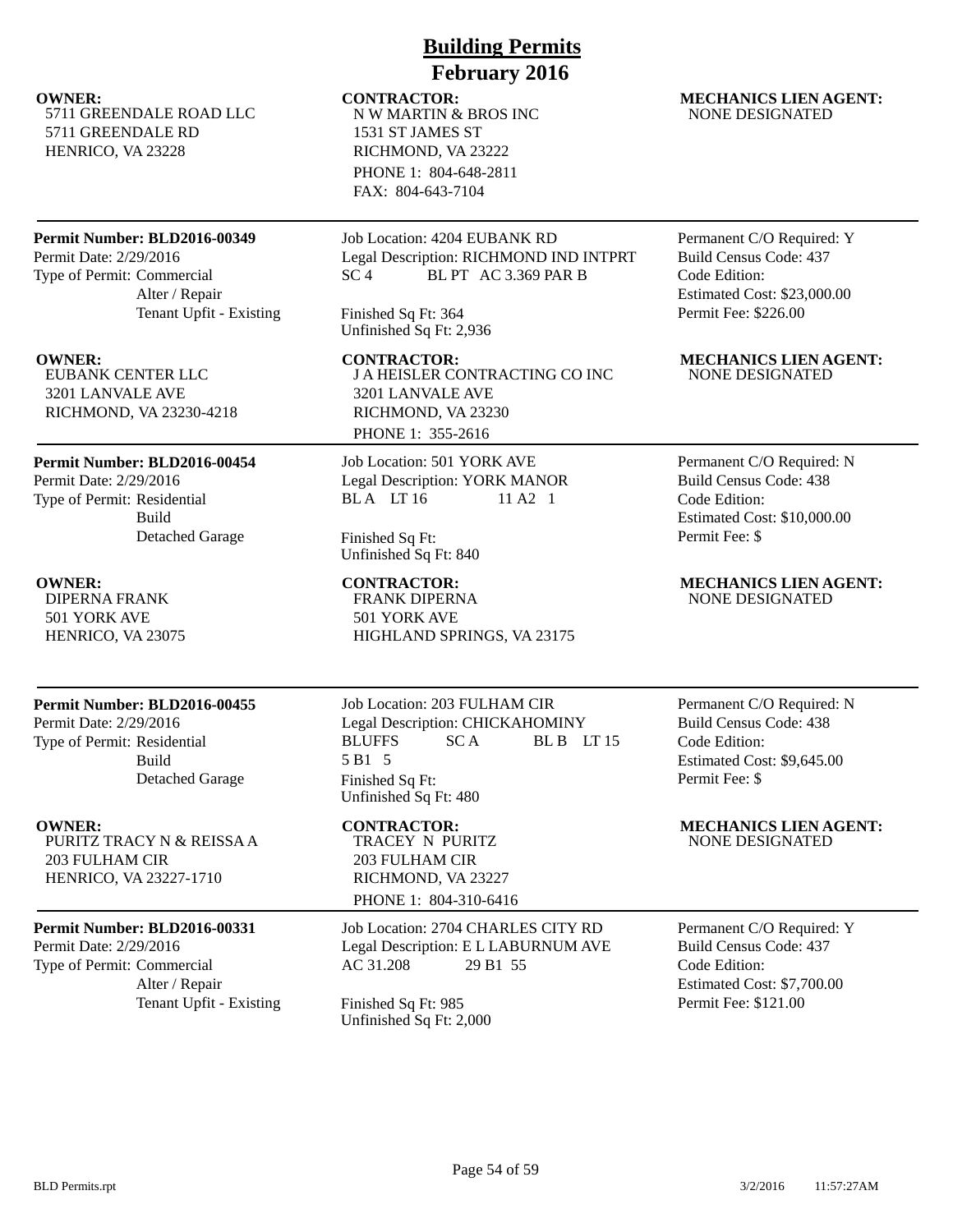AF BYRD CENTER VA LLC 1400 N W 107TH AVE 5TH FL MIAMI, FL 33172-2704

## **Permit Number: BLD2016-00457**

Permit Date: 2/29/2016 Type of Permit: Residential Annual Permit Deck

WEST DEREK O 113 CASEY MEADOWS PL SANDSTON, VA 23150

## **Permit Number: BLD2016-00458**

Permit Date: 2/29/2016 Type of Permit: Residential Alter / Repair **Other** 

GALLAGHER RYAN & ANGELA 1519 CEDARBLUFF DR HENRICO, VA 23238

## **Permit Number: BLD2016-00463**

Permit Date: 2/29/2016 Type of Permit: Residential Build New Addition

CASSTEVENS JOHN E & GHC & JLC & JL 3103 HOLLYBRIAR CT GLEN ALLEN, VA 23060

## **Permit Number: BLD2016-00465**

Permit Date: 2/29/2016 Type of Permit: Residential Build

Job Location: 113 CASEY MEADOWS PL Legal Description: CASEY MEADOWS BL B LT 16

**Building Permits February 2016**

DOMINION CONSTRUCTION PARTNERS L

Finished Sq Ft: Unfinished Sq Ft: 256

1840 W BROAD ST

RICHMOND, VA 23220 FAX: 804-269-7429 PHONE 1: 804-249-2600

SUITE 300

POST CONTRACTING LLC 8340 GROVES LANDING RD CHARLES CITY, VA 23030

Job Location: 1519 CEDARBLUFF DR Legal Description: CANTERBURY EAST  $SCC$  BLD LT 23 80 A1 34 Finished Sq Ft: Unfinished Sq Ft:

RYAN GALLAGHER 1519 CEDARBLUFF DR HENRICO, VA 23238

PHONE 1: 804-397-5047

### Job Location: 3103 HOLLYBRIAR CT Legal Description: FOREST LODGE ACRES  $SC B$  BL 3 LT 23 91 A2 30 Finished Sq Ft: 576 Unfinished Sq Ft:

BROADCO INC 1838 COLD CHEER DR TAPPAHANNOCK, VA 23560 PHONE 1: 804-543-2241

Job Location: 1109 PENOBSCOT RD Legal Description: WILDWOOD  $SCC$  BLM  $LT 89$  104 B2 18 Deck Finished Sq Ft: Unfinished Sq Ft: 180

**OWNER:** CONTRACTOR: MECHANICS LIEN AGENT: NONE DESIGNATED

> Permanent C/O Required: N Build Census Code: 434 Code Edition: Estimated Cost: \$4,500.00 Permit Fee: \$

**OWNER:** CONTRACTOR: MECHANICS LIEN AGENT: NONE DESIGNATED

> Permanent C/O Required: N Build Census Code: 434 Code Edition: Estimated Cost: \$1,000.00 Permit Fee: \$

**OWNER:** CONTRACTOR: MECHANICS LIEN AGENT: NONE DESIGNATED

> Permanent C/O Required: N Build Census Code: 434 Code Edition: Estimated Cost: \$46,000.00 Permit Fee: \$

**OWNER: CONTRACTOR: MECHANICS LIEN AGENT:** NONE DESIGNATED

> Permanent C/O Required: N Build Census Code: 434 Code Edition: Estimated Cost: \$2,654.00 Permit Fee: \$

BLD Permits.rpt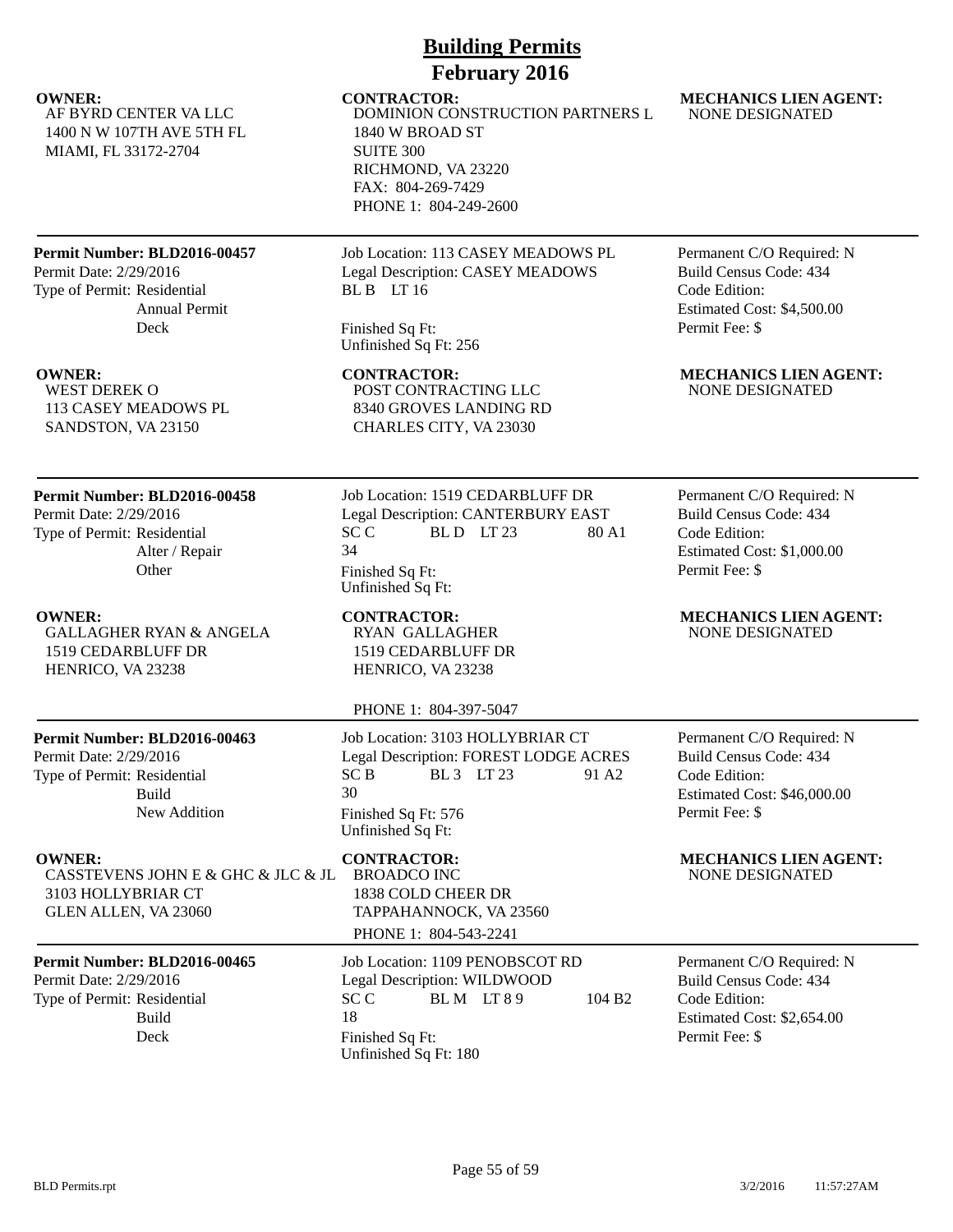SMITH LLOYD G & JACQUELYN K PO BOX 2277 MECHANICSVILLE, VA 23116-0013

### **Permit Number: BLD2016-00345**

Permit Date: 2/29/2016 Type of Permit: Residential Build Detached Garage

WILLIS JOSHUA M & JULIA 11531 EDINBURGH RD GLEN ALLEN, VA 23060

### **Permit Number: BLD2016-00466**

Permit Date: 2/29/2016 Type of Permit: Residential Build New Addition

ROGERS KEVIN & TALONA K 7106 SOMOA DR HENRICO, VA 23228-2619

### **Permit Number: BLD2016-00161**

Permit Date: 2/29/2016 Type of Permit: Commercial Alter / Repair Tenant Upfit - Existing

SHORT PUMP TOWN CENTER LLC C/O SHARED SERVICES DEPT PO BOX 94877 CLEVELAND, OH 44101-4877

## **Building Permits February 2016**

AAPCO OF RICHMOND 6710 JEFFERSON DAVIS HWY RICHMOND, VA 23237 PHONE 1: 271-2500 FAX: 804-271-2505

Job Location: 11531 EDINBURGH RD Legal Description: MCDONALDS SMALL FMS LT PT 38 1.573 AC 77 B2 1 Finished Sq Ft: Unfinished Sq Ft: 1,152

VMAX LLC 1902 CAMBRIDGE CIRCLE

FAX: 804-741-6001

PHONE 1: 804-426-1030

Job Location: 7106 SOMOA DR Legal Description: WISTAR FARMS BL C LT 5 93 A2 29

Finished Sq Ft: 528 Unfinished Sq Ft:

KEVIN ROGERS 7106 SOMOA DR HENRICO, VA 23228 PHONE 1: 804-399-0485 PHONE 2: 804-938-4673

Job Location: 11800 W BROAD ST Legal Description: CDA W BROAD ST AC 62.32 PAR#9 & ADJ 72 B2 8

Finished Sq Ft: 2,605 Unfinished Sq Ft:

INNOVATIVE NATIONWIDE BUILDERS IN 710 WILLIAM PITT WAY PITTSBURGH, PA 15238 PHONE 1: 412-826-5530

### **OWNER:** CONTRACTOR: MECHANICS LIEN AGENT: NONE DESIGNATED

Permanent C/O Required: N Build Census Code: 438 Code Edition: Estimated Cost: \$28,000.00 Permit Fee: \$

### **OWNER: CONTRACTOR: MECHANICS LIEN AGENT:** NONE DESIGNATED

Permanent C/O Required: N Build Census Code: 434 Code Edition: Estimated Cost: \$13,200.00 Permit Fee: \$

### **OWNER:** CONTRACTOR: MECHANICS LIEN AGENT: NONE DESIGNATED

Permanent C/O Required: N Build Census Code: 437 Code Edition: Estimated Cost: \$150,000.00 Permit Fee: \$1,115.00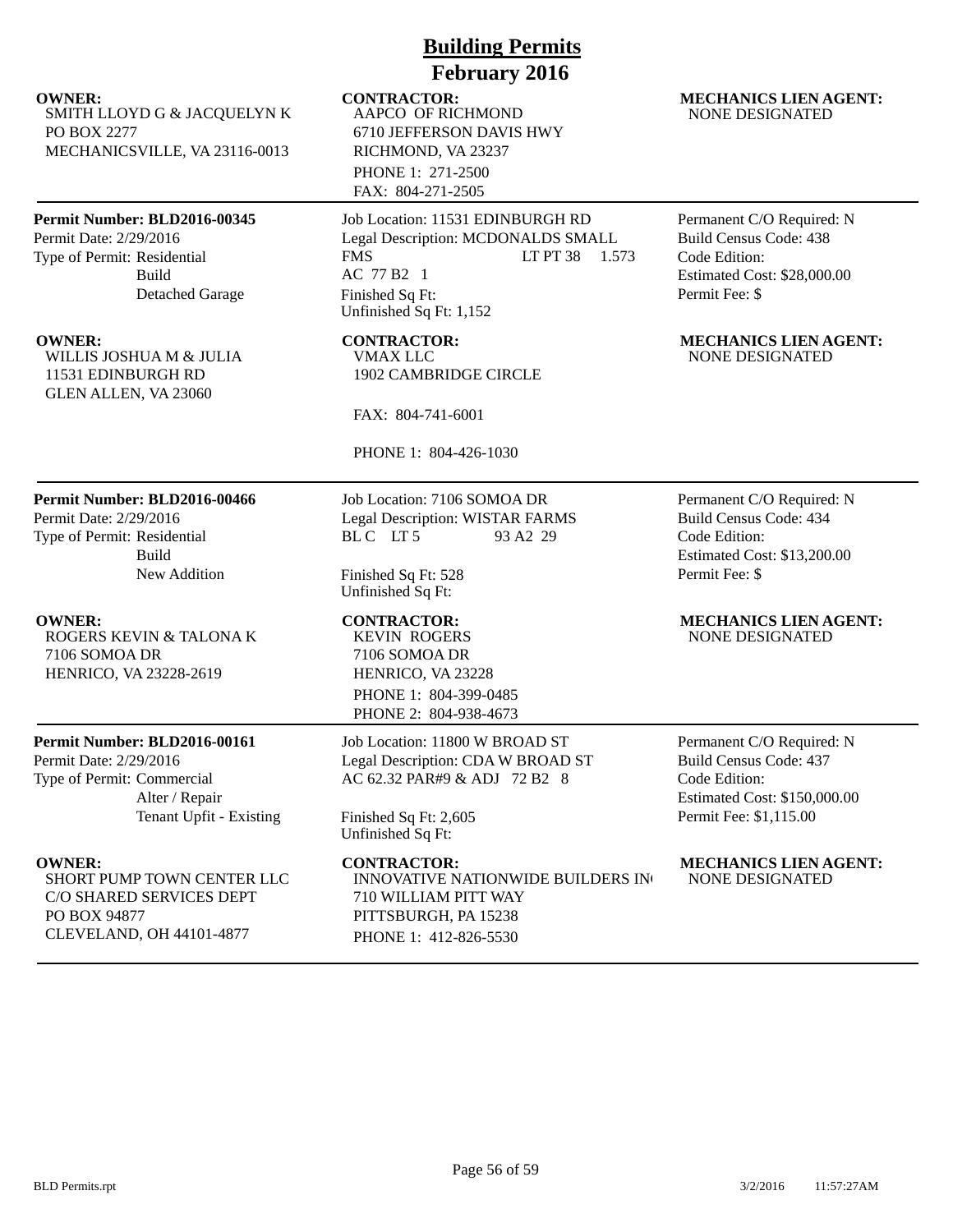**Permit Number: BLD2015-02603**

Permit Date: 2/29/2016 Type of Permit: Commercial Build New Commercial Building

DREAMLEN COMPANY LLC PO BOX 2045 MECHANICSVILLE, VA 23116-0010

### **Permit Number: BLD2015-02859**

Permit Date: 2/1/2016 Type of Permit: Commercial Build **Other** 

SHIVANIL LLC 4932 SADLER GLEN CT GLEN ALLEN, VA 23060

### **Permit Number: BLD2015-02846**

Permit Date: 2/1/2016 Type of Permit: Commercial Build Shell Building

EXCEL WEST BROAD MARKETPLACE LL C/O JACK WAGHORN 8230 LEESBURG PIKE STE 620 VIENNA, VA 22182

### **Permit Number: BLD2015-02910**

Permit Date: 2/2/2016 Type of Permit: Commercial Alter / Repair Tenant Upfit - Existing

MDH NC VA PORTFOLIO LLC C/O MICHAEL J PELT BLDG 400 3715 NORTHSIDE PKWY NW STE 240 ATLANTA, GA 30327

Job Location: 5210 WILKINSON RD Legal Description: AZALEA AVE AC 2.090 3 A1 18

Finished Sq Ft: 9,100 Unfinished Sq Ft:

RHETSON COMPANIES, INC 2860-B NC HWY 5 ABERDEEN, NC 28315

PHONE 1: 910-944-0881

Job Location: 2600 TUCKERNUCK DR Legal Description: W BROAD ST AC 2.923 86 A2 15

Finished Sq Ft: Unfinished Sq Ft:

GRAY CONSTRUCTION & REALTY CO INC 6767 FOREST HILL AVE SUITE 224 RICHMOND, VA 23225 PHONE 1: 272-0091 FAX: 272-0286

Job Location: 12232 W BROAD ST Legal Description: OLD THREE CHOPT RD AC 62.269 72 A1 2

Finished Sq Ft: 21,000 Unfinished Sq Ft:

L F JENNINGS

7130 GLEN FOREST DR STE 410 RICHMOND, VA 23226 PHONE 1: 804-612-1999 FAX: 804-612-1941

Job Location: 5200 ANTHONY RD Legal Description: AIRPORT PLAZA BL B LT 11 17.690 AC 29 A1 14

Finished Sq Ft: Unfinished Sq Ft:

J M SCOTT CONSTRUCTION INC 8003 AINSDALE LANE CHESTERFIELD, VA 23832

PHONE 1: 833-1408

Permanent C/O Required: Y Build Census Code: 327 Code Edition: Estimated Cost: \$369,000.00 Permit Fee: \$2,648.00

### **OWNER:** CONTRACTOR: MECHANICS LIEN AGENT: NONE DESIGNATED

Permanent C/O Required: N Build Census Code: 329 Code Edition: Estimated Cost: \$38,000.00 Permit Fee: \$331.00

### **OWNER: CONTRACTOR: MECHANICS LIEN AGENT:** NONE DESIGNATED

Permanent C/O Required: Y Build Census Code: 327 Code Edition: Estimated Cost: \$1,155,000.00 Permit Fee: \$8,150.00

### **OWNER: CONTRACTOR: MECHANICS LIEN AGENT:** NONE DESIGNATED

Permanent C/O Required: N Build Census Code: 437 Code Edition: Estimated Cost: \$15,075.00 Permit Fee: \$177.00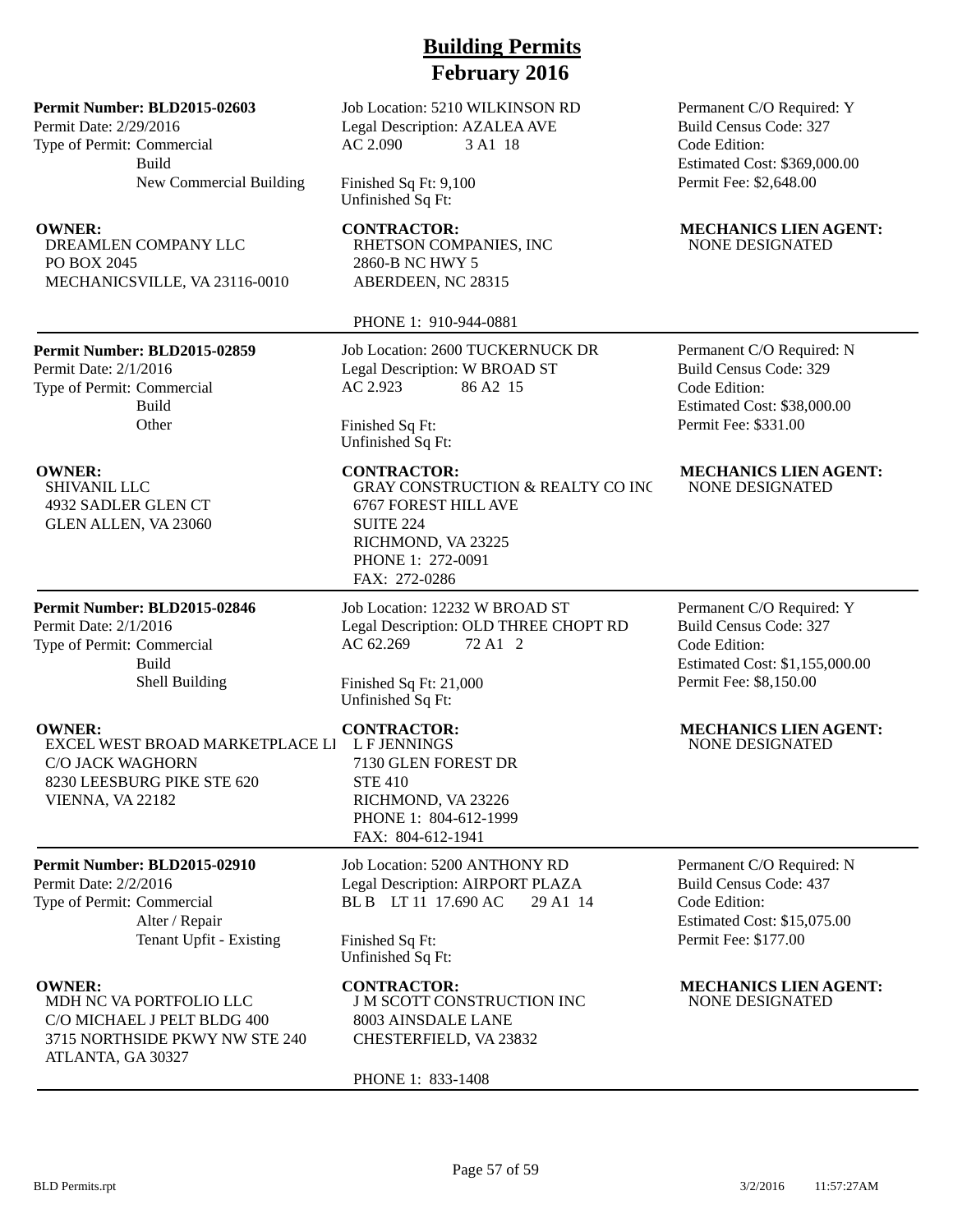**Permit Number: BLD2015-02822**

Permit Date: 2/16/2016 Type of Permit: Residential Build Detached Garage

FELLOWES DAVID M & LYNN L 4508 VILLAGE RUN DR GLEN ALLEN, VA 23060-3370

### **Permit Number: BLD2015-02948**

Permit Date: 2/29/2016 Type of Permit: Commercial Build Sunroom

WB APT LAND LC 1415 E MAIN ST RICHMOND, VA 23219

## **Permit Number: BLD2015-02946** Permit Date: 2/29/2016 Type of Permit: Commercial

Build Utility Building

WB APT LAND LC 1415 E MAIN ST RICHMOND, VA 23219

### **Permit Number: BLD2015-01129**

Permit Date: 2/2/2016 Type of Permit: Residential Build Detached Garage

NYE NANCY E TRUSTEE 1802 ROCKWOOD RD HENRICO, VA 23226

Job Location: 4508 VILLAGE RUN DR Legal Description: VILLAGE @ INNSBROOK SC B BLA LT 3 87 B1 1 Finished Sq Ft: Unfinished Sq Ft: 884

DAVID FELLOWES 4508 VILLAGE RUN DR GLEN ALLEN, VA 23060

Job Location: 4501 AVIA CIR Legal Description: WEST BROAD ST AC 20.534 PAR 4

Finished Sq Ft: 800 Unfinished Sq Ft:

## FORTUNE-JOHNSON INC 8605 WESTWOOD CENTER DR SUITE 505 VIENNA, VA 22182 PHONE 1: 571-385-2995

Job Location: 4501 AVIA CIR Legal Description: WEST BROAD ST AC 20.534 PAR 4

Finished Sq Ft: Unfinished Sq Ft:

FORTUNE-JOHNSON INC 8605 WESTWOOD CENTER DR SUITE 505 VIENNA, VA 22182 PHONE 1: 571-385-2995

Job Location: 1802 ROCKWOOD RD Legal Description: BERKELEY PARK SCA BLB LT8 93 B1 6

Finished Sq Ft: Unfinished Sq Ft: 484

GEORGE BROTHERS CONSTRUCTION CO 1602 MANSFIELD CIR MIDLOTHIAN, VA 23114 PHONE 1: 804-379-2296 FAX: 804-379-5223

Permanent C/O Required: N Build Census Code: 434 Code Edition: Estimated Cost: \$12,000.00 Permit Fee: \$

### **OWNER:** CONTRACTOR: MECHANICS LIEN AGENT: NONE DESIGNATED

Permanent C/O Required: Y Build Census Code: 329 Code Edition: Estimated Cost: \$15,000.00 Permit Fee: \$170.00

### **OWNER:** CONTRACTOR: MECHANICS LIEN AGENT: NONE DESIGNATED

Permanent C/O Required: Y Build Census Code: 328 Code Edition: Estimated Cost: \$10,000.00 Permit Fee: \$135.00

### **OWNER:** CONTRACTOR: MECHANICS LIEN AGENT: NONE DESIGNATED

Permanent C/O Required: N Build Census Code: 434 Code Edition: Estimated Cost: \$11,000.00 Permit Fee: \$